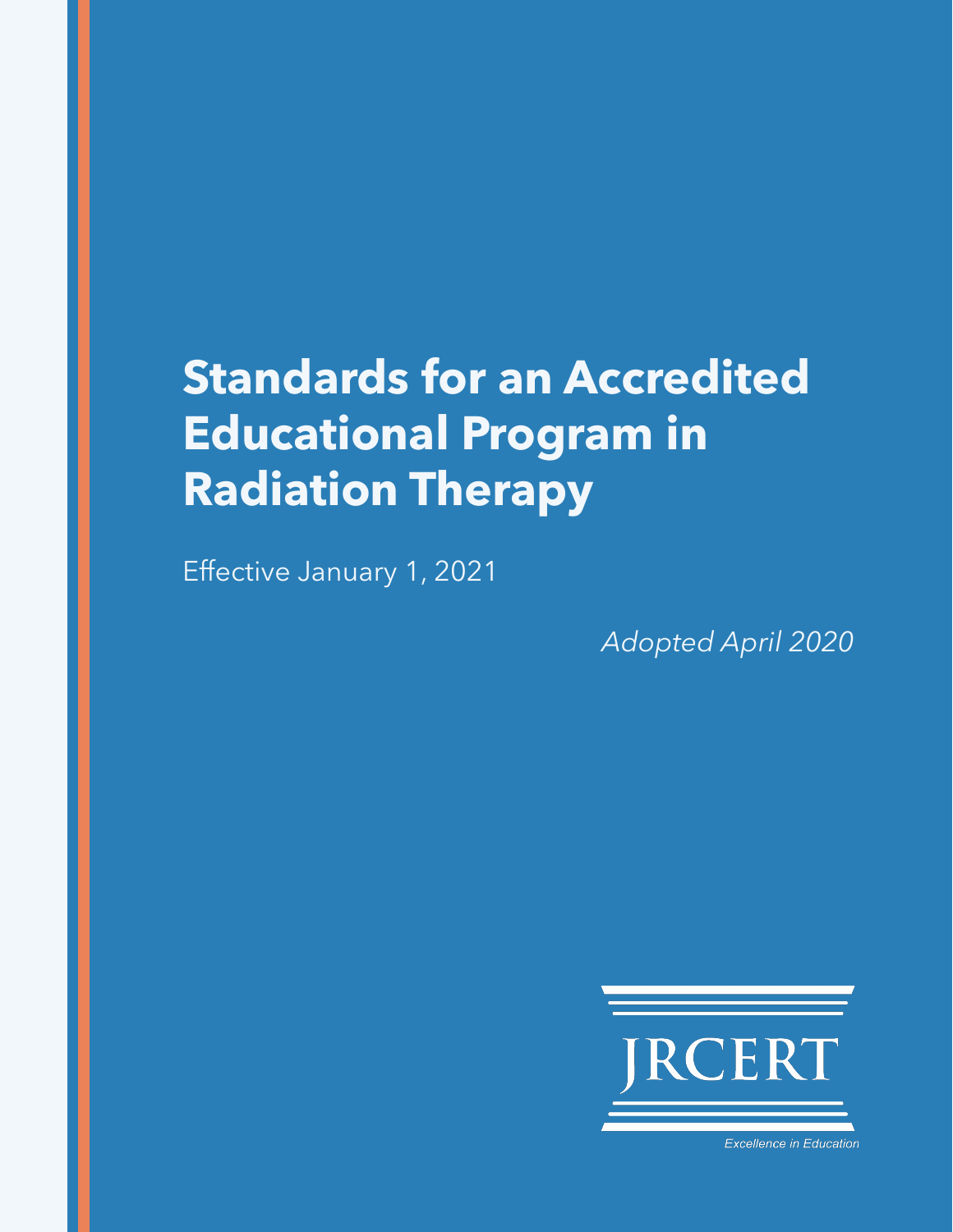#### **Introductory Statement**

The Joint Review Committee on Education in Radiologic Technology (JRCERT) **Standards for an Accredited Educational Program in Radiation Therapy** are designed to promote academic excellence, patient safety, and quality healthcare. The **Standards** require a program to articulate its purposes; to demonstrate that it has adequate human, physical, and financial resources effectively organized for the accomplishment of its purposes; to document its effectiveness in accomplishing these purposes; and to provide assurance that it can continue to meet accreditation standards.

The JRCERT is recognized by both the United States Department of Education (USDE) and the Council for Higher Education Accreditation (CHEA). The JRCERT **Standards** incorporate many of the regulations required by the USDE for accrediting organizations to assure the quality of education offered by higher education programs. Accountability for performance and transparency are also reflected in the **Standards** as they are key factors for CHEA recognition.

The JRCERT accreditation process offers a means of providing assurance to the public that a program meets specific quality standards. The process not only helps to maintain program quality but stimulates program improvement through outcomes assessment.

There are six (6) standards. Each standard is titled and includes a narrative statement supported by specific objectives. Each objective, in turn, includes the following clarifying elements:

- **Explanation** provides clarification on the intent and key details of the objective.
- **Required Program Response**  requires the program to provide a brief narrative and/or documentation that demonstrates compliance with the objective.
- **Possible Site Visitor Evaluation Methods** identifies additional materials that may be examined and personnel who may be interviewed by the site visitors at the time of the on-site evaluation in determining compliance with the particular objective. Review of supplemental materials and/or interviews is at the discretion of the site visit team.

Regarding each standard, the program must:

- Identify strengths related to each standard
- Identify opportunities for improvement related to each standard
- Describe the program's plan for addressing each opportunity for improvement
- Describe any progress already achieved in addressing each opportunity for improvement
- Provide any additional comments in relation to each standard

**The self-study report, as well as the results of the on-site evaluation conducted by the site visit team, will determine the program's compliance with the Standards by the JRCERT Board of Directors.**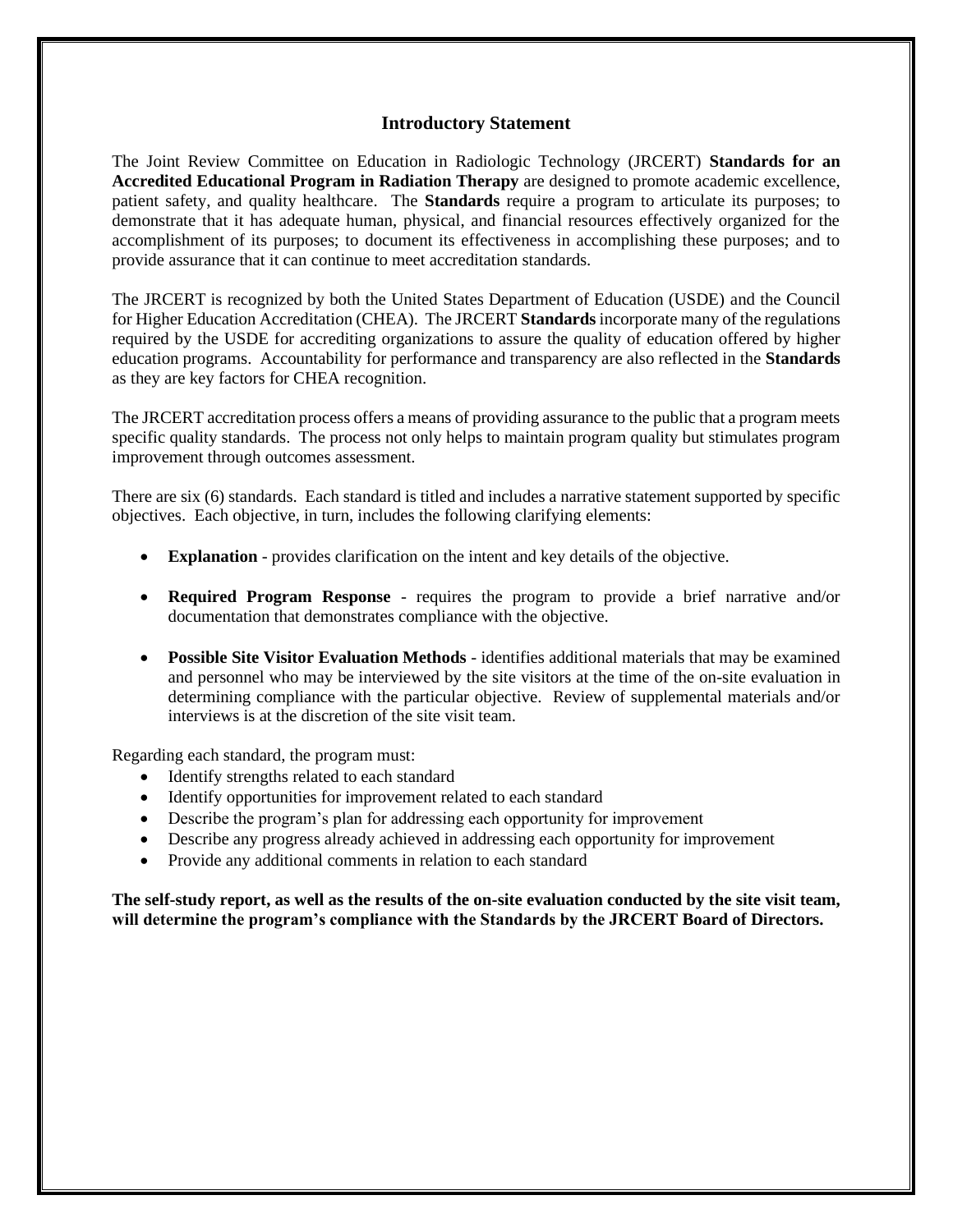# **Standards for an Accredited Educational Program in Radiation Therapy**

# **Table of Contents**

| The sponsoring institution and program promote accountability and fair practices in relation to students,<br>faculty, and the public. Policies and procedures of the sponsoring institution and program must support<br>the rights of students and faculty, be well-defined, written, and readily available.                                                                            |
|-----------------------------------------------------------------------------------------------------------------------------------------------------------------------------------------------------------------------------------------------------------------------------------------------------------------------------------------------------------------------------------------|
| The sponsoring institution demonstrates a sound financial commitment to the program by assuring<br>sufficient academic, fiscal, personnel, and physical resources to achieve the program's mission.                                                                                                                                                                                     |
| The sponsoring institution provides the program adequate and qualified faculty that enable the program to<br>meet its mission and promote student learning.                                                                                                                                                                                                                             |
| The program's curriculum and academic practices prepare students for professional practice.                                                                                                                                                                                                                                                                                             |
| The sponsoring institution and program have policies and procedures that promote the health, safety, and<br>optimal use of radiation for students, patients, and the public.                                                                                                                                                                                                            |
| <b>Standard Six: Programmatic Effectiveness and Assessment: Using Data for Sustained</b><br>The extent of a program's effectiveness is linked to the ability to meet its mission, goals, and student<br>learning outcomes. A systematic, ongoing assessment process provides credible evidence that enables<br>analysis and critical discussions to foster ongoing program improvement. |
|                                                                                                                                                                                                                                                                                                                                                                                         |
|                                                                                                                                                                                                                                                                                                                                                                                         |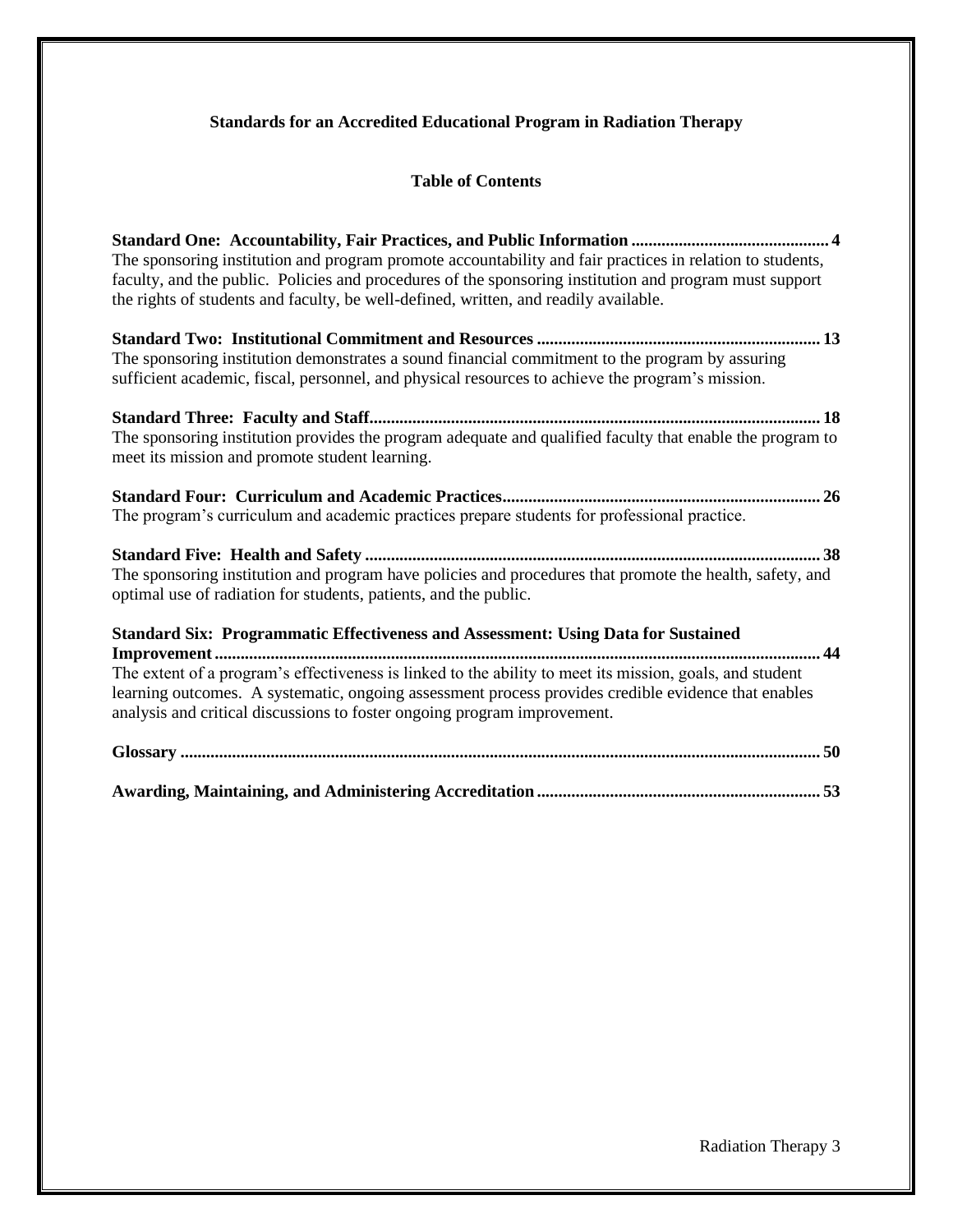#### **Standard One: Accountability, Fair Practices, and Public Information**

**The sponsoring institution and program promote accountability and fair practices in relation to students, faculty, and the public. Policies and procedures of the sponsoring institution and program must support the rights of students and faculty, be well-defined, written, and readily available.** 

#### **Objectives:**

- 1.1 The sponsoring institution and program provide students, faculty, and the public with policies, procedures, and relevant information. Policies and procedures must be fair, equitably applied, and readily available.
- 1.2 The sponsoring institution and program have faculty recruitment and employment practices that are nondiscriminatory.
- 1.3 The sponsoring institution and program have student recruitment and admission practices that are nondiscriminatory and consistent with published policies.
- 1.4 The program assures the confidentiality of student educational records.
- 1.5 The program assures that students and faculty are made aware of the JRCERT **Standards for an Accredited Educational Program in Radiation Therapy** and the avenue to pursue allegations of noncompliance with the **Standards**.
- 1.6 The program publishes program effectiveness data (credentialing examination pass rate, job placement rate, and program completion rate) on an annual basis.
- 1.7 The sponsoring institution and program comply with the requirements to achieve and maintain JRCERT accreditation.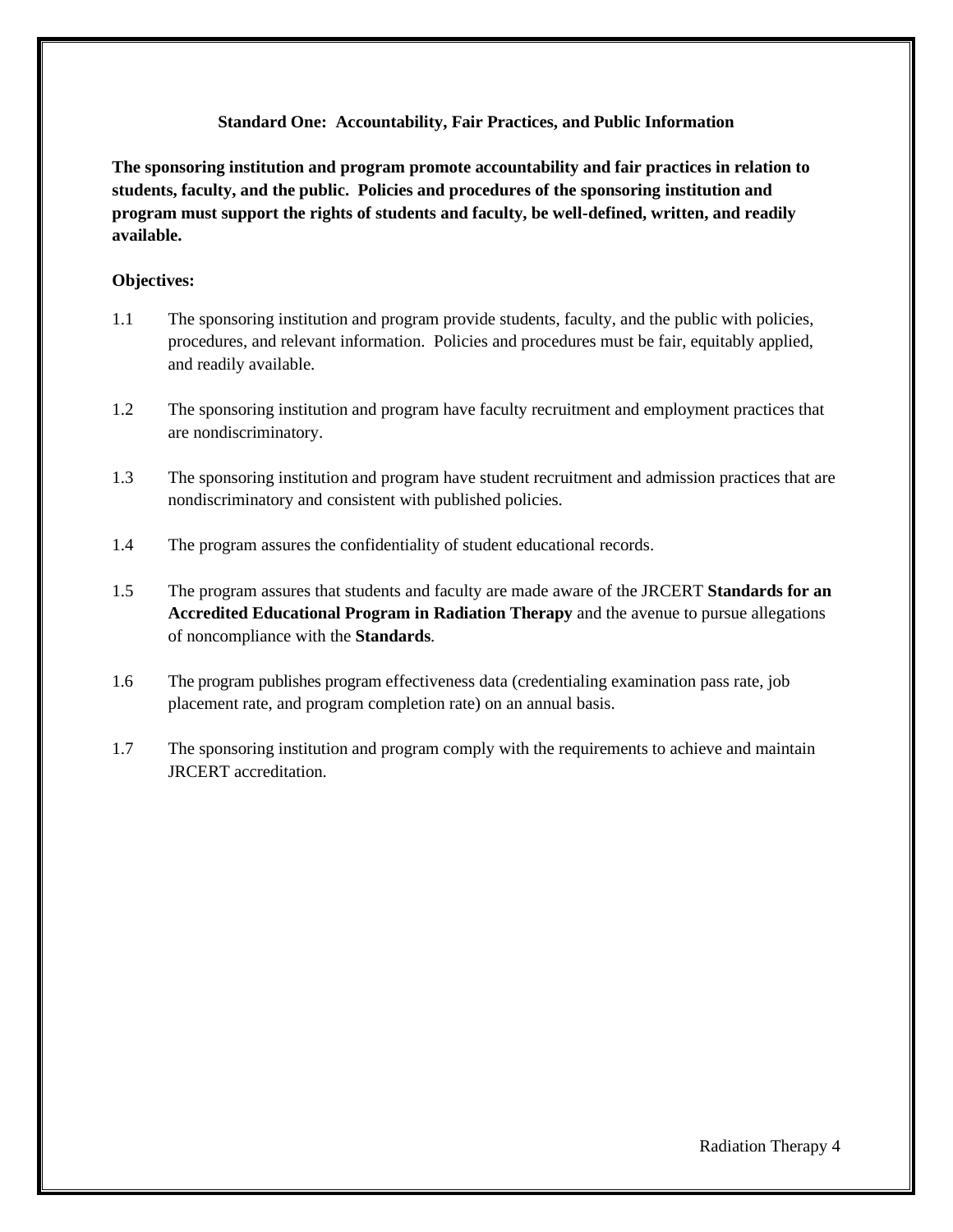**1.1 The sponsoring institution and program provide students, faculty, and the public with policies, procedures, and relevant information. Policies and procedures must be fair, equitably applied, and readily available.** 

# *Explanation:*

Institutional and program policies and procedures must be fair, equitably applied, and promote professionalism. Policies, procedures, and relevant information must be current, accurate, published, and made readily available to students, faculty, staff, and the public on the institution's or program's website to assure transparency and accountability of the educational program. For example, requiring the public to contact the institution or program to request program information is not fully transparent. Policy changes must be made known to students, faculty, and the public in a timely fashion. It is recommended that revision dates be identified on program publications.

At a minimum, the sponsoring institution and/or program must publish policies, procedures, and/or relevant information related to the following:

- $\Box$  admission and transfer of credit policies;
- $\Box$  tuition, fees, and refunds;
- $\Box$  graduation requirements;
- $\Box$  grading system;
- $\Box$  program mission statement, goals, and student learning outcomes;
- □ accreditation status;
- $\Box$  articulation agreement(s);
- □ academic calendar;
- $\Box$  clinical obligations;
- $\Box$  grievance policy and/or procedures.

Any policy changes to the above must be made known to students, faculty, and the public in a timely fashion.

In addition, programs must develop a contingency plan that addresses any type of catastrophic event that could affect student learning and program operations. Although the contingency plan does not need to be made readily available to the public, program faculty must be made aware of the contingency plan.

# *Required Program Response:*

- Describe how institutional and program policies, procedures, and relevant information are made known to students, faculty, staff, and the public.
- Describe how policies and procedures are fair, equitably applied, and promote professionalism.
- Describe the nature of any formal grievance(s) and/or complaints(s) and their resolution.
- Provide publications that include the aforementioned policies, procedures, and relevant information, including the hyperlink for each.
- Provide a copy of the resolution of any formal grievance(s).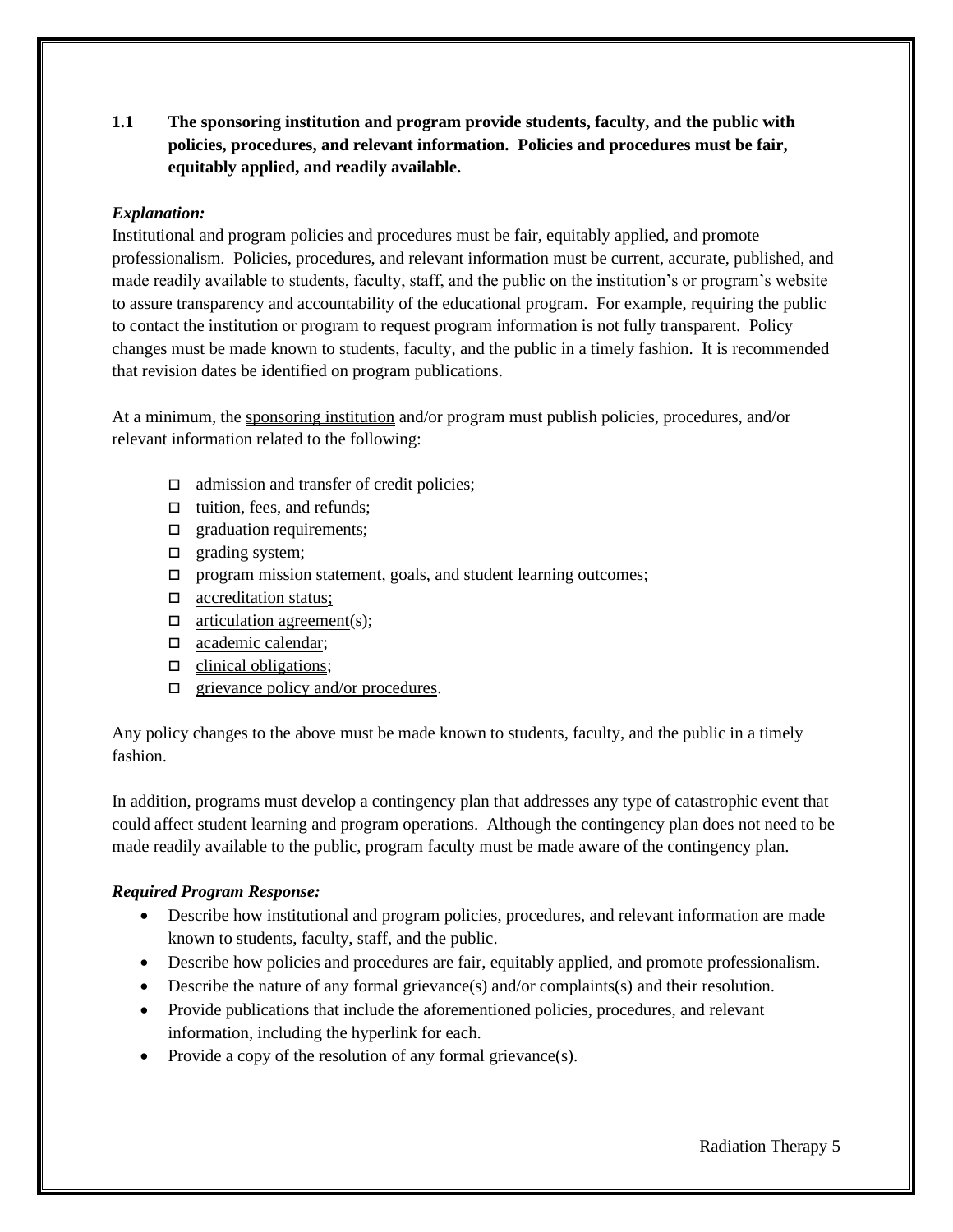## *Possible Site Visitor Evaluation Methods:*

- Review of institutional and program website
- Review of institutional and program materials
- Review of student handbook
- Review of student records
- Review of formal grievance(s) record(s), if applicable
- Interviews with institutional administration
- Interviews with faculty
- Interviews with staff
- Interviews with students

Radiation Therapy 6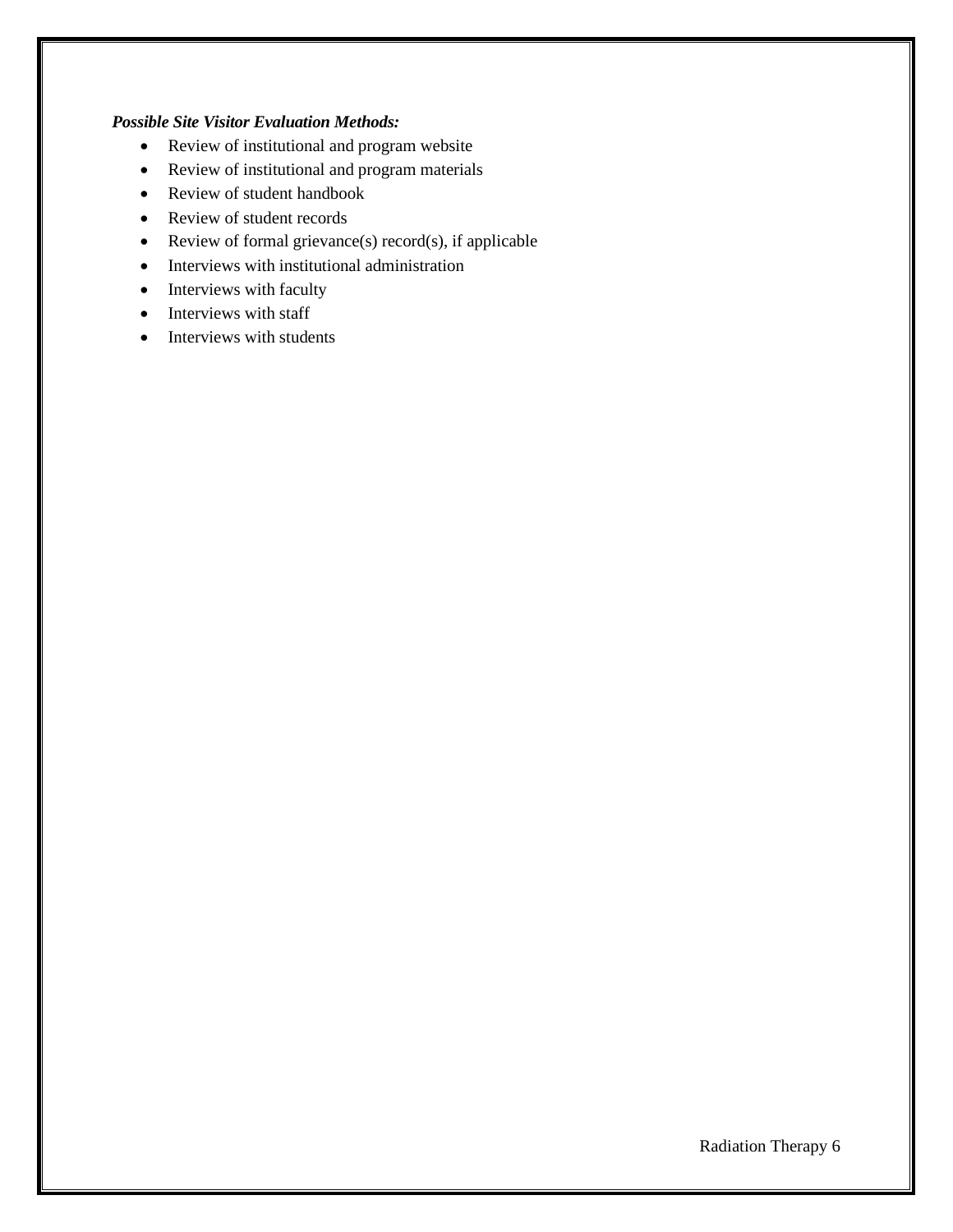# **1.2 The sponsoring institution and program have faculty recruitment and employment practices that are nondiscriminatory.**

## *Explanation:*

Nondiscriminatory recruitment and employment practices assure fairness and integrity. Equal opportunity for employment must be offered to each applicant with respect to any legally protected status such as race, color, gender, age, disability, national origin, or any other protected class. Employment practices must be equitably applied.

# *Required Program Response:*

- Describe how nondiscriminatory recruitment and employment practices are assured.
- Provide copies of employment policies and procedures that assure nondiscriminatory practices.

- Review of employee/faculty handbook
- Review of employee/faculty application form
- Review of institutional catalog
- Interviews with faculty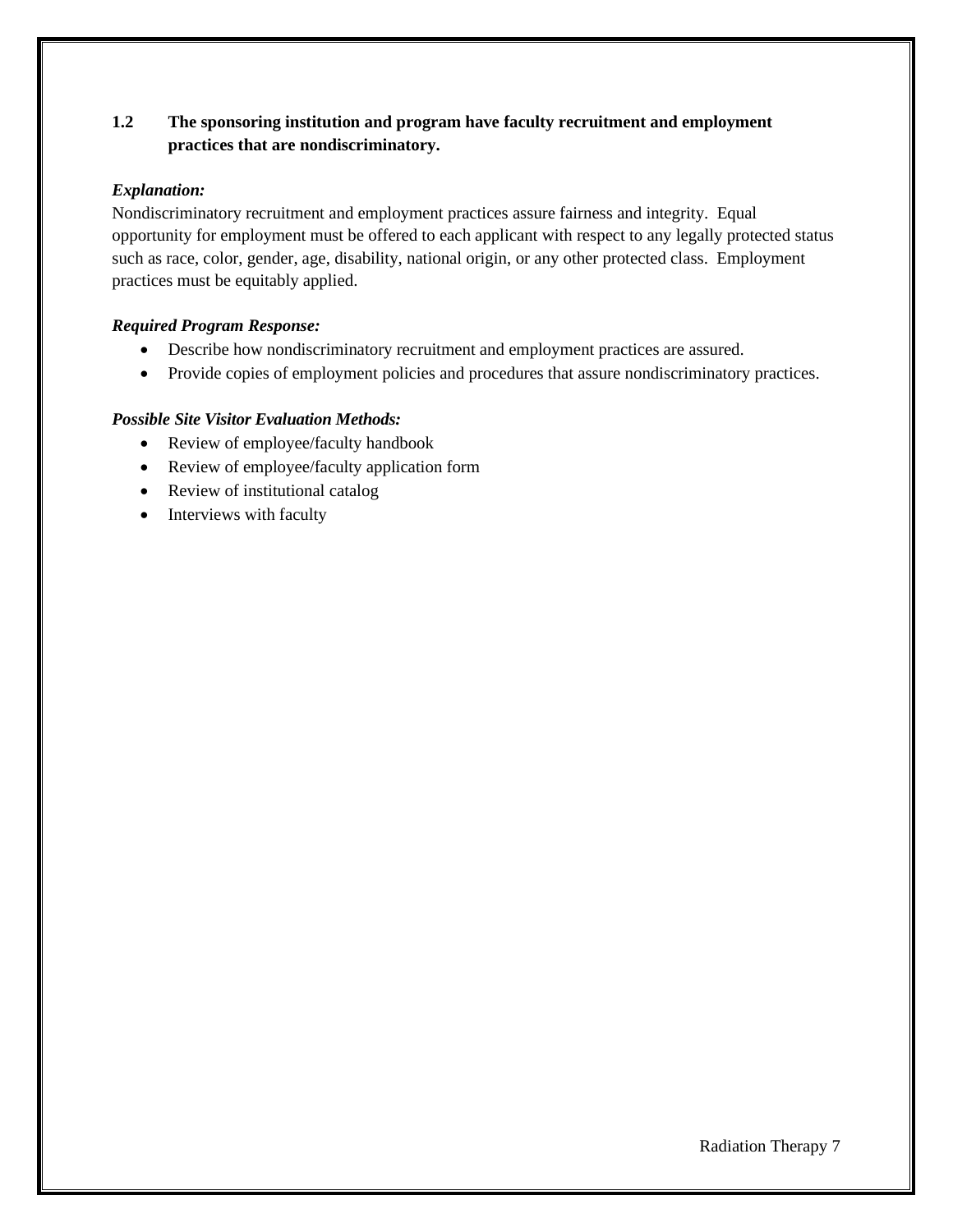# **1.3 The sponsoring institution and program have student recruitment and admission practices that are nondiscriminatory and consistent with published policies.**

## *Explanation:*

Nondiscriminatory recruitment practices assure applicants have equal opportunity for admission. Defined admission practices facilitate objective student selection. In considering applicants for admission, the program must follow published policies and procedures. Statistical information such as race, color, religion, gender, age, disability, national origin, or any other protected class may be collected; however, the student must voluntarily provide this information. Use of this information in the student selection process is discriminatory.

#### *Required Program Response:*

- Describe how institutional and program admission policies are implemented.
- Describe how admission practices are nondiscriminatory.
- Provide institutional and program admission policies.

- Review of published program materials
- Review of student records
- Interviews with faculty
- Interviews with admissions personnel, as appropriate
- Interviews with students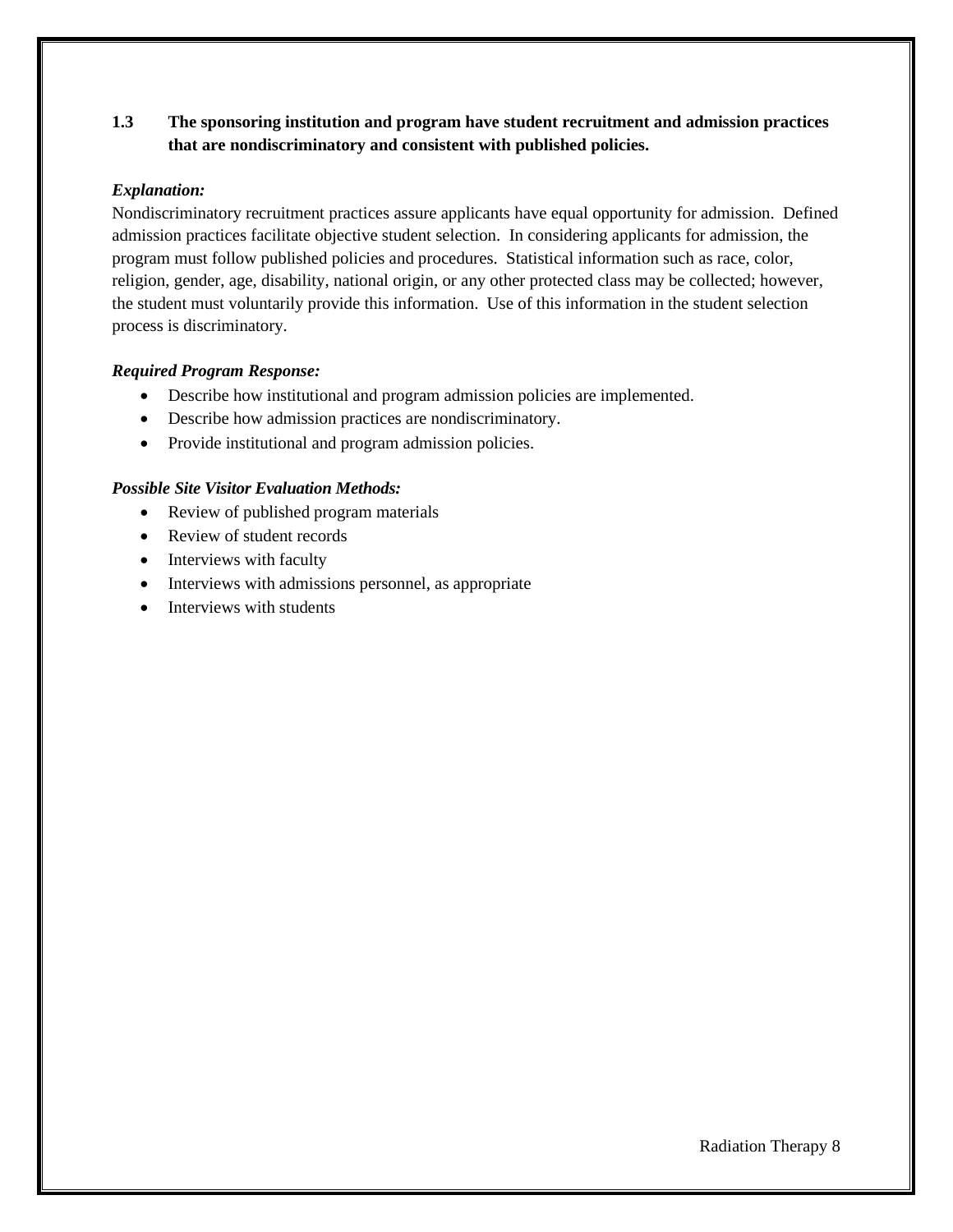## **1.4 The program assures the confidentiality of student educational records.**

## *Explanation:*

Maintaining the confidentiality of educational records protects students' right to privacy. Educational records must be maintained in accordance with the Family Educational Rights and Privacy Act (FERPA). If educational records contain students' social security numbers, this information must be maintained in a secure and confidential manner. Space should be made available for the secure storage of files and records.

## *Required Program Response:*

Describe how the program maintains the confidentiality of students' educational records.

- Review of institution's/program's published policies/procedures
- Review of student academic and clinical records, including radiation monitoring reports
- Tour of program offices
- Tour of clinical setting(s)
- Interviews with faculty
- Interviews with clerical staff, if applicable
- Interviews with clinical preceptor(s)
- Interviews with clinical staff
- Interviews with students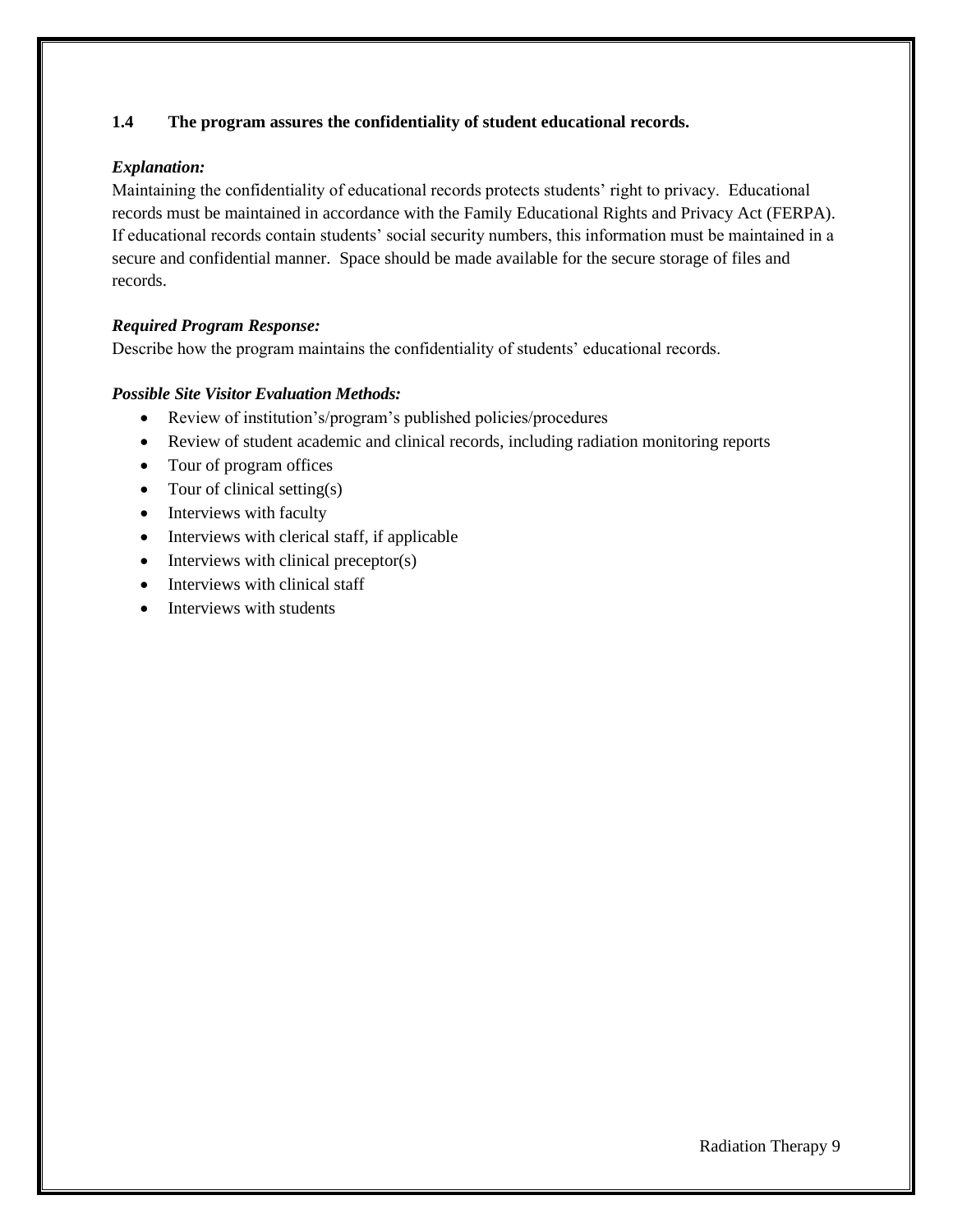**1.5** The program assures that students and faculty are made aware of the JRCERT **Standards for an Accredited Educational Program in Radiation Therapy** and the avenue to pursue allegations of noncompliance with the **Standards**.

## *Explanation:*

The program must assure students and faculty are cognizant of the **Standards** and must provide contact information for the JRCERT.

Any individual associated with the program has the right to submit allegations against a JRCERTaccredited program if there is reason to believe that the program has acted contrary to JRCERT accreditation standards and/or JRCERT policies. Additionally, an individual has the right to submit allegations against the program if the student believes that conditions at the program appear to jeopardize the quality of instruction or the general welfare of its students.

Contacting the JRCERT must not be a step in the formal institutional or program grievance policy/procedure. The individual must first attempt to resolve the complaint directly with institutional/program officials by following the grievance policy/procedures provided by the institution/program. If the individual is unable to resolve the complaint with institutional/program officials or believes that the concerns have not been properly addressed, the individual may submit allegations of noncompliance directly to the JRCERT.

## *Required Program Response:*

- Describe how students and faculty are made aware of the **Standards**.
- Provide documentation that the **Standards** and JRCERT contact information are made known to students and faculty.

- Review of program publications
- Review of program website
- Interviews with faculty
- Interviews with students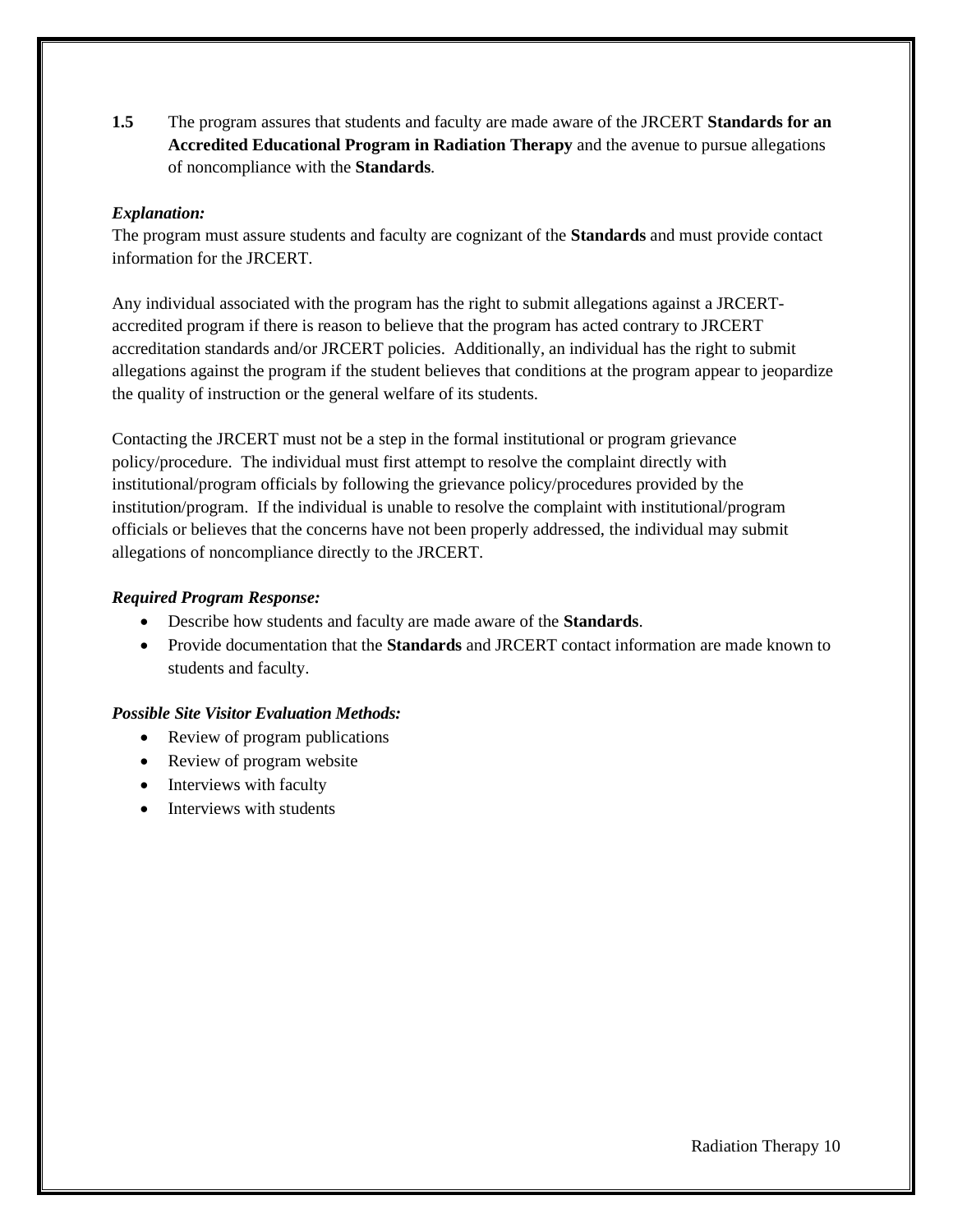# **1.6 The program publishes program effectiveness data (credentialing examination pass rate, job placement rate, and program completion rate) on an annual basis.**

## *Explanation:*

Program accountability is enhanced, in part, by making its program effectiveness data available to the program's communities of interest, including the public. In an effort to increase accountability and transparency, the program must publish, at a minimum, its most recent five-year average credentialing examination pass rate data, five-year average job placement rate data, and annual program completion rate data on its website to allow the public access to this information. If the program cannot document five years of program effectiveness data, it must publish its available effectiveness data.

The program effectiveness data must clearly identify the sample size associated with each measure (i.e., number of first-time test takers, number of graduates actively seeking employment, and number of graduates).

Program effectiveness data is published on the JRCERT website. Programs must publish a hyperlink to the JRCERT website to allow students and the public access to this information.

## *Required Program Response:*

- Provide the hyperlink for the program's effectiveness data webpage.
- Provide samples of publications that document the availability of program effectiveness data via the JRCERT URL address from the program's website.

- Review of program website
- Review of program publications
- Interviews with faculty
- Interviews with students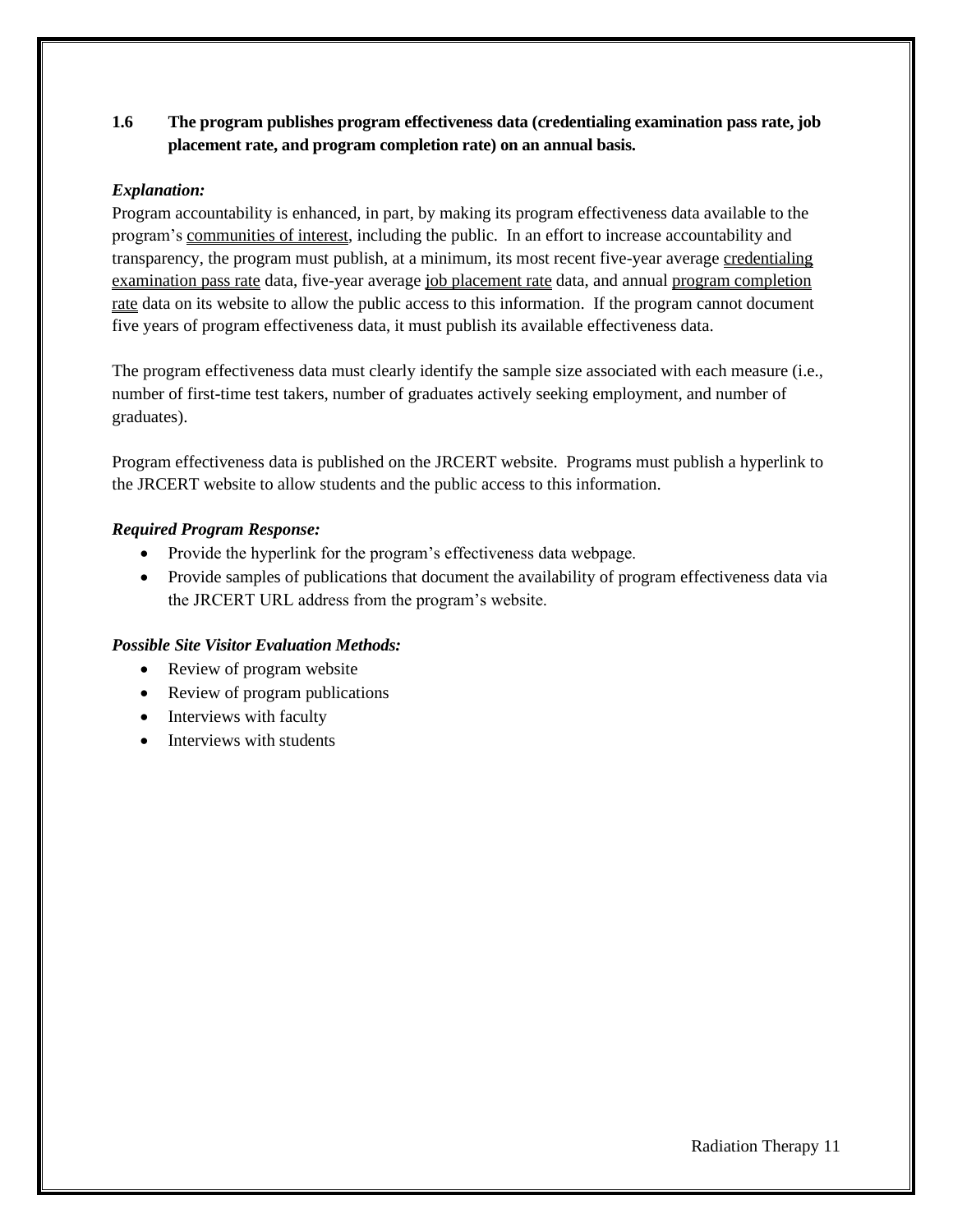# **1.7 The sponsoring institution and program comply with requirements to achieve and maintain JRCERT accreditation.**

#### *Explanation:*

Programs must comply with all JRCERT policies and procedures to maintain accreditation. JRCERT policies are located at [www.jrcert.org.](http://www.jrcert.org/) In addition, substantive changes must be reviewed and approved by the JRCERT prior to implementation, with the exception of a change of ownership.

JRCERT accreditation requires that the sponsoring institution has the primary responsibility for the educational program and grants the terminal award. Sponsoring institutions may include educational programs established in colleges, universities, vocational/technical schools, hospitals, or military facilities. The JRCERT does not recognize a healthcare system as the program sponsor. A healthcare system consists of multiple institutions operating under a common governing body or parent corporation. A specific facility within the healthcare system must be identified as the sponsor. The JRCERT requires each program to have a separate accreditation award and does not recognize branch campuses. The JRCERT recognizes a consortium as an appropriate sponsor of an educational program.

The JRCERT requires programs to maintain a current and accurate database. The program must maintain documentation of all program official qualifications, including updated curricula vitae and current ARRT certification and registration, or equivalent documentation. This documentation is not required to be entered into the Accreditation Management System (AMS). Newly appointed institutional administrators, program officials, and clinical preceptors must be updated through the AMS within thirty (30) days of appointment.

# *No Required Program Response*

# *Possible Site Visitor Evaluation Method:*

Review of a representative sample of program official qualifications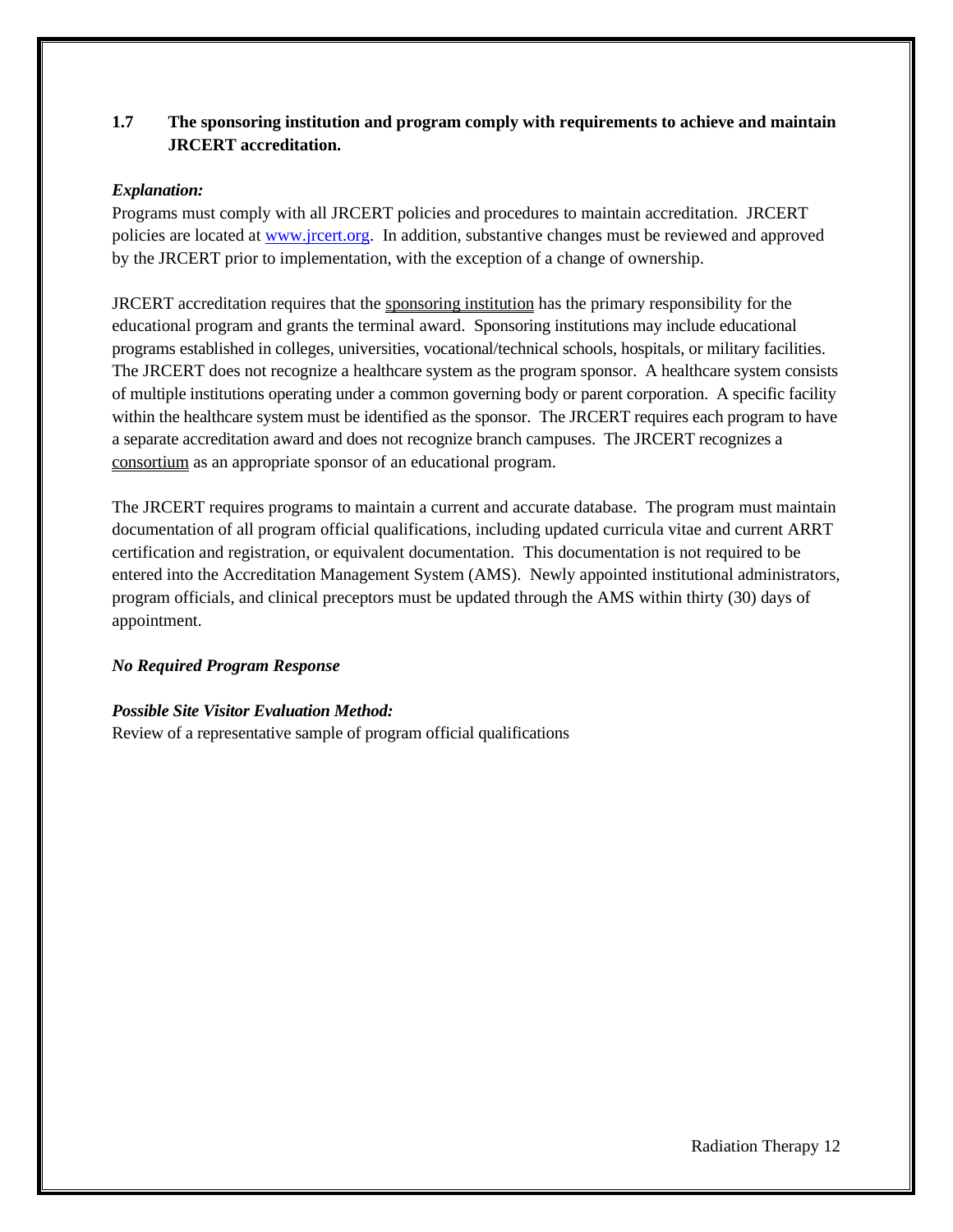#### **Standard Two: Institutional Commitment and Resources**

**The sponsoring institution demonstrates a sound financial commitment to the program by assuring sufficient academic, fiscal, personnel, and physical resources to achieve the program's mission.**

#### **Objectives:**

- 2.1 The sponsoring institution provides appropriate administrative support and demonstrates a sound financial commitment to the program.
- 2.2 The sponsoring institution provides the program with the physical resources needed to support the achievement of the program's mission.
- 2.3 The sponsoring institution provides student resources.
- 2.4 The sponsoring institution and program maintain compliance with United States Department of Education (USDE) Title IV financial aid policies and procedures, if the JRCERT serves as gatekeeper.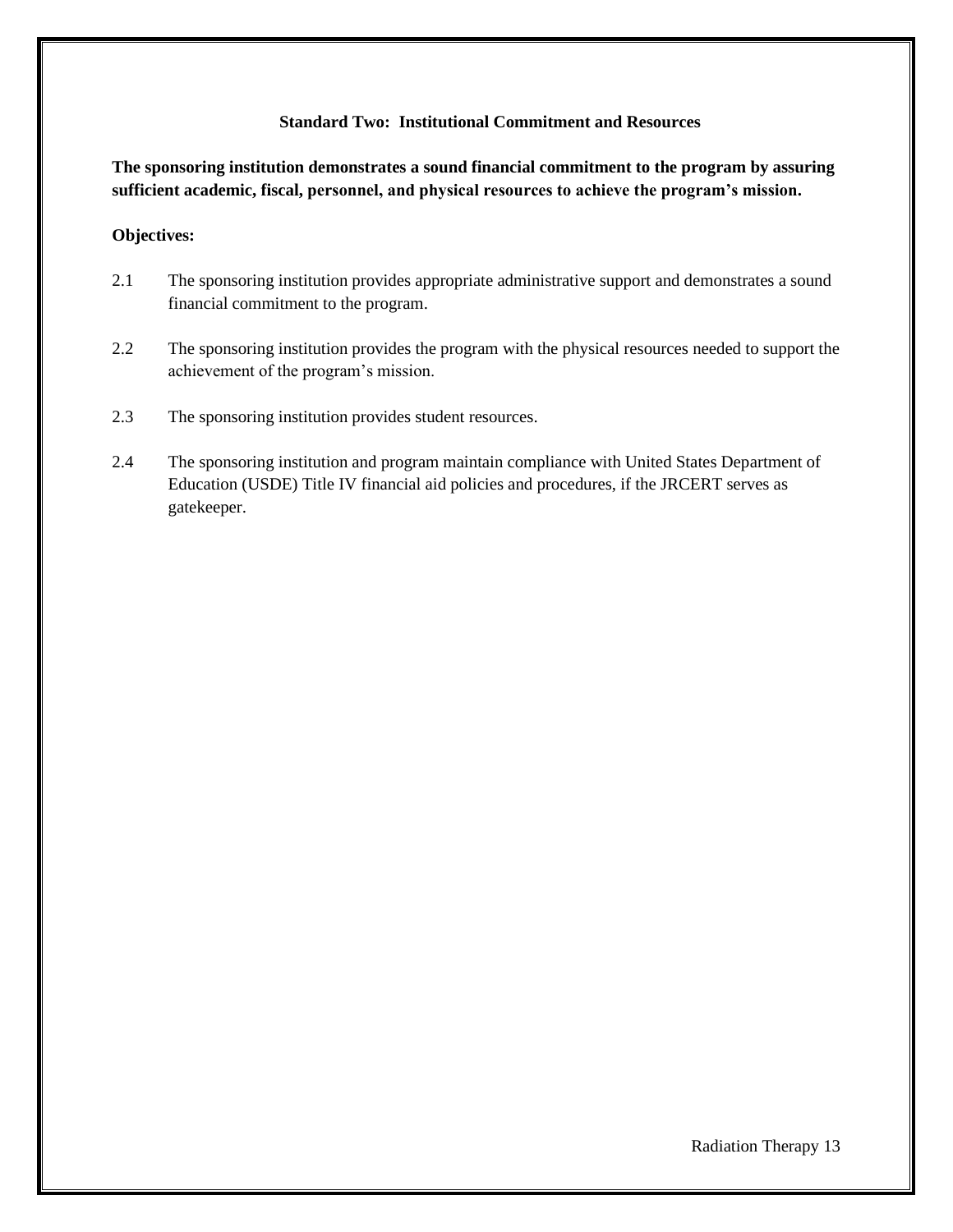# **2.1 The sponsoring institution provides appropriate administrative support and demonstrates a sound financial commitment to the program.**

## *Explanation:*

The program must have sufficient institutional support and ongoing funding to operate effectively. The program's relative position in the organizational structure helps facilitate appropriate resources and enables the program to meet its mission.

The sponsoring institution should provide the program with administrative/clerical services as needed to assist in the achievement of its mission.

## *Required Program Response:*

- Describe the sponsoring institution's level of commitment to the program.
- Describe the program's position within the sponsoring institution's organizational structure and how this supports the program's mission.
- Describe the adequacy of financial resources.
- Describe the availability and functions of administrative/clerical services, if applicable.
- Provide institutional and program organizational charts.

- Review of organizational charts of institution and program
- Review of published program materials
- Review of meeting minutes
- Interviews with institutional administration
- Interviews with faculty
- Interviews with clerical staff, if applicable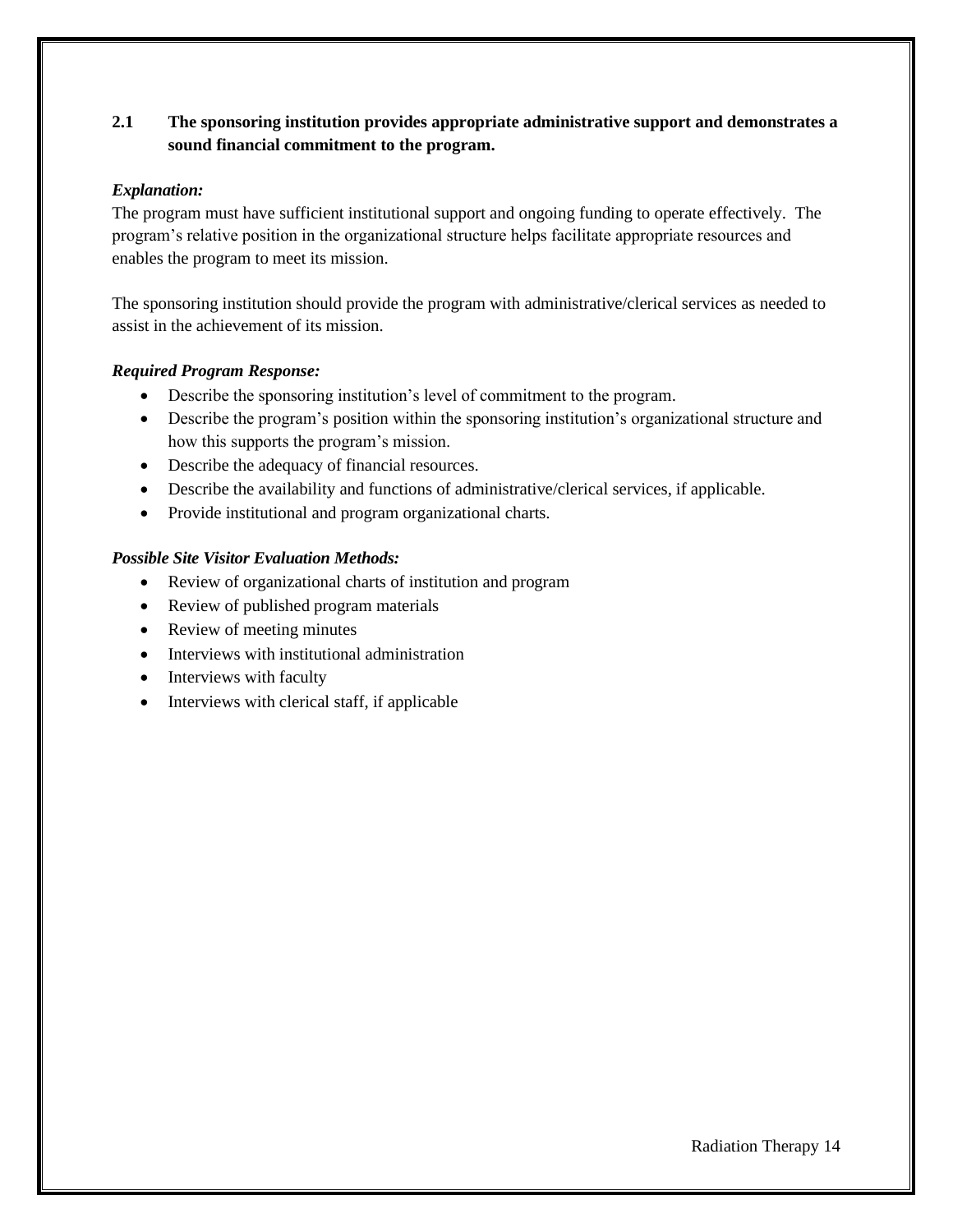# **2.2 The sponsoring institution provides the program with the physical resources needed to support the achievement of the program's mission.**

## *Explanation:*

Physical resources include learning environments necessary to conduct teaching and facilitate learning. The sponsoring institution must provide faculty with adequate office and classroom space needed to fulfill their responsibilities. Faculty office space should be conducive to course development and scholarly activities. Space must be made available for private student advisement and program meetings. Classrooms must be appropriately designed to meet the needs of the program's curriculum delivery methods.

Resources include, but are not limited to, access to computers, reliable and secure Internet service, instructional materials (computer hardware and/or software, technology-equipped classrooms, simulation devices, and other instructional aides), and library resources.

Laboratories must be conducive to student learning and sufficient in size. The sponsoring institution must provide the program with access to a laboratory. The program may utilize laboratory space that is also used for patient care. In the event patient flow disallows use of the laboratory space, the program must assure that laboratory courses are made up in a timely manner.

The JRCERT does not endorse any specific physical resources.

## *Required Program Response:*

Describe how the program's physical resources, such as offices, classrooms, and laboratories, facilitate the achievement of the program's mission.

- Tour of the classroom, laboratories, and faculty offices
- Review of learning resources
- Interviews with faculty
- Interviews with students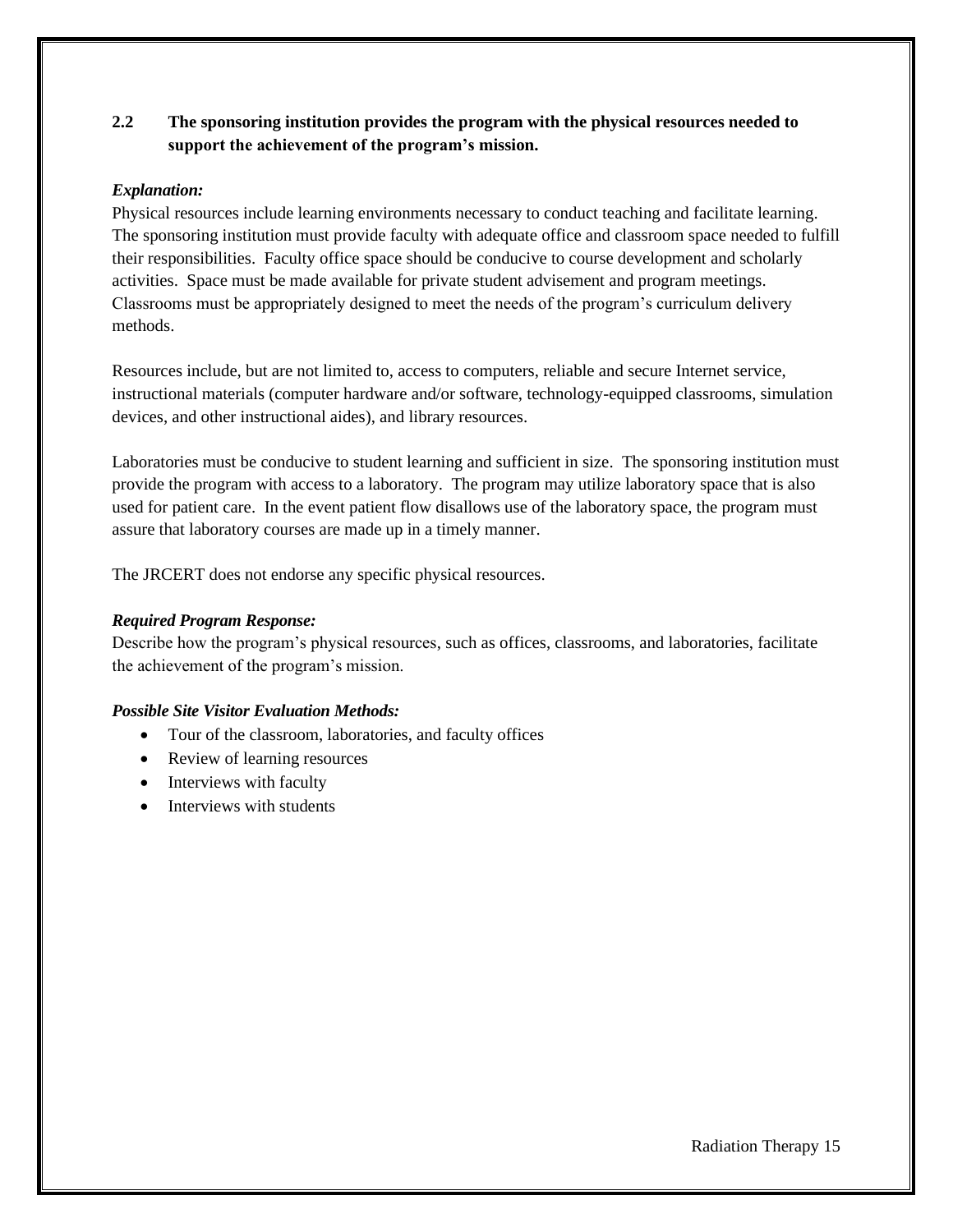# **2.3 The sponsoring institution provides student resources.**

## *Explanation:*

Student resources refer to the variety of services and programs offered to promote academic success. The institution and/or program must provide access to information for personal counseling, requesting accommodations for disabilities, and financial aid.

The JRCERT does not endorse any specific student resources.

## *Required Program Response:*

- Describe how students are provided with access to information on personal counseling, disability services, and financial aid.
- Describe how the program utilizes other student resources to promote student success.

- Tour of facilities
- Review of published program materials
- Review of surveys
- Interviews with faculty
- Interviews with students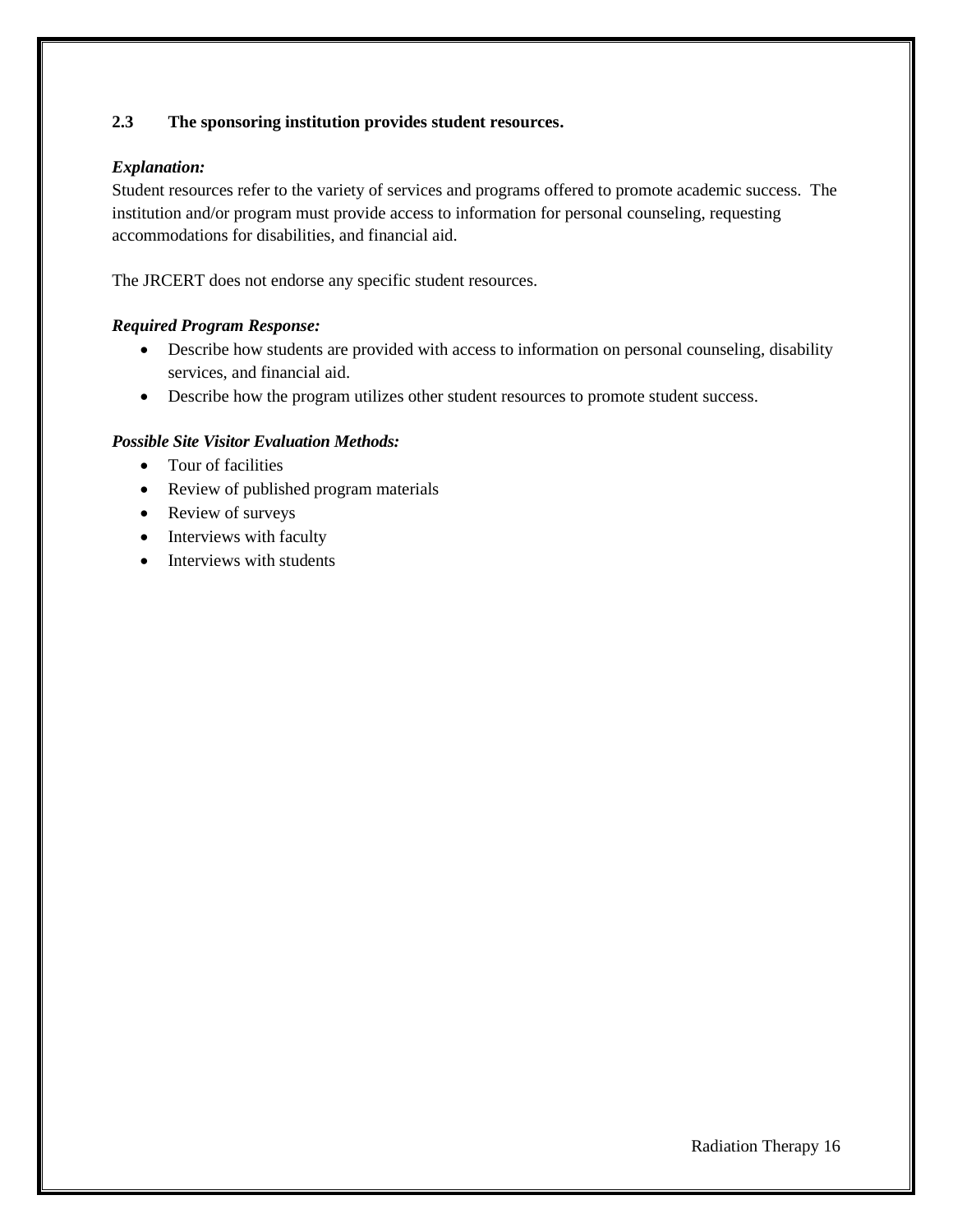# **2.4 The sponsoring institution and program maintain compliance with United States Department of Education (USDE) Title IV financial aid policies and procedures, if the JRCERT serves as gatekeeper.**

# *Explanation:*

If the program has elected to participate in Title IV financial aid and the JRCERT is identified as the gatekeeper, the program must:

- maintain financial documents including audit and budget processes confirming appropriate allocation and use of financial resources;
- have a monitoring process for student loan default rates;
- have an appropriate accounting system providing documentation for management of Title IV financial aid and expenditures; and
- inform students of responsibility for timely repayment of Title IV financial aid.

The program must comply with all USDE requirements to participate in Title IV financial aid.

## *Required Program Response:*

- Describe how the program informs students of their responsibility for timely repayment of financial aid.
- Provide evidence that Title IV financial aid is managed and distributed according to the USDE regulations to include:
	- o recent student loan default data and
	- o results of financial or compliance audits.

- Review of records
- Interviews with administrative personnel
- Interviews with faculty
- Interviews with students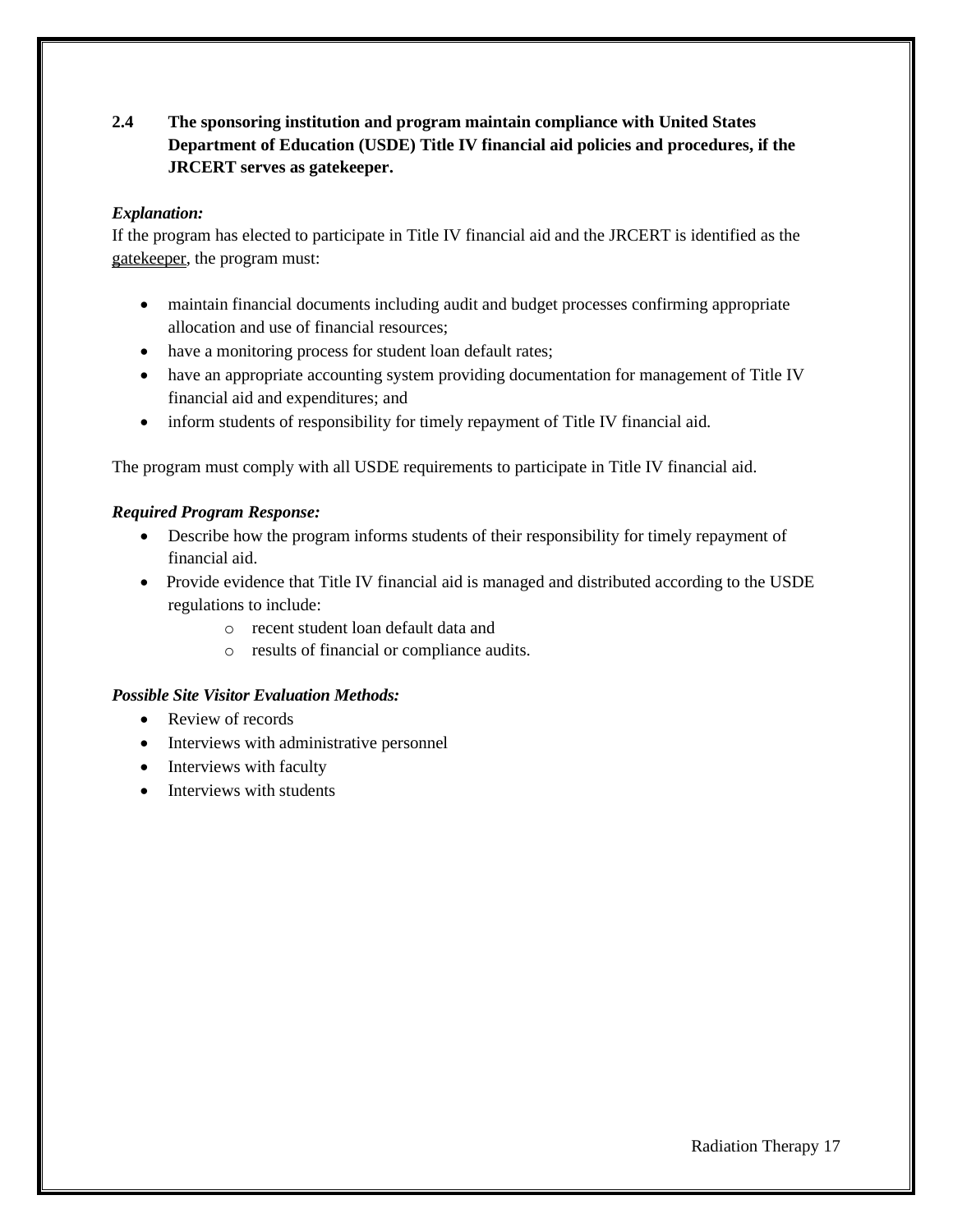#### **Standard Three: Faculty and Staff**

**The sponsoring institution provides the program adequate and qualified faculty that enable the program to meet its mission and promote student learning.**

#### **Objectives:**

- 3.1 The sponsoring institution provides an adequate number of faculty to meet all educational, accreditation, and administrative requirements.
- 3.2 The sponsoring institution and program assure that all faculty and staff possess the academic and professional qualifications appropriate for their assignments.
- 3.3 The sponsoring institution and program assure the responsibilities of faculty and clinical staff are delineated and performed.
- 3.4 The sponsoring institution and program assure program faculty performance is evaluated and results are shared regularly to assure responsibilities are performed.
- 3.5 The sponsoring institution and/or program provide faculty with opportunities for continued professional development.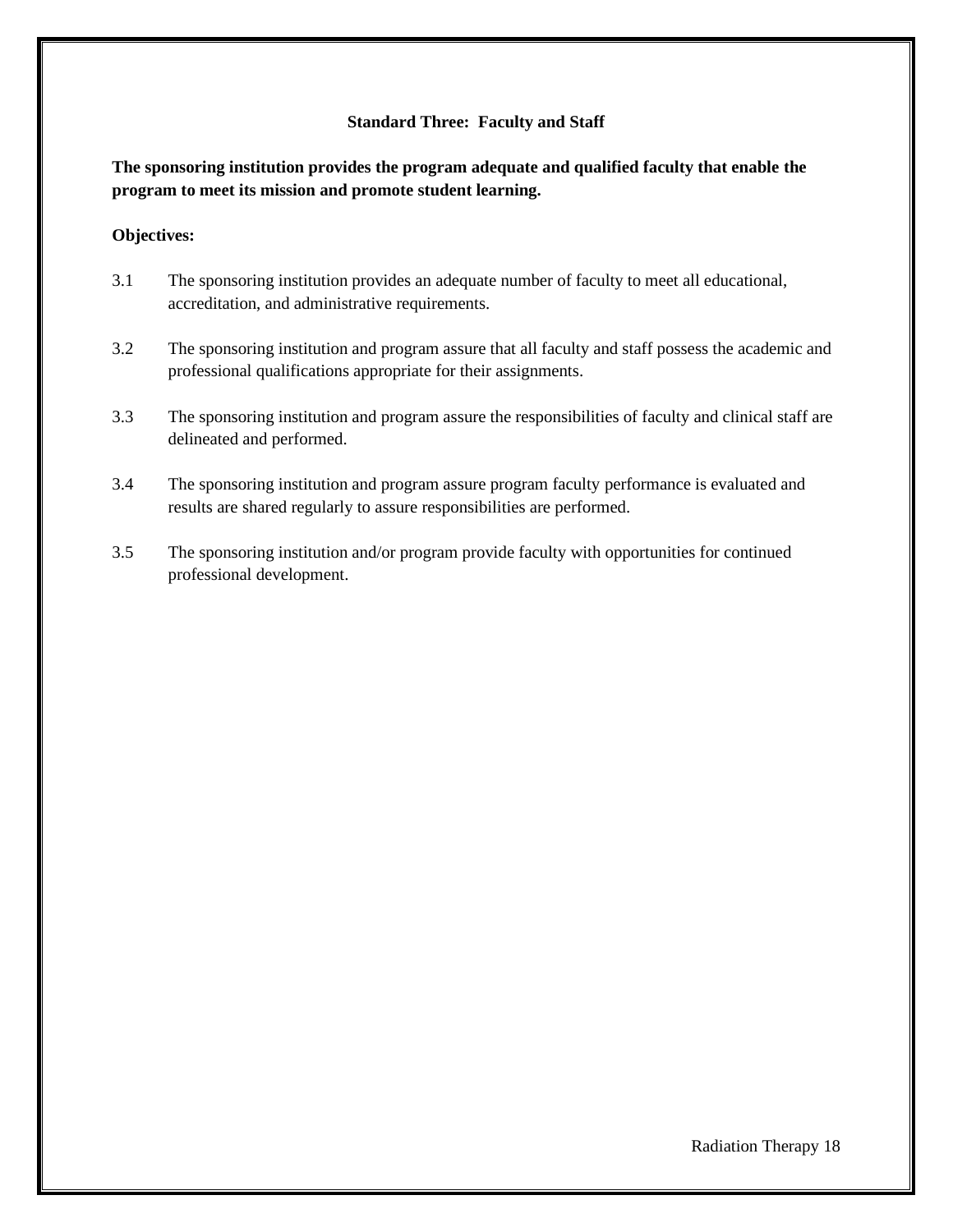## **3.1 The sponsoring institution provides an adequate number of faculty to meet all educational, accreditation, and administrative requirements.**

## *Explanation:*

An adequate number of faculty promotes sound educational practices. Full- and part-time status is determined by, and consistent with, the sponsoring institution's definition. Institutional policies and practices for faculty workload and release time must be consistent with faculty in other comparable health sciences programs in the same institution. Faculty workload and release time practices must include allocating time and/or reducing teaching load for educational, accreditation, and administrative requirements expected of the program director and clinical coordinator.

A full-time program director is required. A full-time equivalent clinical coordinator is required if the program has more than fifteen (15) students enrolled in the clinical component of the program (e.g., the total number of students simultaneously enrolled in all clinical courses during a term). The clinical coordinator position may be shared by no more than four (4) appointees. If a clinical coordinator is required, the program director may not be identified as the clinical coordinator. The clinical coordinator may not be identified as the program director.

A minimum of one clinical preceptor must be designated at each recognized clinical setting. The same clinical preceptor may be identified at more than one site as long as a ratio of one full-time equivalent clinical preceptor for every ten (10) students is maintained. The program director and clinical coordinator may perform clinical instruction; however, they may not be identified as clinical preceptors.

#### *Required Program Response:*

- Describe faculty workload and release time in relation to institutional policies/practices and comparable health sciences programs within the sponsoring institution.
- Describe the adequacy of the number of faculty and clinical preceptors to meet identified accreditation requirements and program needs.
- Provide institutional policies for faculty workload and release time.

- Review institutional policies for faculty workload and release time
- Review of faculty position descriptions, if applicable
- Review of clinical settings
- Interviews with faculty
- Interviews with clinical preceptor(s)
- Interviews with students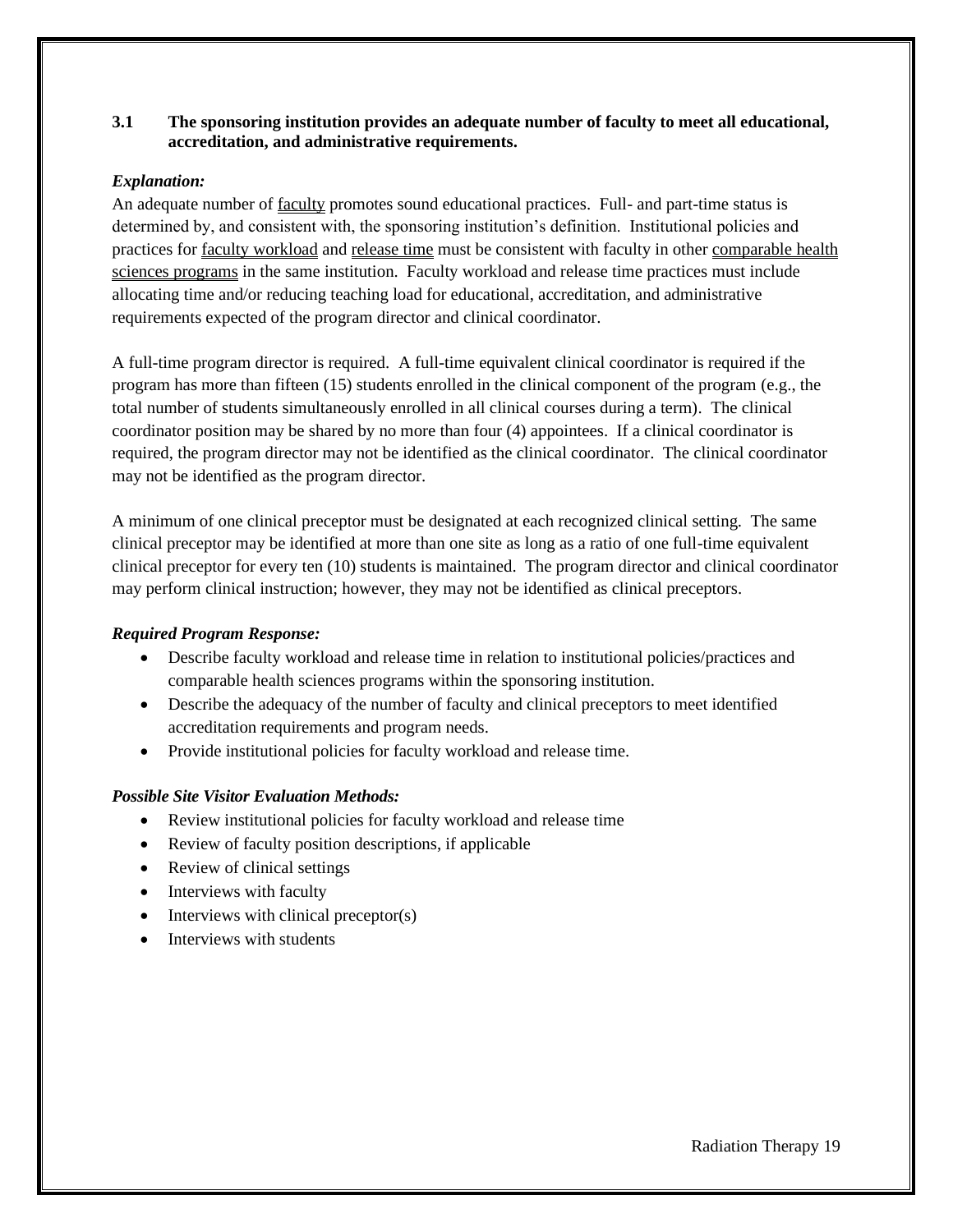**3.2 The sponsoring institution and program assure that all faculty and staff possess the academic and professional qualifications appropriate for their assignments.** 

| <b>Position</b>                   | <b>Qualifications</b>                                                                                                      |
|-----------------------------------|----------------------------------------------------------------------------------------------------------------------------|
|                                   | Holds, at a minimum, a master's degree;                                                                                    |
|                                   | For master's degree programs, a doctoral degree is preferred;                                                              |
|                                   | Proficient in curriculum design, evaluation, instruction, program                                                          |
|                                   | administration, and academic advising;                                                                                     |
|                                   | Documents three years' clinical experience in the professional                                                             |
| Program Director                  | discipline;                                                                                                                |
|                                   | Documents two years' experience as an instructor in a JRCERT-                                                              |
|                                   | accredited program;                                                                                                        |
|                                   | Holds current American Registry of Radiologic Technologists (ARRT)                                                         |
|                                   | certification and registration, or equivalent <sup>1</sup> , in radiation therapy.                                         |
|                                   |                                                                                                                            |
|                                   | Holds, at a minimum, a bachelor's degree;                                                                                  |
|                                   | For master's degree programs, holds, at a minimum, a master's degree;                                                      |
|                                   | Proficient in curriculum development, supervision, instruction,                                                            |
|                                   | evaluation, and academic advising;<br>Documents two years' clinical experience in the professional                         |
| <b>Clinical Coordinator</b>       | discipline;                                                                                                                |
|                                   | Documents one year's experience as an instructor in a JRCERT-                                                              |
|                                   | accredited program;                                                                                                        |
|                                   | Holds current American Registry of Radiologic Technologists (ARRT)                                                         |
|                                   | certification and registration, or equivalent <sup>1</sup> , in radiation therapy.                                         |
|                                   |                                                                                                                            |
|                                   | Holds, at a minimum, a bachelor's degree;                                                                                  |
|                                   | Is qualified to teach the subject;                                                                                         |
|                                   | Proficient in course development, instruction, evaluation, and                                                             |
|                                   | academic advising;                                                                                                         |
| <b>Full-time Didactic Faculty</b> | Documents two years' clinical experience in the professional                                                               |
|                                   | discipline;                                                                                                                |
|                                   | Holds current American Registry of Radiologic Technologists (ARRT)                                                         |
|                                   | certification and registration, or equivalent <sup>1</sup> , in radiation therapy.                                         |
|                                   |                                                                                                                            |
| <b>Adjunct Faculty</b>            | Holds academic and/or professional credentials appropriate to the                                                          |
|                                   | subject content area taught;                                                                                               |
|                                   | Is knowledgeable of course development, instruction, evaluation, and                                                       |
|                                   | academic advising.                                                                                                         |
|                                   |                                                                                                                            |
|                                   | Is proficient in supervision, instruction, and evaluation;<br>Documents two years' clinical experience in the professional |
| <b>Clinical Preceptor</b>         | discipline;                                                                                                                |
|                                   | Holds current American Registry of Radiologic Technologists (ARRT)                                                         |
|                                   | certification and registration, or equivalent <sup>2</sup> , in radiation therapy.                                         |
|                                   |                                                                                                                            |
|                                   | Holds current American Registry of Radiologic Technologists (ARRT)                                                         |
| <b>Clinical Staff</b>             | certification and registration, or equivalent <sup>2</sup> , in radiation therapy.                                         |
|                                   |                                                                                                                            |

<sup>1</sup> Equivalent: an unrestricted state license for the state in which the program is located.

\_\_\_\_\_\_\_\_\_\_\_\_\_\_\_\_\_\_\_\_\_\_\_\_\_\_\_\_\_\_\_\_\_\_\_\_\_\_\_\_\_\_\_\_\_\_\_

<sup>2</sup> Equivalent: an unrestricted state license for the state in which the clinical setting is located.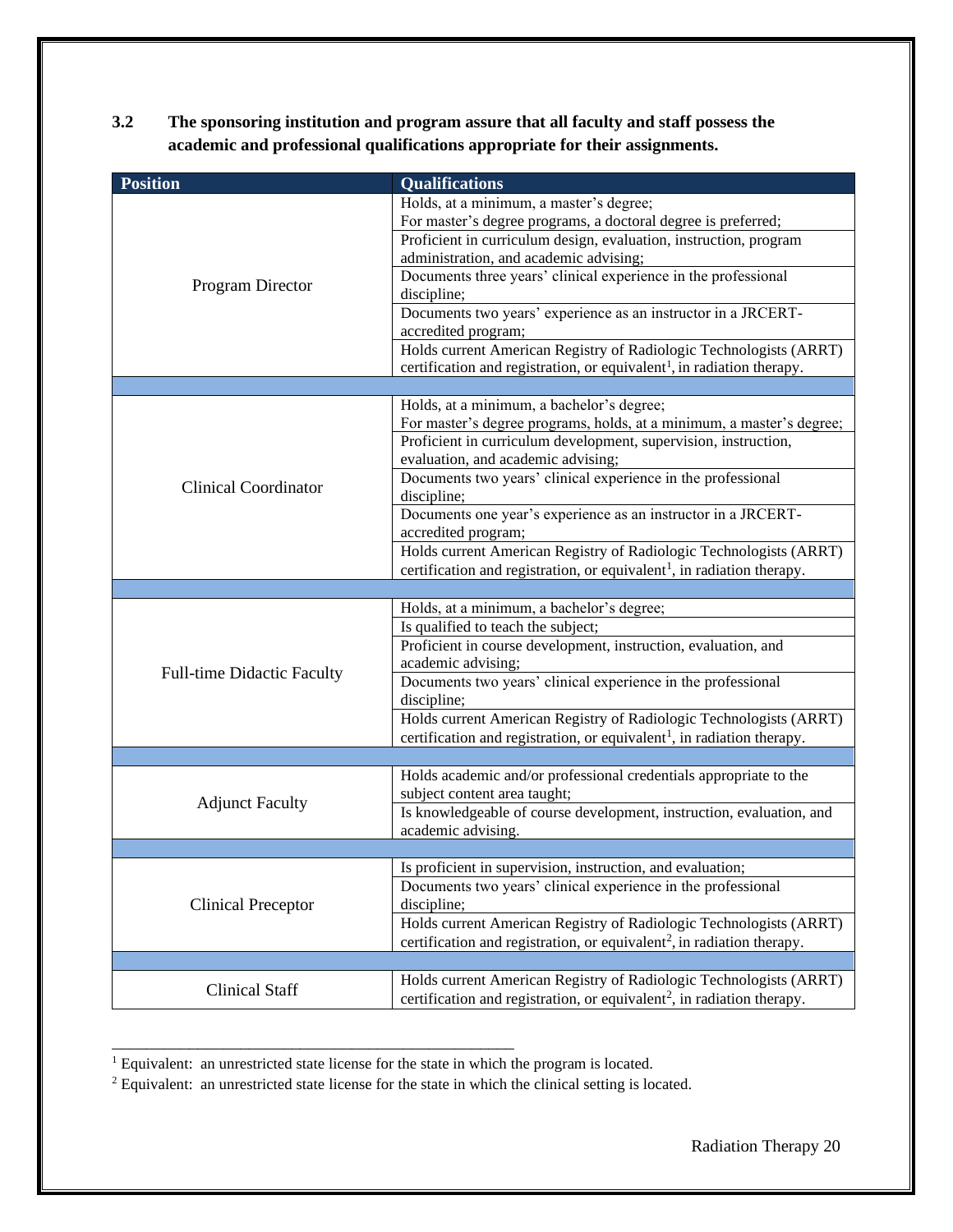#### *Explanation:*

Faculty and clinical staff must possess academic and professional qualifications appropriate for their assignment. Clinical preceptors and clinical staff supervising students' performance in the clinical component of the program must document American Registry of Radiologic Technologists (ARRT) certification and registration (or equivalent) or other appropriate credentials. Health care professionals with credentials other than ARRT certification and registration (or equivalent) may supervise students in specialty areas (e.g., Registered Nurse supervising students performing patient care skills or Certified Medical Dosimetrist supervising treatment planning activities).

#### *No Required Program Response.*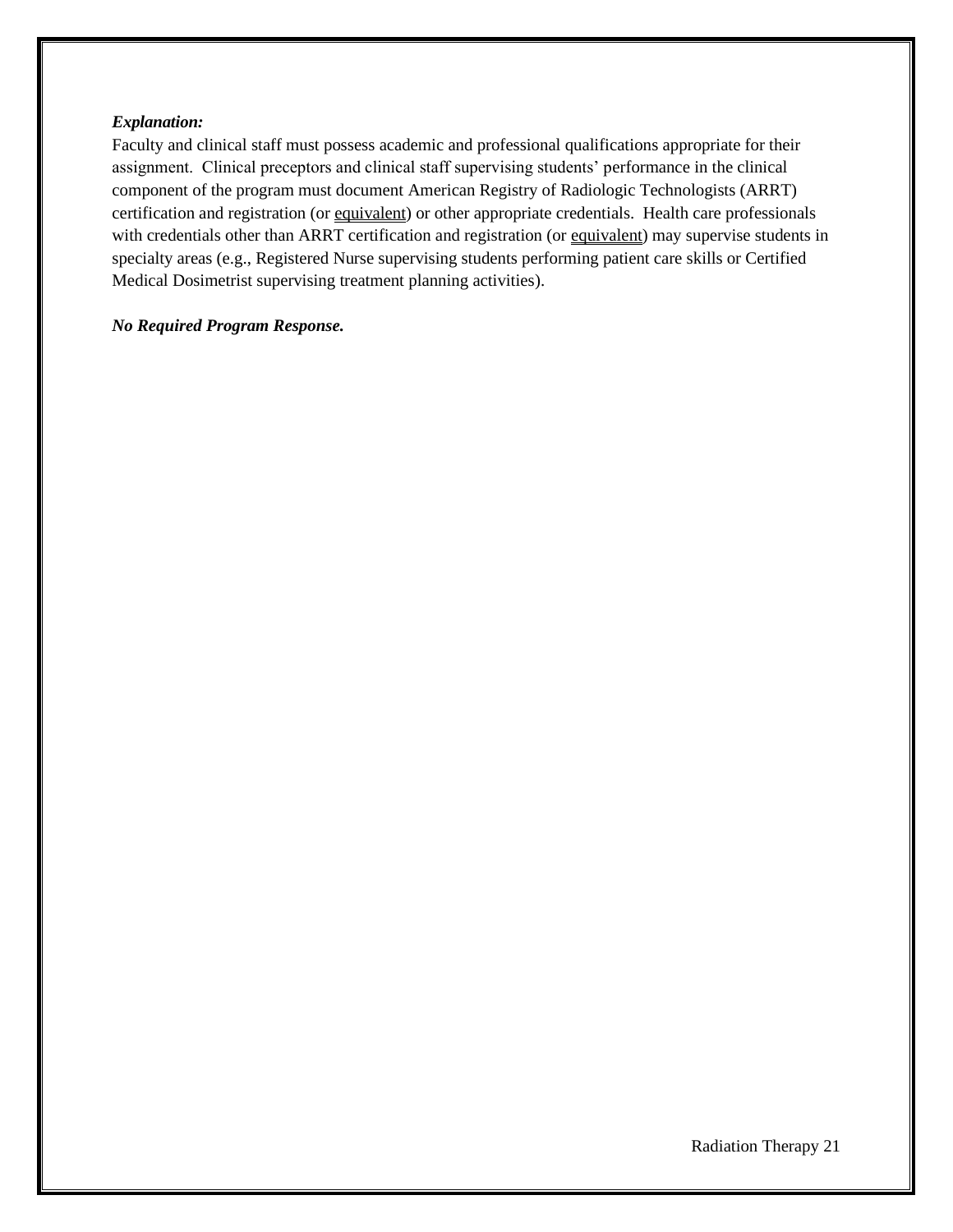| 3.3 | The sponsoring institution and program assure the responsibilities of faculty and clinical |
|-----|--------------------------------------------------------------------------------------------|
|     | staff are delineated and performed.                                                        |

| <b>Position</b>             | Responsibilities must, at a minimum, include:                                  |
|-----------------------------|--------------------------------------------------------------------------------|
|                             | Assuring effective program operations;                                         |
|                             | Overseeing ongoing program accreditation and                                   |
|                             | assessment processes;                                                          |
|                             | Participating in budget planning;                                              |
| Program Director            | Participating in didactic and/or clinical instruction, as                      |
|                             | appropriate;                                                                   |
|                             | Maintaining current knowledge of the professional                              |
|                             | discipline and educational methodologies through                               |
|                             | continuing professional development;                                           |
|                             | Assuming the leadership role in the continued                                  |
|                             | development of the program.                                                    |
|                             |                                                                                |
|                             | Correlating and coordinating clinical education with                           |
|                             | didactic education and evaluating its effectiveness;                           |
|                             | Participating in didactic and/or clinical instruction;                         |
|                             | Supporting the program director to assure effective                            |
|                             | program operations;                                                            |
| <b>Clinical Coordinator</b> | Participating in the accreditation and assessment                              |
|                             | processes;                                                                     |
|                             | Maintaining current knowledge of the professional                              |
|                             | discipline and educational methodologies through                               |
|                             | continuing professional development;                                           |
|                             | Maintaining current knowledge of program policies,                             |
|                             | procedures, and student progress.                                              |
|                             |                                                                                |
|                             | Preparing and maintaining course outlines and                                  |
|                             | objectives, instructing, and evaluating student progress;                      |
|                             | Participating in the accreditation and assessment                              |
|                             | process;                                                                       |
|                             | Supporting the program director to assure effective                            |
| Full-Time Didactic Faculty  | program operations;<br>Participating in periodic review and revision of course |
|                             | materials;                                                                     |
|                             | Maintaining current knowledge of professional                                  |
|                             | discipline;                                                                    |
|                             | Maintaining appropriate expertise and competence                               |
|                             | through continuing professional development.                                   |
|                             |                                                                                |
|                             | Preparing and maintaining course outlines and                                  |
|                             | objectives, instructing and evaluating students, and                           |
|                             | reporting progress;                                                            |
|                             | Participating in the assessment process, as appropriate;                       |
| <b>Adjunct Faculty</b>      | Participating in periodic review and revision of course                        |
|                             | materials;                                                                     |
|                             | Maintaining current knowledge of the professional                              |
|                             | discipline, as appropriate;                                                    |
|                             | Maintaining appropriate expertise and competence                               |
|                             | through continuing professional development.                                   |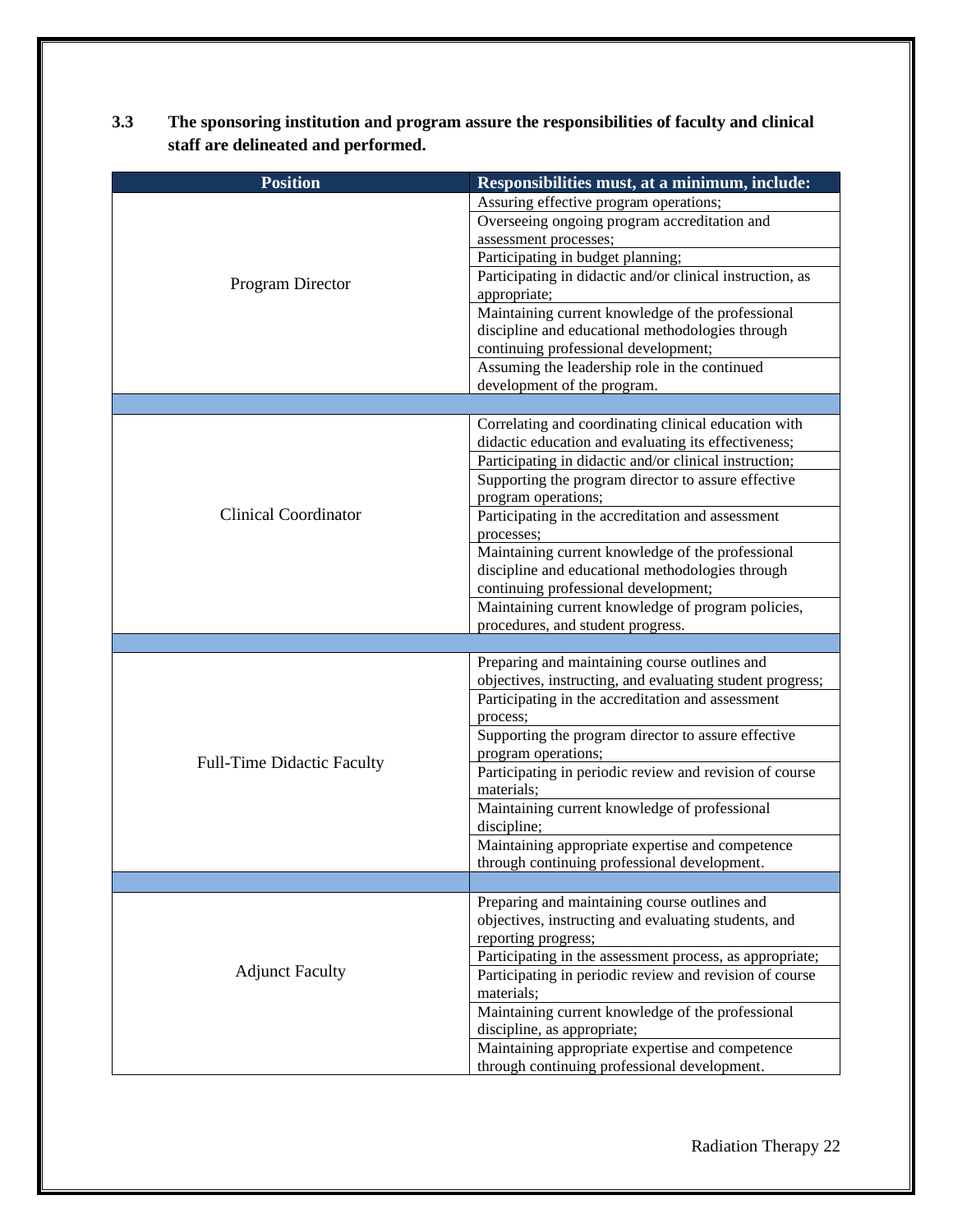| <b>Position</b>    | Responsibilities must, at a minimum, include:            |
|--------------------|----------------------------------------------------------|
| Clinical Preceptor | Maintaining knowledge of program mission and goals;      |
|                    | Understanding the clinical objectives and clinical       |
|                    | evaluation system and evaluating students' clinical      |
|                    | competence;                                              |
|                    | Providing students with clinical instruction and         |
|                    | supervision;                                             |
|                    | Participating in the assessment process, as appropriate; |
|                    | Maintaining current knowledge of program policies,       |
|                    | procedures, and student progress and monitoring and      |
|                    | enforcing program policies and procedures.               |
|                    |                                                          |
|                    | Understanding the clinical competency system;            |
|                    | Understanding requirements for student supervision;      |
|                    | Evaluating students' clinical competence, as             |
| Clinical Staff     | appropriate;                                             |
|                    | Supporting the educational process;                      |
|                    | Maintaining current knowledge of program clinical        |
|                    | policies, procedures, and student progress.              |

## *Explanation:*

Faculty and clinical staff responsibilities must be clearly delineated and support the program's mission. The program director and clinical coordinator may have other responsibilities as defined by the sponsoring institution; however, these added responsibilities must not compromise the ability, or the time allocated, to perform the responsibilities identified in this objective. For all circumstances when a program director's and/or clinical coordinator's appointment is less than 12 months and students are enrolled in didactic and/or clinical courses, the program director and/or clinical coordinator must assure that all program responsibilities are fulfilled.

# *Required Program Response:*

- Describe how faculty and clinical staff responsibilities are delineated.
- Describe how the delegation of responsibilities occurs to assure continuous coverage of program responsibilities, if appropriate.
- Provide documentation that faculty and clinical staff positions are clearly delineated.
- Provide assurance that faculty responsibilities are fulfilled throughout the year.

- Review of position descriptions
- Review of handbooks
- Interviews with institutional administration
- Interviews with faculty
- Interviews with clinical preceptors
- Interviews with clinical staff
- Interviews with students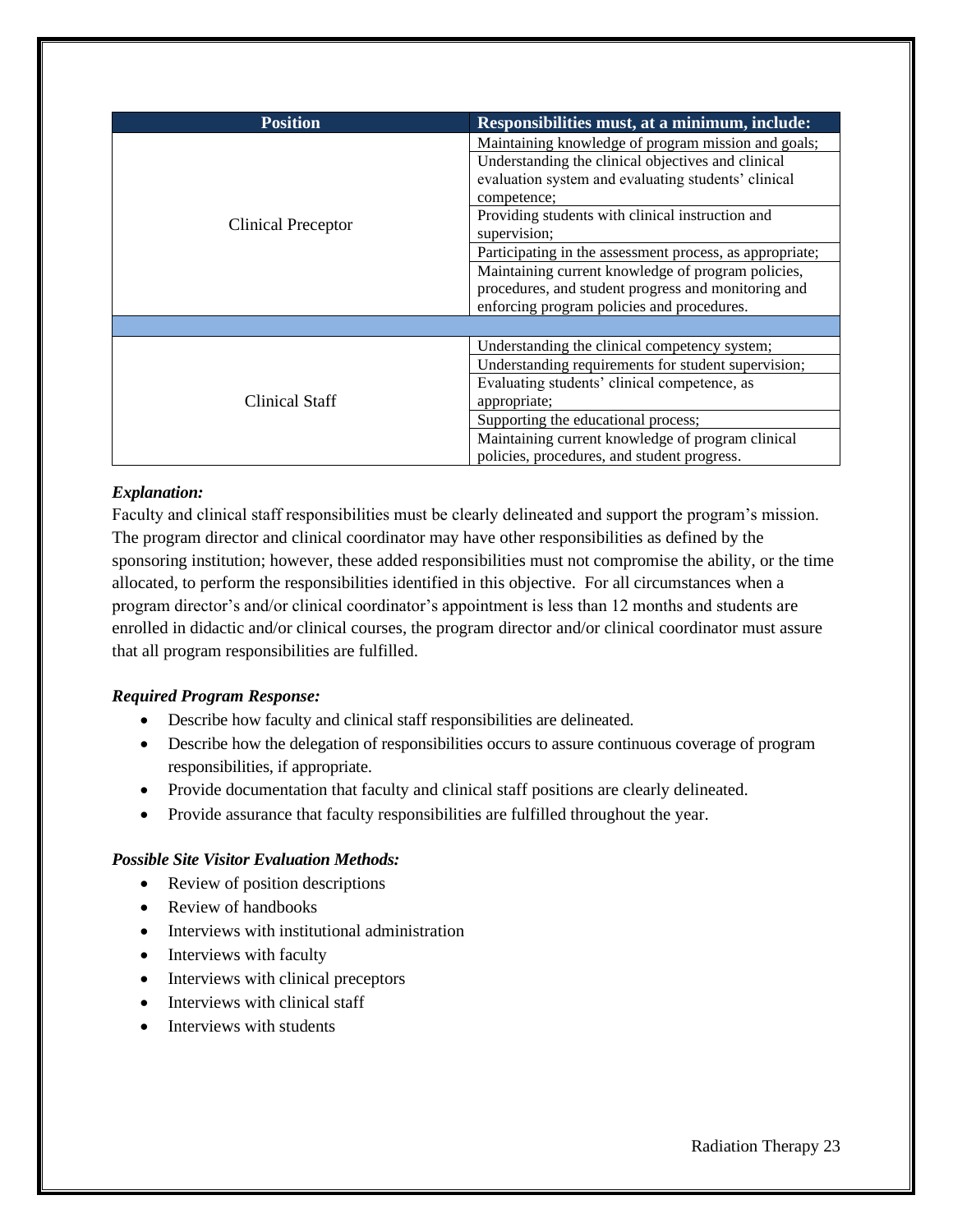# **3.4 The sponsoring institution and program assure program faculty performance is evaluated and results are shared regularly to assure responsibilities are performed.**

## *Explanation:*

Evaluating program faculty, including but not limited to program directors and clinical coordinators, assures that responsibilities are performed, promotes proper teaching methodology, and increases program effectiveness. The performance of program faculty must be evaluated and shared minimally once per year. Any evaluation results that identify concerns must be discussed with the respective individual(s) as soon as possible.

It is the prerogative of the program to evaluate the performance of clinical preceptors who are employees of clinical settings. If the program elects to evaluate the clinical preceptors, a description of the evaluation process should be provided to the clinical preceptors, along with the mechanism to incorporate feedback into professional growth and development.

## *Required Program Response:*

- Describe the evaluation process.
- Describe how evaluation results are shared with program faculty.
- Describe how evaluation results are shared with clinical preceptors, if applicable.
- Provide samples of evaluations of program faculty.
- Provide samples of evaluations of clinical preceptors, if applicable.

- Review of program evaluation materials
- Review of faculty evaluation(s)
- Review of clinical preceptor evaluation(s), if applicable
- Interviews with institutional administration
- Interviews with faculty
- $\bullet$  Interviews with clinical preceptor(s), if applicable
- Interviews with students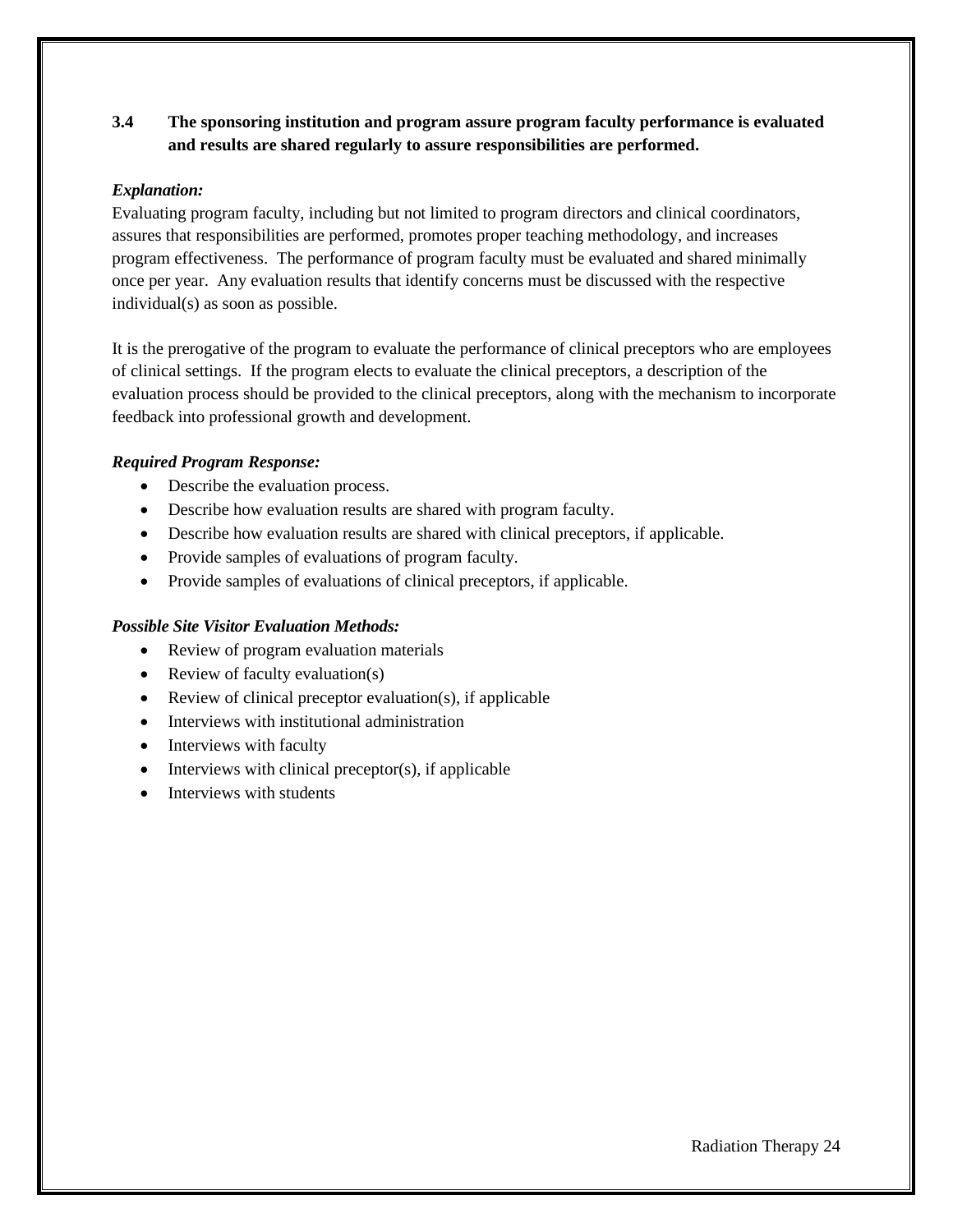# **3.5 The sponsoring institution and/or program provides faculty with opportunities for continued professional development.**

# *Explanation:*

Opportunities that enhance and advance educational, technical, and professional knowledge must be available to program faculty. Faculty should take advantage of the available resources provided on an institutional campus. Program faculty should not be expected to use personal leave time in order to attend professional development activities external to the sponsoring institution.

# *Required Program Response:*

- Describe how professional development opportunities are made available to faculty.
- Describe how professional development opportunities have enhanced teaching methodologies.

- Review of institutional and/or program policies for professional development
- Interviews with institutional administration
- Interviews with faculty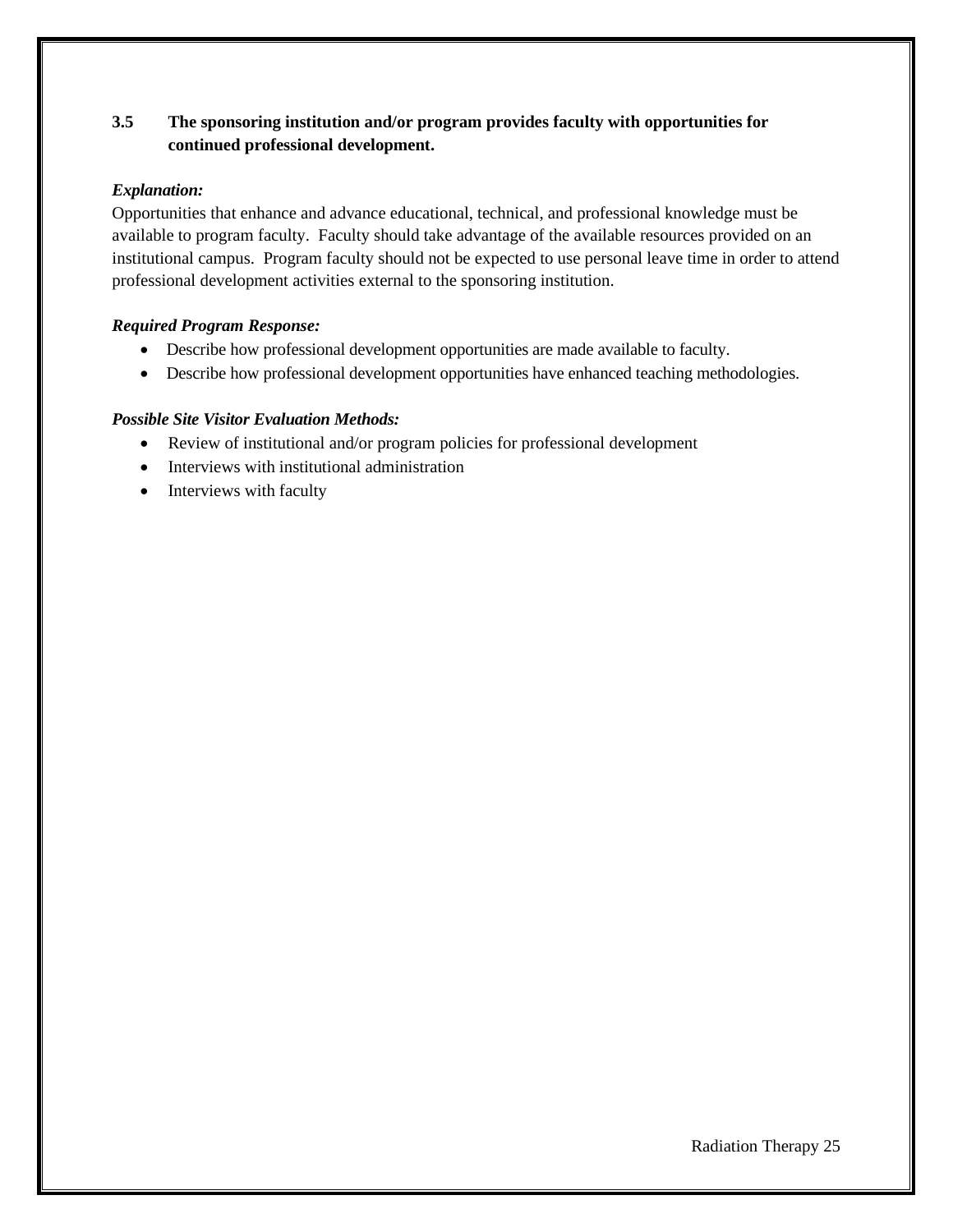## **Standard Four: Curriculum and Academic Practices**

## **The program's curriculum and academic practices prepare students for professional practice.**

#### **Objectives:**

- 4.1 The program has a mission statement that defines its purpose.
- 4.2 The program provides a well-structured curriculum that prepares students to practice in the professional discipline.
- 4.3 All clinical settings must be recognized by the JRCERT.
- 4.4 The program provides timely, equitable, and educationally valid clinical experiences for all students.
- 4.5 The program provides learning opportunities in advanced imaging and/or therapeutic technologies.
- 4.6 The program assures an appropriate relationship between program length and the subject matter taught for the terminal award offered.
- 4.7 The program measures didactic, laboratory, and clinical courses in clock hours and/or credit hours through the use of a consistent formula.
- 4.8 The program provides timely and supportive academic and clinical advisement to students enrolled in the program.
- 4.9 The program has procedures for maintaining the integrity of distance education courses.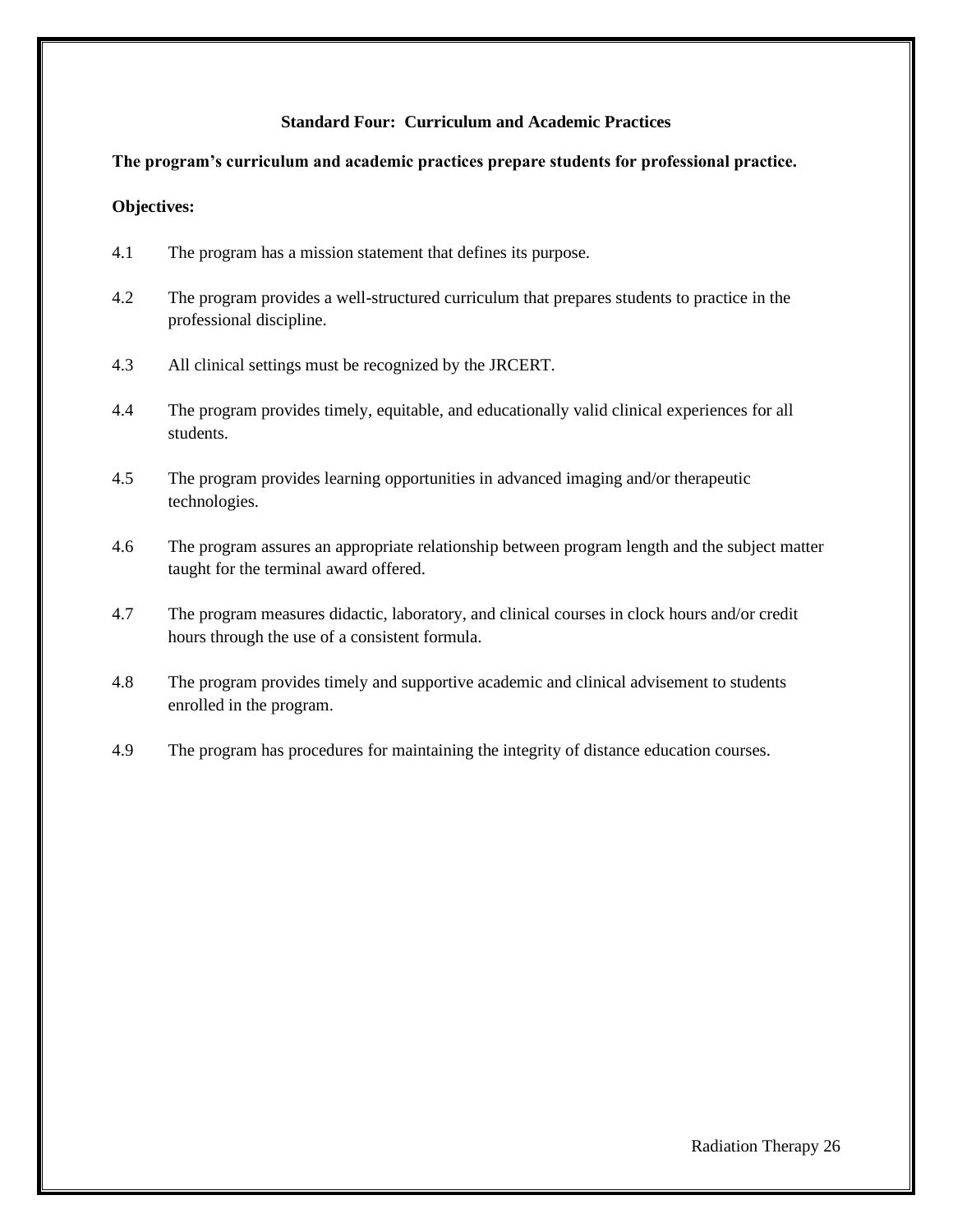# **4.1 The program has a mission statement that defines its purpose.**

## *Explanation:*

The program's mission statement should clearly define the purpose or intent toward which the program's efforts are directed. The mission statement should support the mission of the sponsoring institution. The program must evaluate the mission statement, at a minimum every three years, to assure it is effective. The program should engage faculty and other communities of interest in the reevaluation of its mission statement.

# *Required Program Response:*

- Describe how the program's mission supports the mission of the sponsoring institution.
- Describe how the program reevaluates its mission statement.
- Provide documentation of the reevaluation of the mission statement.

- Review of published program materials
- Review of meeting minutes
- Interviews with institutional administration
- Interviews with faculty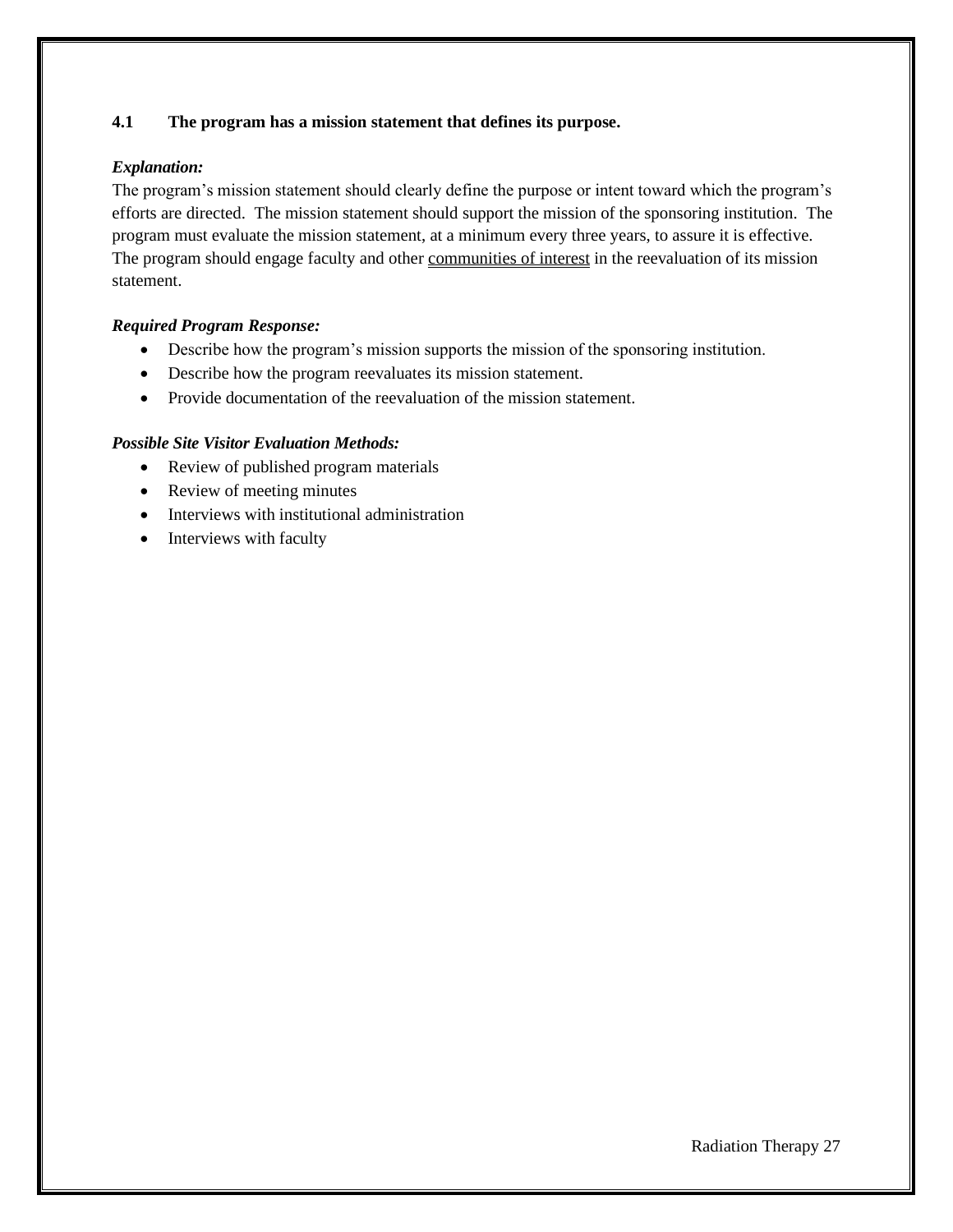# **4.2 The program provides a well-structured curriculum that prepares students to practice in the professional discipline.**

# *Explanation:*

A well-structured curriculum must be comprehensive, current, appropriately sequenced, and provide for evaluation of student achievement. This allows for effective student learning by providing a knowledge foundation in didactic and laboratory courses prior to competency achievement. Continual refinement of the competencies achieved is necessary so that students can demonstrate enhanced performance in a variety of situations and patient conditions. The well-structured curriculum is guided by a master plan of education.

At a minimum, the curriculum should promote qualities that are necessary for students/graduates to practice competently, make ethical decisions, assess situations, provide appropriate patient care, communicate effectively, and keep abreast of current advancements within the profession. Expansion of the curricular content beyond the minimum is required of programs at the bachelor's degree or higher levels.

Use of a standard curriculum promotes consistency in radiation therapy education and prepares the student to practice in the professional discipline. All programs must follow a JRCERT-adopted curriculum. An adopted curriculum is defined as:

- the most recent American Society of Radiologic Technologists (ASRT) Radiation Therapy curriculum and/or
- another professional curriculum adopted by the JRCERT Board of Directors.

The JRCERT encourages innovative approaches to curriculum delivery methods that provide students with flexible and creative learning opportunities. These methods may include, but are not limited to, distance education courses, part-time/evening curricular tracks, service learning, and/or interprofessional development.

#### *Required Program Response:*

- Describe how the program's curriculum is structured.
- Describe the program's clinical competency-based system.
- Describe how the program's curriculum is delivered, including the method of delivery for distance education courses. Identify which courses, if any, are offered via distance education.
- Describe alternative learning options, if applicable (e.g., part-time, evening and/or weekend curricular track(s)).
- Describe any innovative approaches to curriculum delivery methods.
- Provide the Table of Contents from the master plan of education.
- Provide current curriculum analysis grid.
- Provide samples of course syllabi.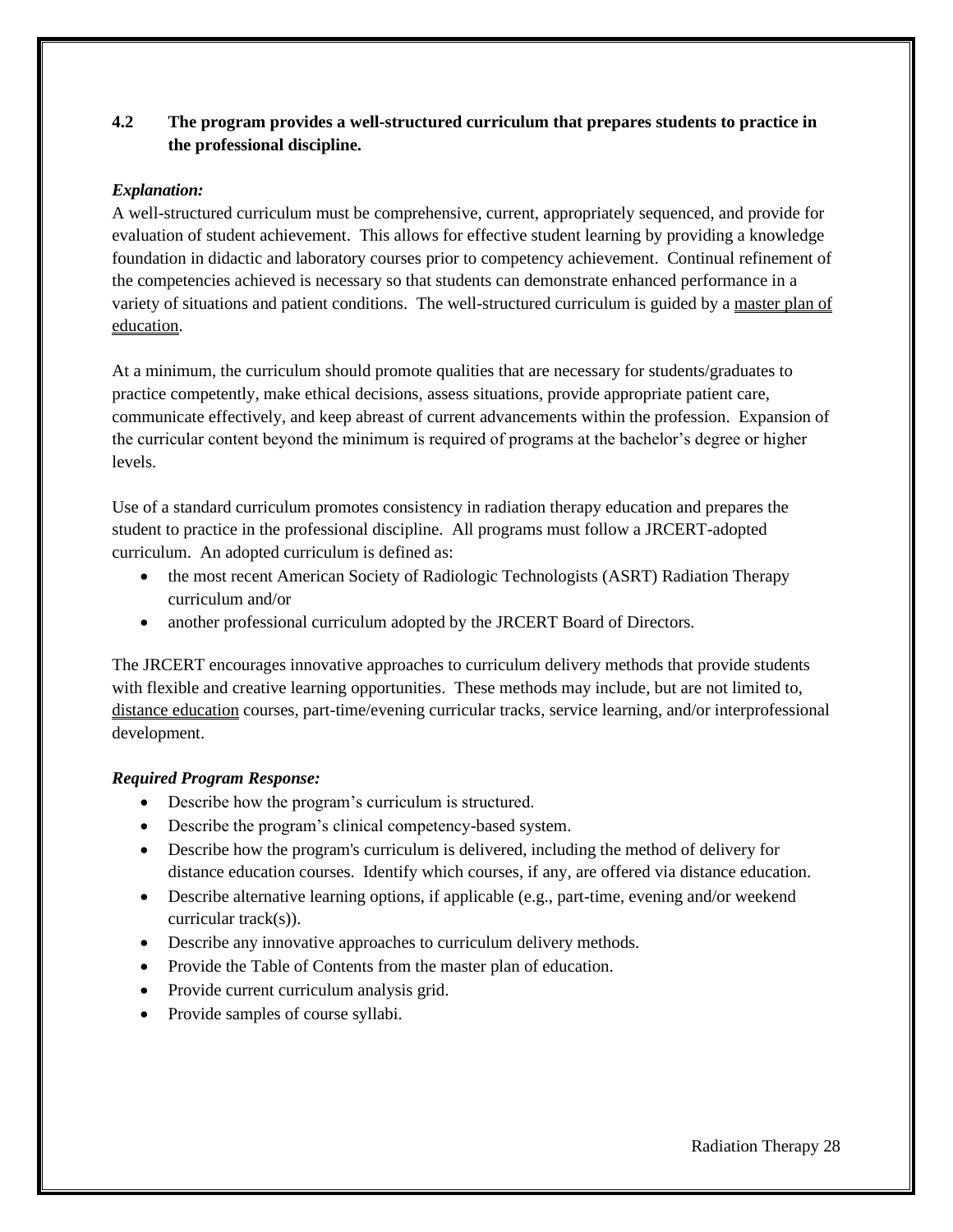- Review of the master plan of education
- Review of didactic and clinical curriculum sequence
- Review of input from communities of interest
- Review of part-time, evening and/or weekend curricular track(s), if applicable
- Review of course syllabi
- Observation of a portion of any course offered via distance delivery
- Interviews with faculty
- Interviews with students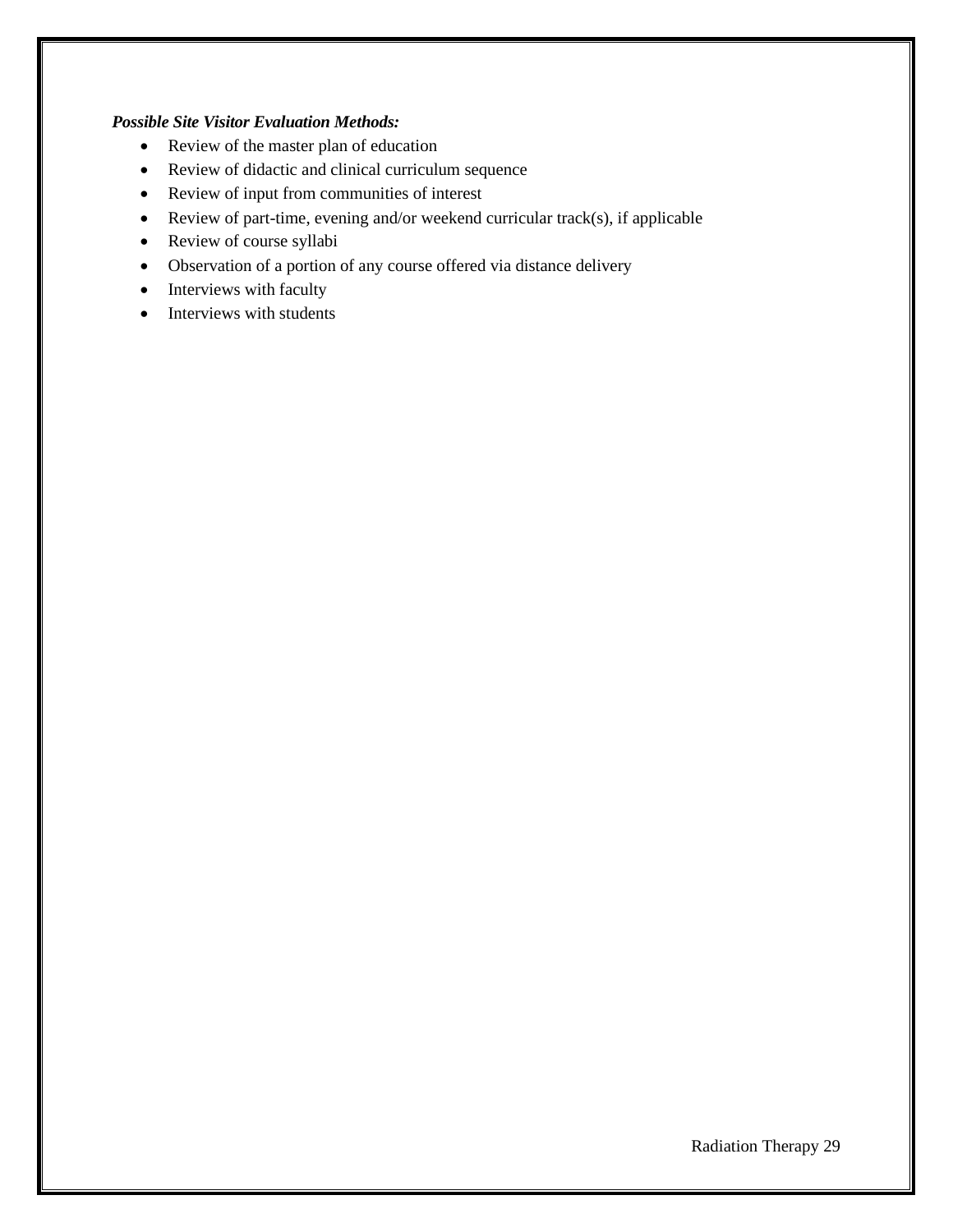## **4.3 All clinical settings must be recognized by the JRCERT.**

## *Explanation:*

All clinical settings must be recognized by the JRCERT. Clinical settings must be recognized prior to student assignment. Ancillary medical facilities and imaging centers that are owned, operated, and on the same campus of a recognized setting do not require JRCERT recognition. A minimum of one (1) clinical preceptor must be identified for each recognized clinical setting.

If a facility is used as an observation site, JRCERT recognition is not required. An observation site is used for student observation of equipment operation and/or procedures that may not be available at recognized clinical settings. Students may not assist in, or perform, any aspects of patient care during observational assignments. Facilities where students participate in community-based learning do not require recognition.

#### *Required Program Response:*

- Assure all clinical settings are recognized by the JRCERT.
- Provide a listing of ancillary facilities under one clinical setting recognition.
- Describe how observation sites, if used, enhance student clinical education.

- Review of JRCERT database
- Review of clinical records
- Interviews with faculty
- Interviews with clinical preceptors
- Interviews with clinical staff
- Interviews with students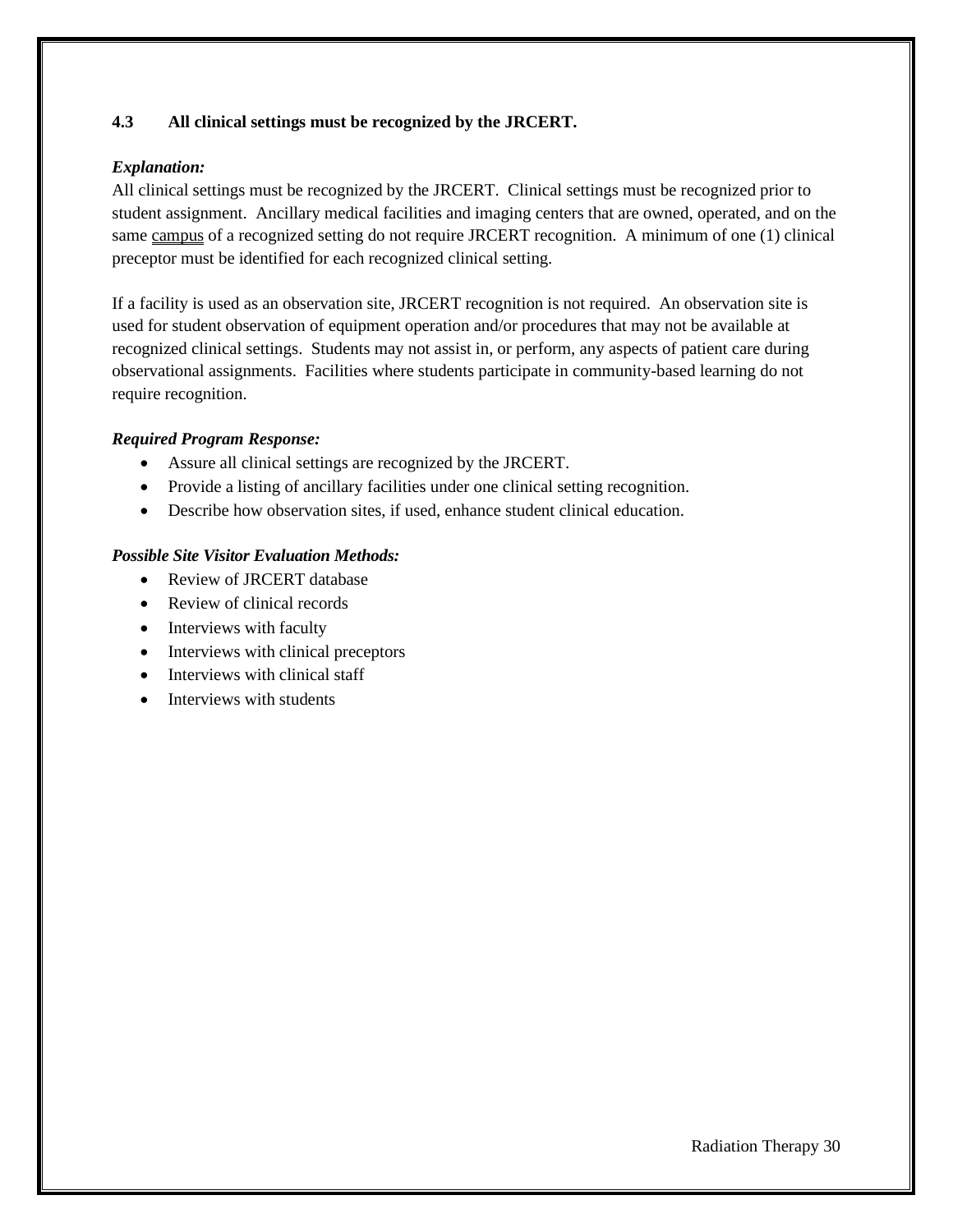# **4.4 The program provides timely, equitable, and educationally valid clinical experiences for all students.**

## *Explanation:*

Programs must have a process in place to assure timely, appropriate, and educationally valid clinical experiences to all admitted students. A meaningful clinical education plan assures that activities are equitable, as well as prevents the use of students as replacements for employees. Students must have sufficient access to clinical settings that provide a wide range of procedures for competency achievement. The maximum number of students assigned to a clinical setting must be supported by sufficient human and physical resources. The number of students assigned to the clinical setting must not exceed the total number of therapeutic devices available for treatment and simulation.

Students assigned to medical dosimetry, patient care, and/or advanced radiation oncology modalities, such as proton therapy, CyberKnife®, Gamma-knife, MR-Linac, etc., are included in the calculation of the approved clinical capacity. If the opportunity to observe or perform advanced radiation therapy modalities exists for one student, then all students must have access to observe or perform an advanced modality.

Clinical placement must be nondiscriminatory in nature and solely determined by the program. Students must be cognizant of clinical policies and procedures including emergency preparedness and medical emergencies.

Programs must assure that clinical involvement for students is limited to not more than ten (10) hours per day. If the program utilizes evening and/or weekend assignments, these assignments must be equitable, and program total capacity must not be increased based on these assignments. Students may not be assigned to clinical settings on holidays that are observed by the sponsoring institution. Programs may permit students to make up clinical time during the term or scheduled breaks; however, appropriate supervision must be maintained. Program faculty need not be physically present; however, students must be able to contact program faculty during makeup assignments. The program must also assure that its liability insurance covers students during these makeup assignments.

#### *Required Program Response:*

- Describe the process for student clinical placement including, but not limited to:
	- o assuring equitable learning opportunities,
	- o assuring access to a sufficient variety and volume of procedures to achieve program competencies, and
	- o orienting students to clinical settings.
- Describe how the program assures a 1:1 student to therapeutic device ratio at all clinical settings.
- Provide current clinical student assignment schedules in relation to student enrollment.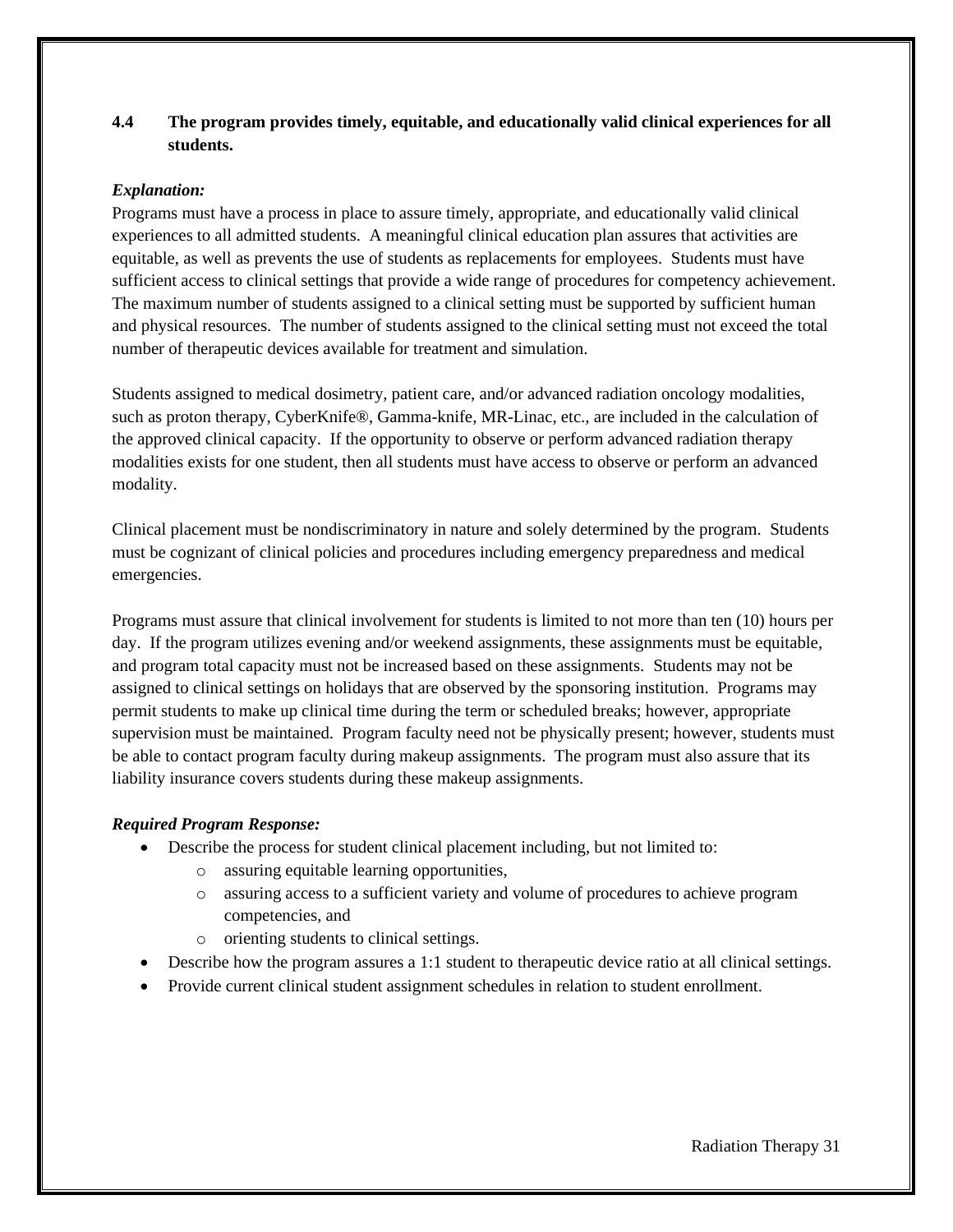- Review of published program materials
- Review of clinical placement process
- Review of course objectives
- Review of student clinical assignment schedules
- Review of clinical orientation process/records
- Review of student records
- Interviews with faculty
- Interviews with clinical preceptors
- Interviews with clinical staff
- Interviews with students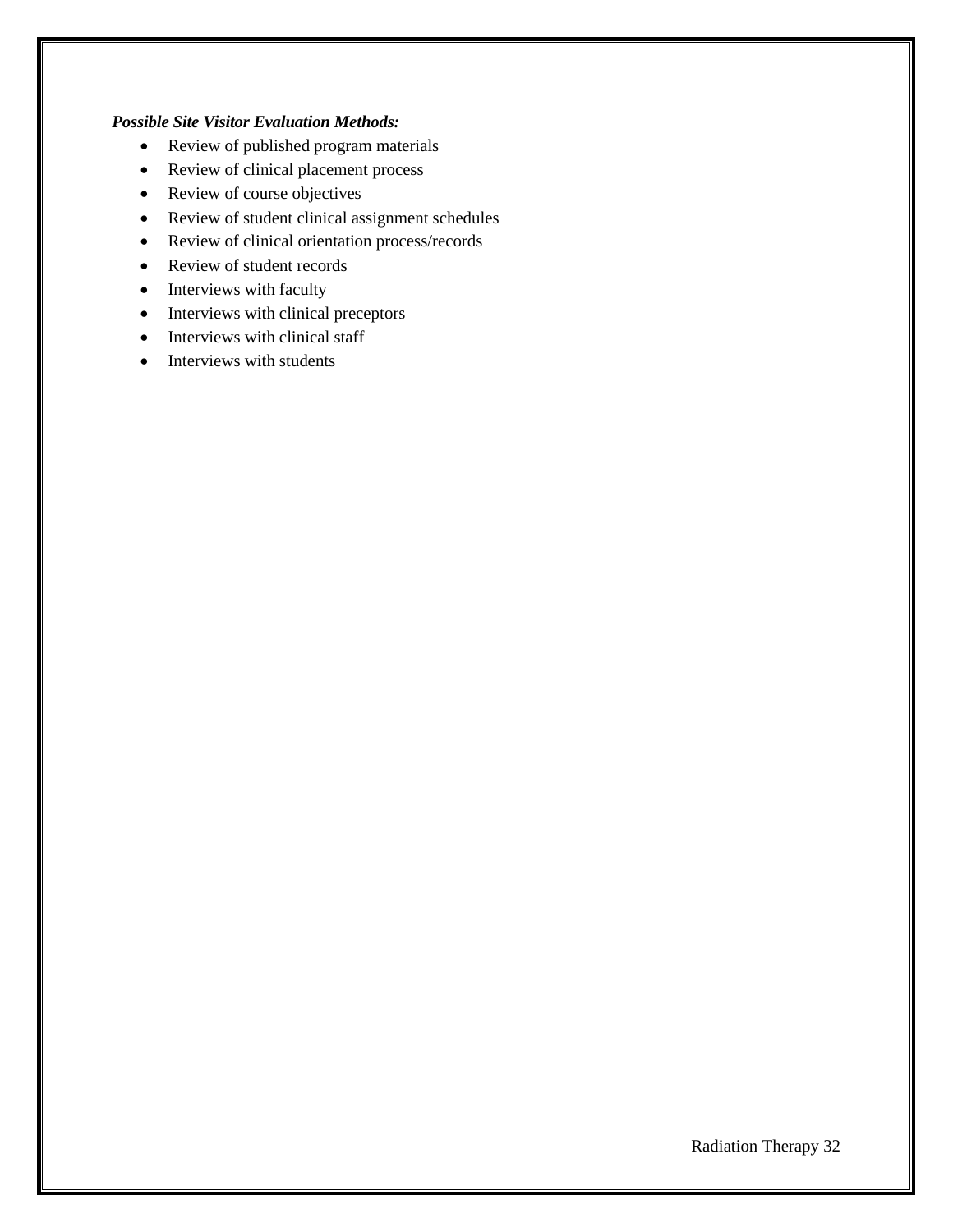# **4.5 The program provides learning opportunities in advanced imaging and/or therapeutic technologies.**

## *Explanation:*

The program must provide learning opportunities in advanced imaging and/or therapeutic technologies. It is the program's prerogative to decide which advanced imaging and/or therapeutic technologies should be included in the didactic and/or clinical curriculum.

Programs are not required to offer clinical rotations in advanced imaging and/or therapeutic technologies; however, these clinical rotations are strongly encouraged to enhance student learning.

Students assigned to imaging modalities such as computed tomography, positron emission tomography, and magnetic resonance, are not included in the calculation of the approved clinical capacity unless the clinical setting is recognized exclusively for advanced imaging modality rotations. Once the students have completed the imaging assignments, the program must assure that there are sufficient physical and human resources to support the students upon reassignment to the radiation oncology department.

## *Required Program Response:*

Describe how the program provides opportunities in advanced imaging and/or therapeutic technologies in the didactic and/or clinical curriculum.

- Review of clinical rotation schedules, if applicable
- Interviews with faculty
- Interviews with students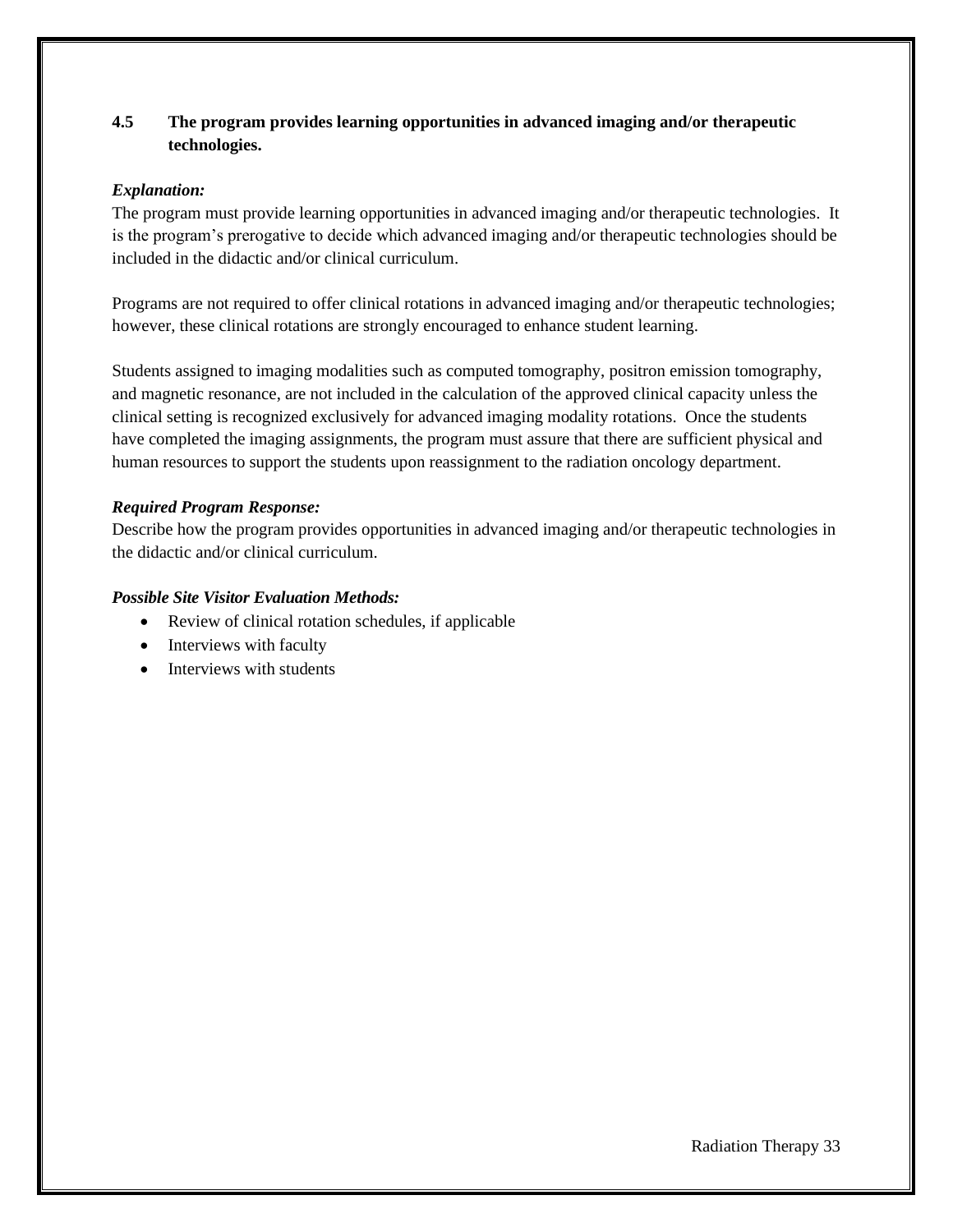# **4.6 The program assures an appropriate relationship between program length and the subject matter taught for the terminal award offered.**

## *Explanation:*

Program length must be consistent with the terminal award. The JRCERT defines program length as the duration of the program, which may be stated as total academic or calendar year(s), total semesters, trimesters, or quarters.

## *Required Program Response:*

Describe the relationship between the program length and the terminal award offered.

- Review of course catalog
- Review of published program materials
- Review of class schedules
- Interviews with faculty
- Interviews with students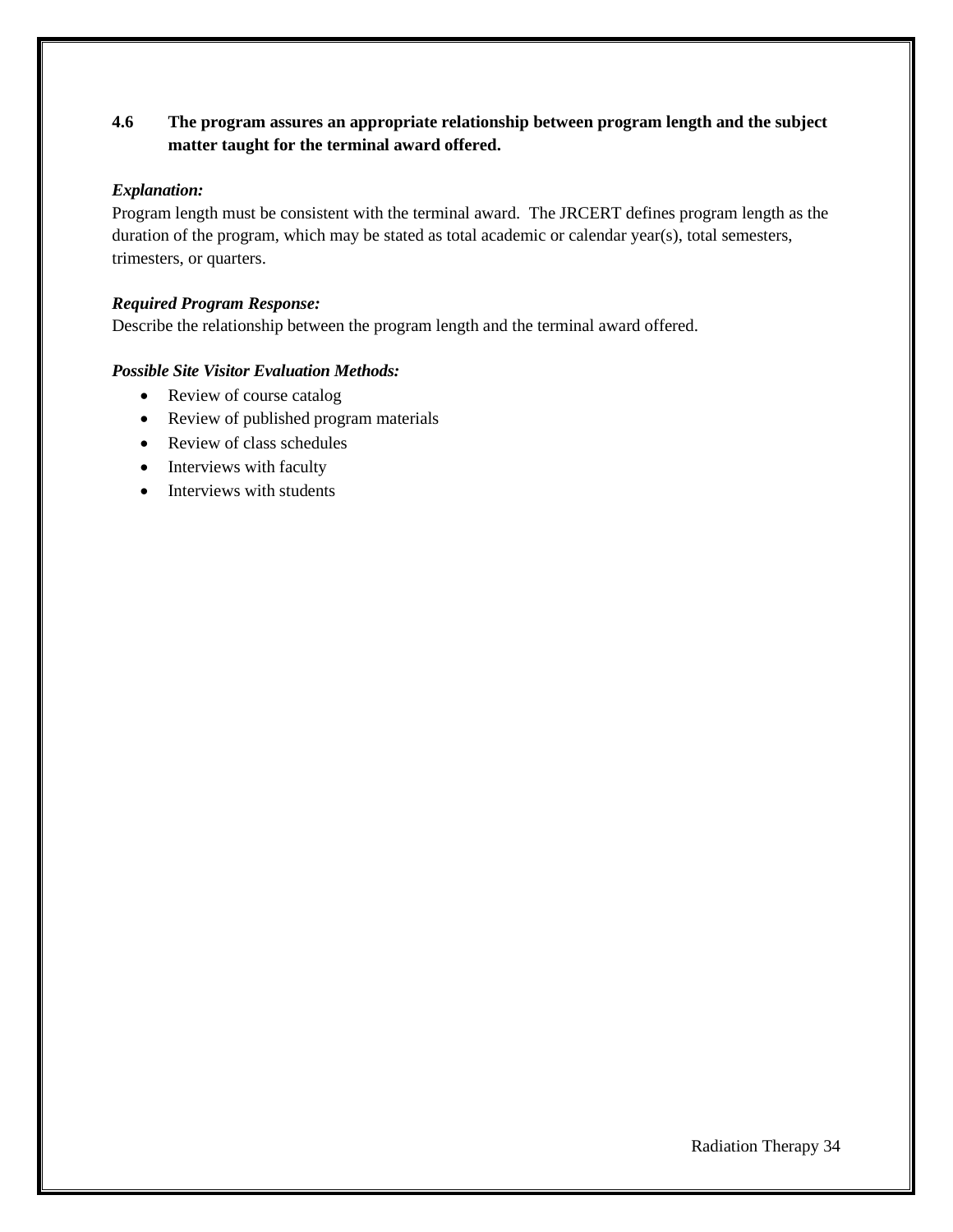# **4.7 The program measures didactic, laboratory, and clinical courses in clock hours and/or credit hours through the use of a consistent formula.**

## *Explanation:*

Defining the length of didactic, laboratory, and clinical courses facilitates the transfer of credit and the awarding of financial aid. The formula for calculating assigned clock/credit hours must be consistently applied for all didactic, laboratory, and clinical courses, respectively.

## *Required Program Response:*

- Describe the method used to award credit hours for didactic, laboratory, and clinical courses.
- Provide a copy of the program's policies and procedures for determining credit hours and an example of how such policies and procedures have been applied to the program's coursework.
- Provide a list of all didactic, laboratory, and clinical courses with corresponding clock or credit hours.

- Review of published program materials
- Review of class schedules
- Interviews with institutional administration
- Interviews with faculty
- Interviews with students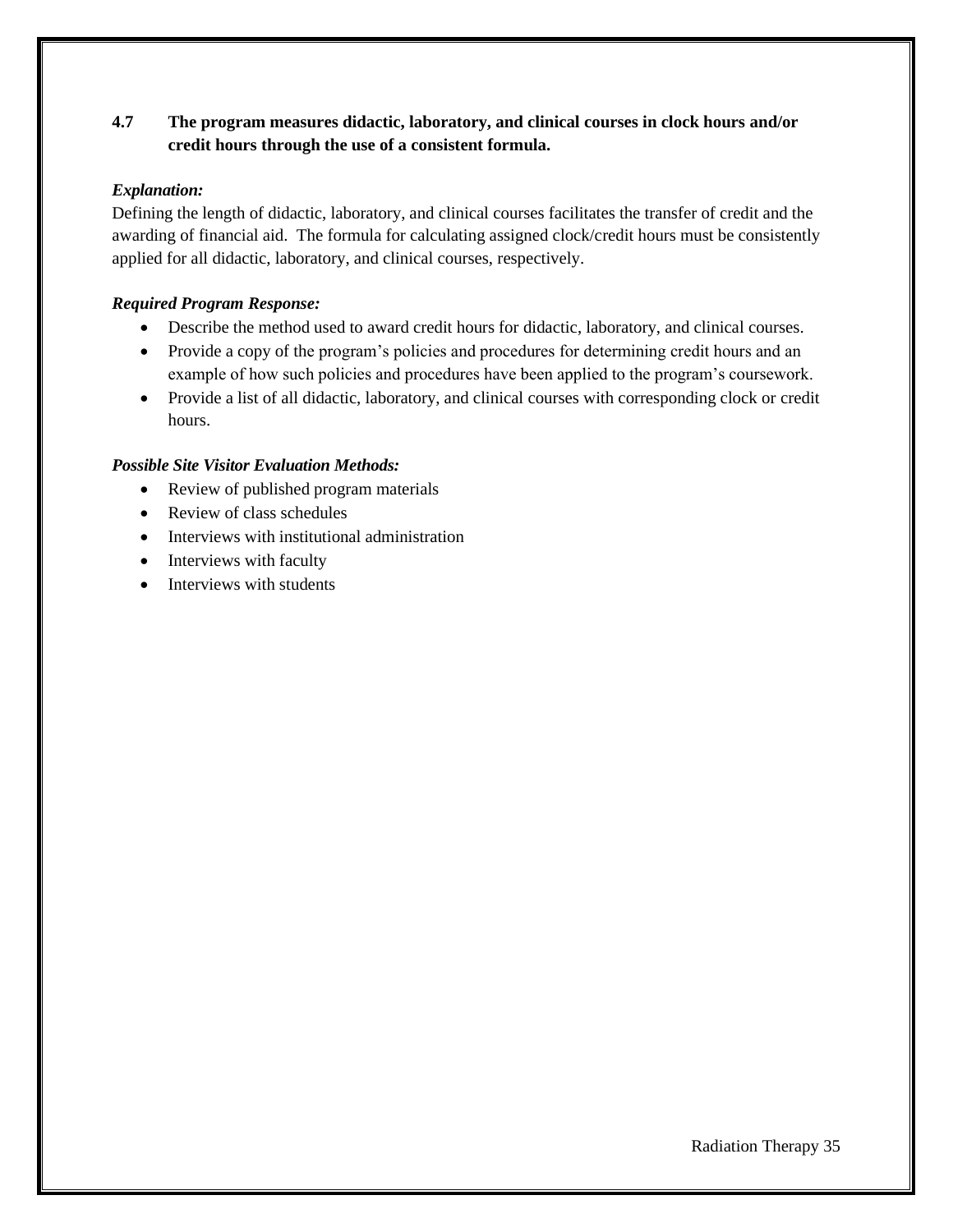# **4.8 The program provides timely and supportive academic and clinical advisement to students enrolled in the program.**

## *Explanation:*

Appropriate academic and clinical advisement promotes student achievement and professionalism. Student advisement should be both formative and summative and must be shared with students in a timely manner. Programs are encouraged to develop written advisement procedures.

# *Required Program Response:*

- Describe procedures for student advisement.
- Provide sample records of student advisement.

- Review of students' records
- Interviews with faculty
- Interviews with clinical preceptor(s)
- Interviews with students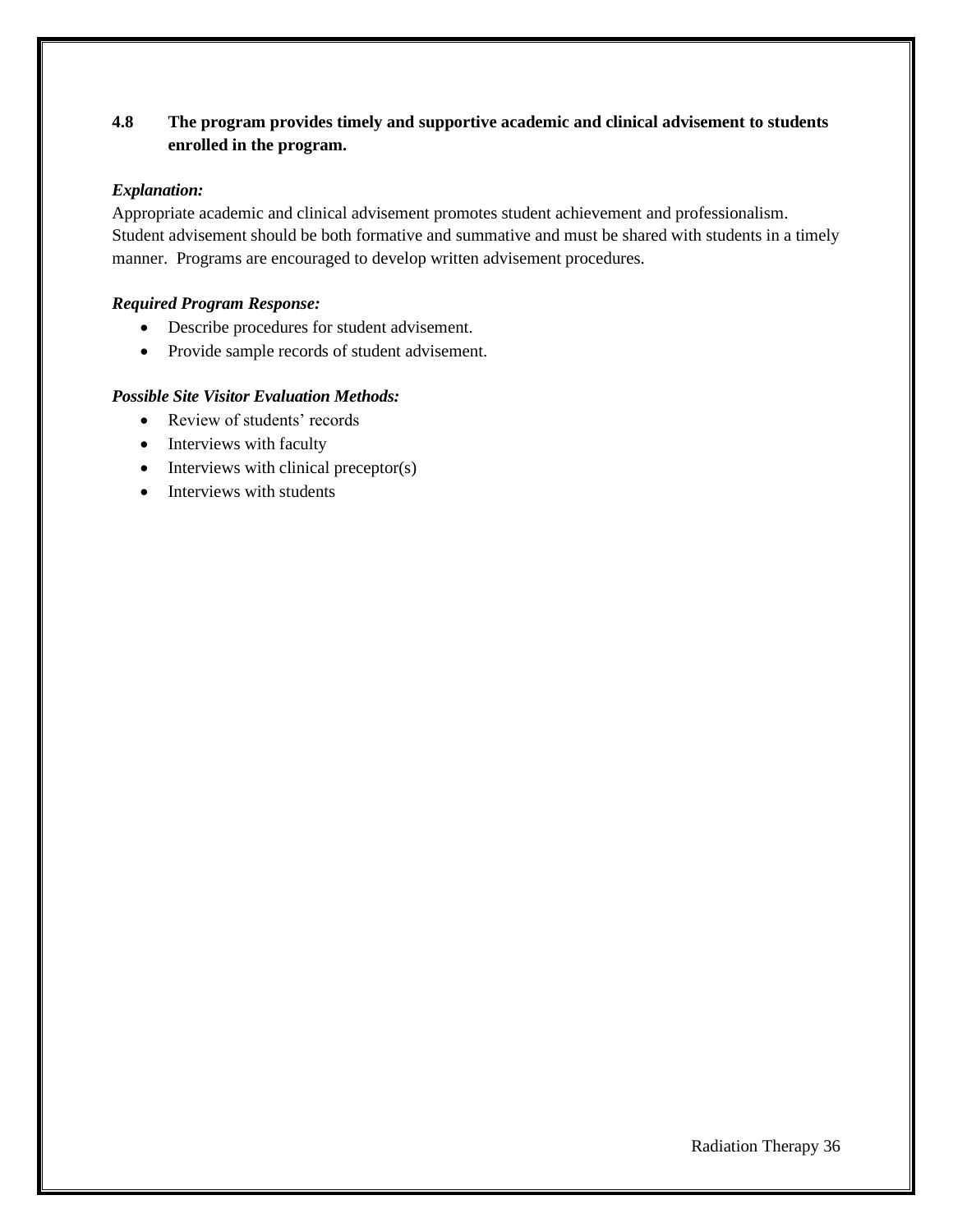# **4.9 The program has procedures for maintaining the integrity of distance education courses.**

## *Explanation:*

Programs that offer distance education courses must have processes in place that assure that the students who register in the distance education courses are the same students that participate in, complete, and receive the credit. Programs must verify the identity of students by using methods such as, but not limited to, secure logins, passcodes, proctored exams, and/or video monitoring.These processes must protect the student's privacy.

# *Required Program Response:*

- Describe the process for assuring the integrity of distance education courses.
- Provide published institutional/program materials that outline procedures for maintaining the integrity of distance education courses.

- Review of published institutional/program materials
- Review the process of student identification
- Review of student records
- Interviews with institutional administration
- Interviews with faculty
- Interviews with students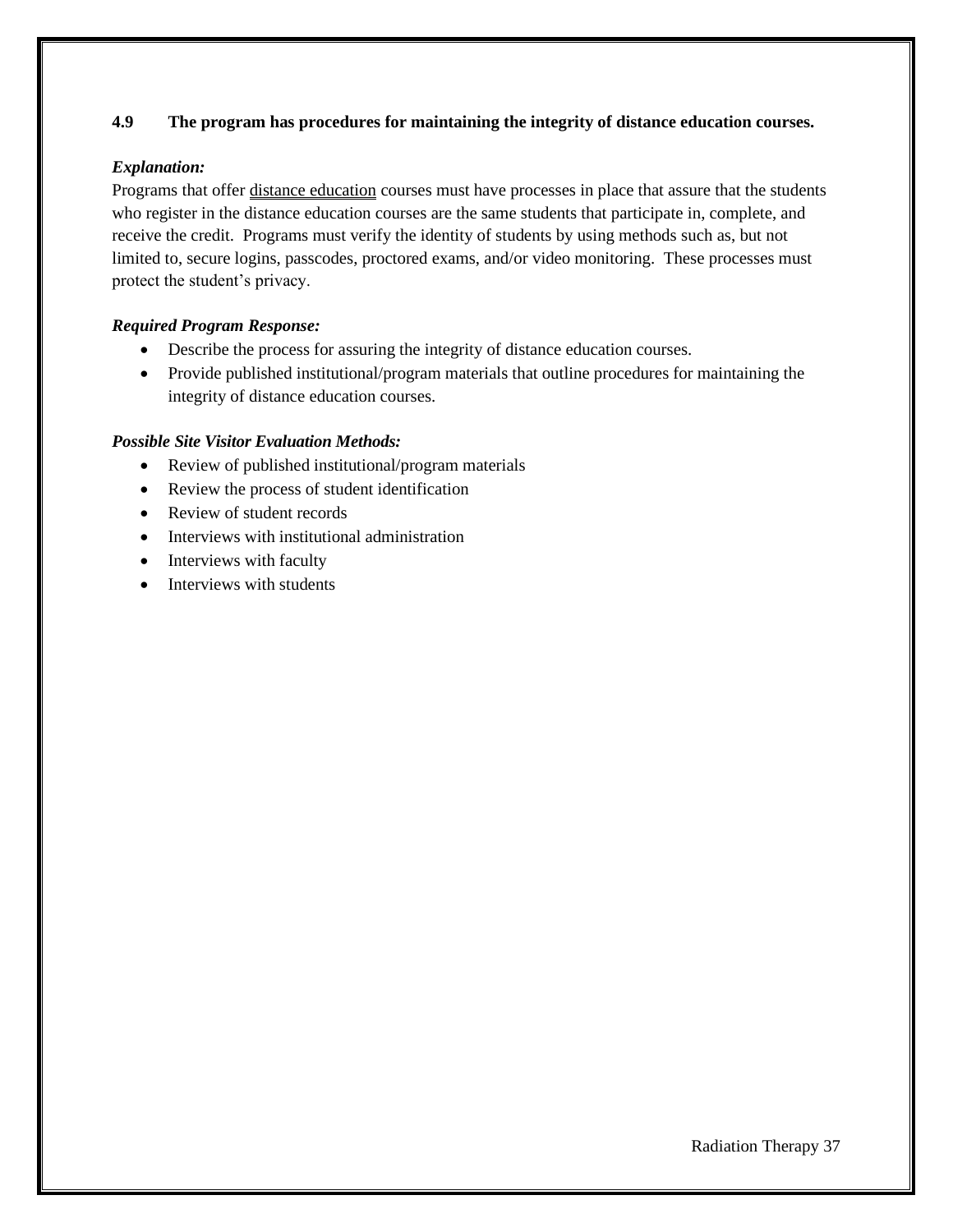#### **Standard Five: Health and Safety**

**The sponsoring institution and program have policies and procedures that promote the health, safety, and optimal use of radiation for students, patients, and the public.** 

#### **Objectives:**

- 5.1 The program assures the radiation safety of students through the implementation of published policies and procedures.
- 5.2 The program assures each energized laboratory is in compliance with applicable state and/or federal radiation safety laws.
- 5.3 The program assures that students employ proper safety practices.
- 5.4 The program assures that all radiation therapy procedures are performed under the direct supervision of a qualified practitioner.
- 5.5 The sponsoring institution and/or program have policies and procedures that safeguard the health and safety of students.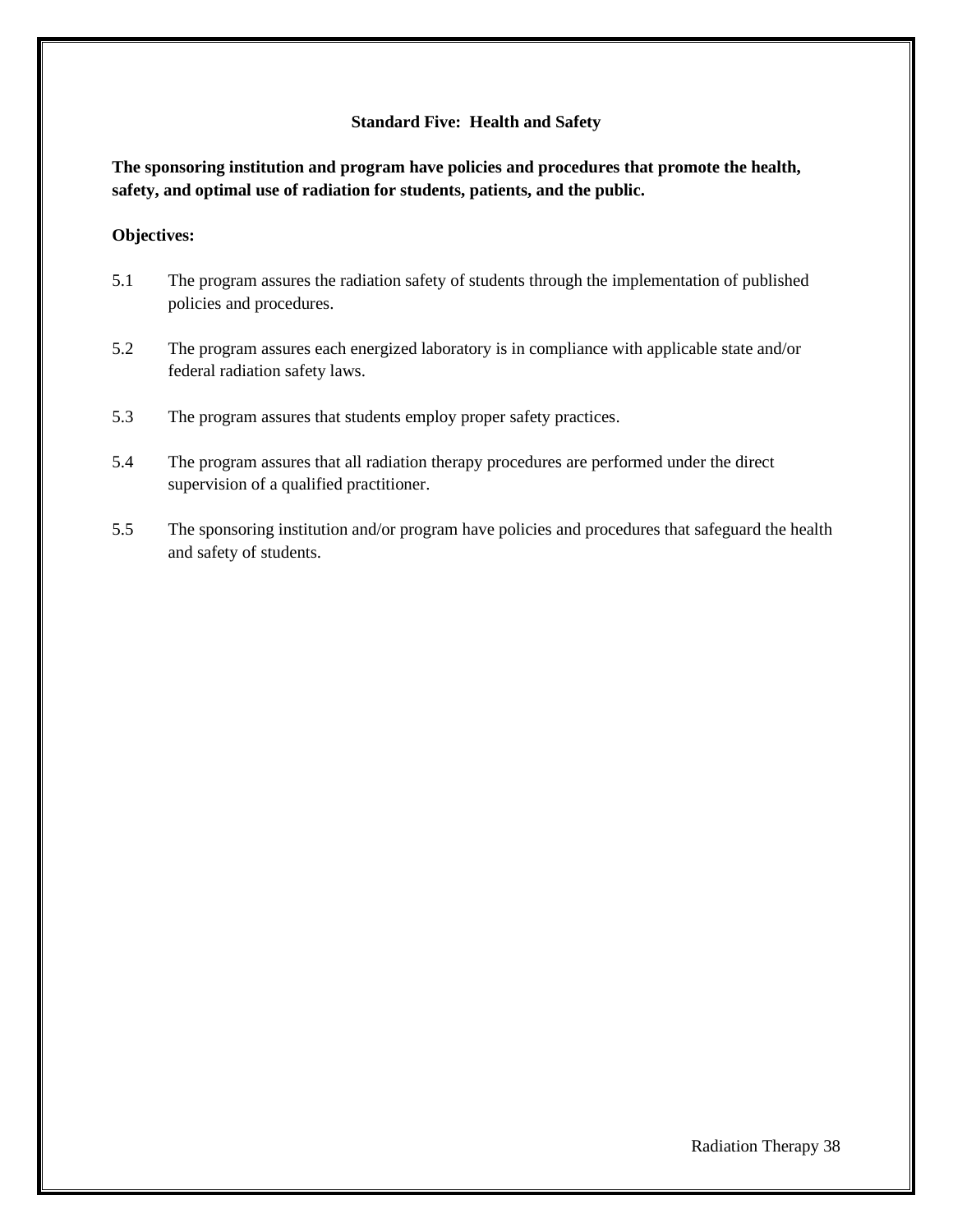# **5.1 The program assures the radiation safety of students through the implementation of published policies and procedures.**

## *Explanation:*

Appropriate policies and procedures help assure that student radiation exposure is kept as low as reasonably achievable (ALARA). The program must monitor and maintain student radiation exposure data. All students must be monitored for radiation exposure when using equipment in energized laboratories as well as in the clinical environment during, but not limited to, simulation procedures, image production, or quality assurance testing.

Students must be provided their radiation exposure report within thirty (30) school days following receipt of the data. The program must have a published protocol that identifies a threshold dose for incidents in which student dose limits are exceeded. Programs are encouraged to identify a threshold dose below those identified in federal regulations.

The program's radiation safety policies must also include provisions for the declared pregnant student in an effort to assure radiation exposure to the student and fetus are kept as low as reasonably achievable (ALARA). The pregnancy policy must be made known to accepted and enrolled female students, and include:

- a written notice of voluntary declaration,
- an option for written withdrawal of declaration, and
- an option for student continuance in the program without modification.

The program may offer clinical component options such as clinical reassignments and/or leave of absence. Pregnancy policies should also be in compliance with Title IX regulations. The program should work with the Title IX coordinator and/or legal counsel to discuss and resolve any specific circumstances.

#### *Required Program Response:*

- Describe how the policies and procedures are made known to enrolled students.
- Describe how the radiation exposure report is made available to students.
- Provide copies of appropriate policies.
- Provide copies of radiation exposure reports.

- Review of published program materials
- Review of student records
- Review of student radiation exposure reports
- Interviews with faculty
- Interviews with clinical preceptor(s)
- Interviews with students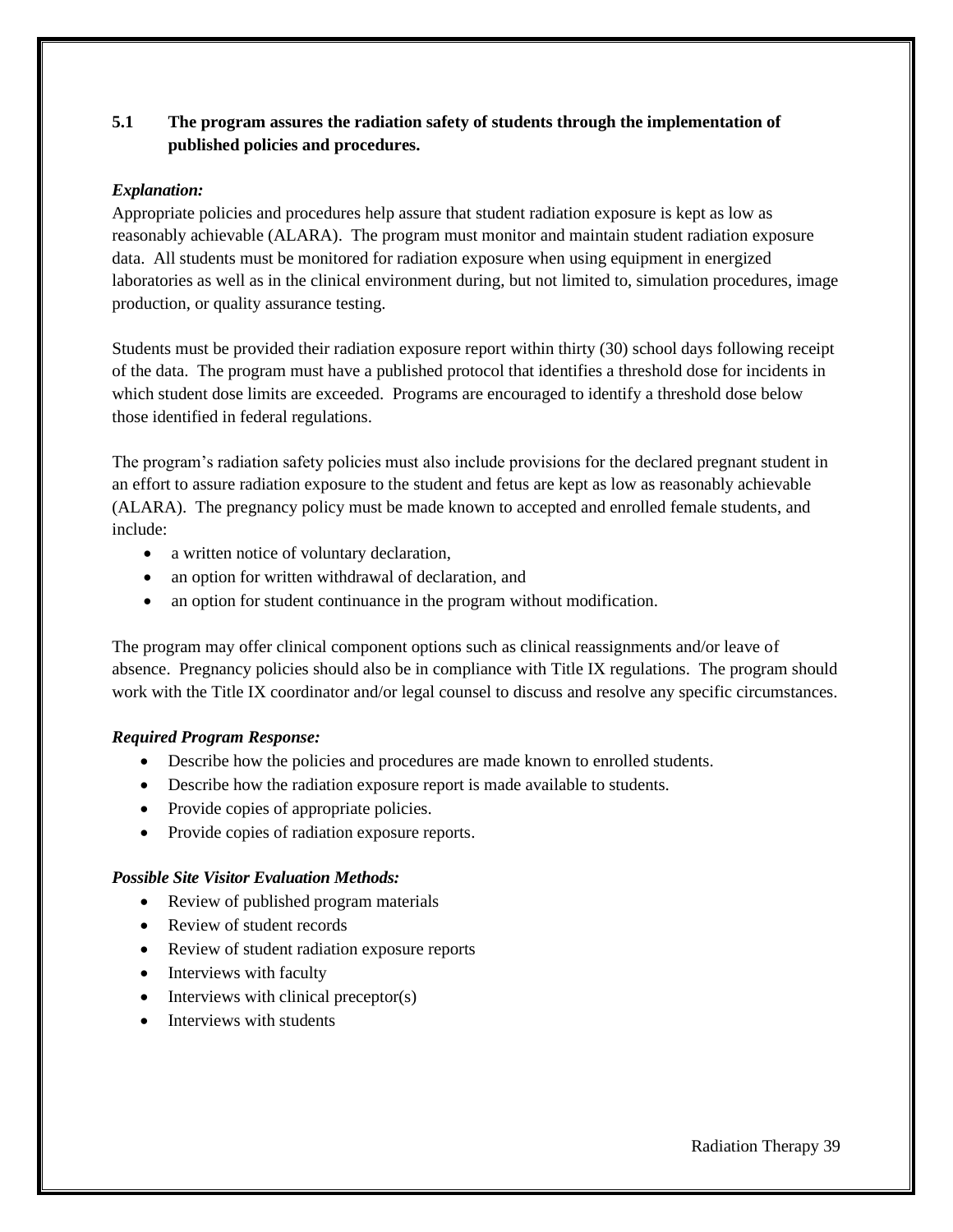# **5.2 The program assures each energized laboratory is in compliance with applicable state and/or federal radiation safety laws.**

## *Explanation:*

Compliance with applicable laws promotes a safe environment for students and others. Records of compliance must be maintained for the program's energized laboratories.

## *Required Program Response:*

Provide certificates and/or letters for each energized laboratory documenting compliance with state and/or federal radiation safety laws.

- Review of published program materials
- Review of compliance records
- Interviews with faculty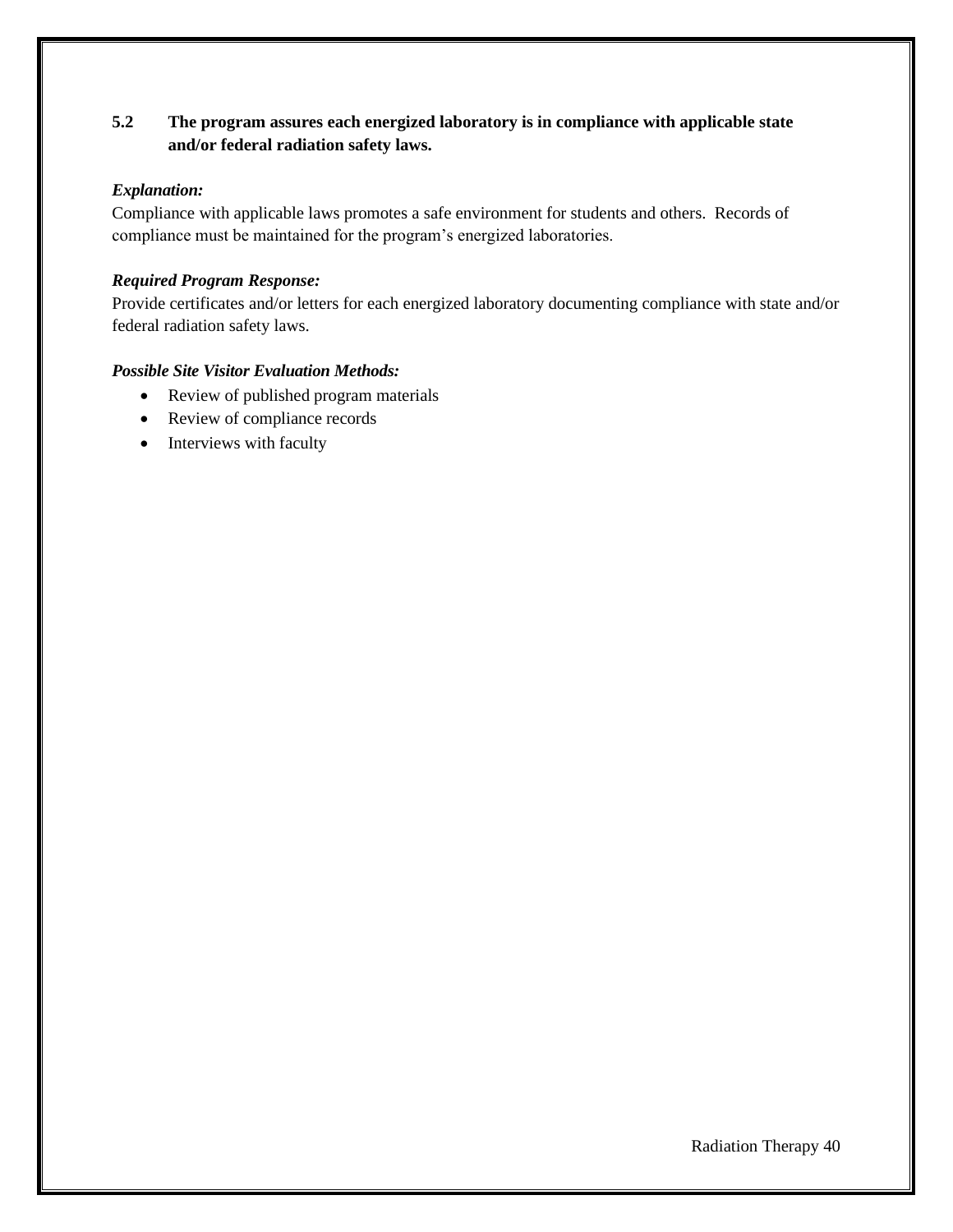# **5.3 The program assures that students employ proper safety practices.**

## *Explanation:*

The program must assure that students are instructed in the utilization of imaging equipment, accessories, optimal exposure factors, and proper patient positioning to minimize radiation exposure to patients, selves, and others. These practices assure radiation exposures are kept as low as reasonably achievable (ALARA).

Students must understand basic safety practices prior to assignment to clinical settings. As students progress in the program, they must become increasingly proficient in the application of radiation safety practices.

Programs must develop policies regarding safe and appropriate use of energized laboratories by students. Students' utilization of energized laboratories must be under the supervision of a qualified practitioner who is available should students need assistance. If a qualified practitioner is not readily available to provide supervision, the radiation exposure mechanism must be disabled.

Programs must establish a magnetic resonance imaging (MRI) safety screening protocol and students must complete MRI orientation and screening which reflect current American College of Radiology (ACR) MR safety guidelines prior to the clinical experience. This assures that students are appropriately screened for magnetic field or radiofrequency hazards. Policies should reflect that students are mandated to notify the program should their status change.

#### *Required Program Response:*

- Describe how the curriculum sequence and content prepares students for safe radiation practices.
- Describe how the program prepares students for magnetic resonance safe practices.
- Provide the curriculum sequence.
- Provide policies/procedures regarding radiation safety.
- Provide the MRI safety screening protocol and screening tool.

- Review of program curriculum
- Review of radiation safety policies/procedures
- Review of magnetic resonance safe practice and/or screening protocol
- Review of student handbook
- Review of student records
- Interviews with faculty
- Interviews with clinical preceptor(s)
- Interviews with clinical staff
- Interviews with students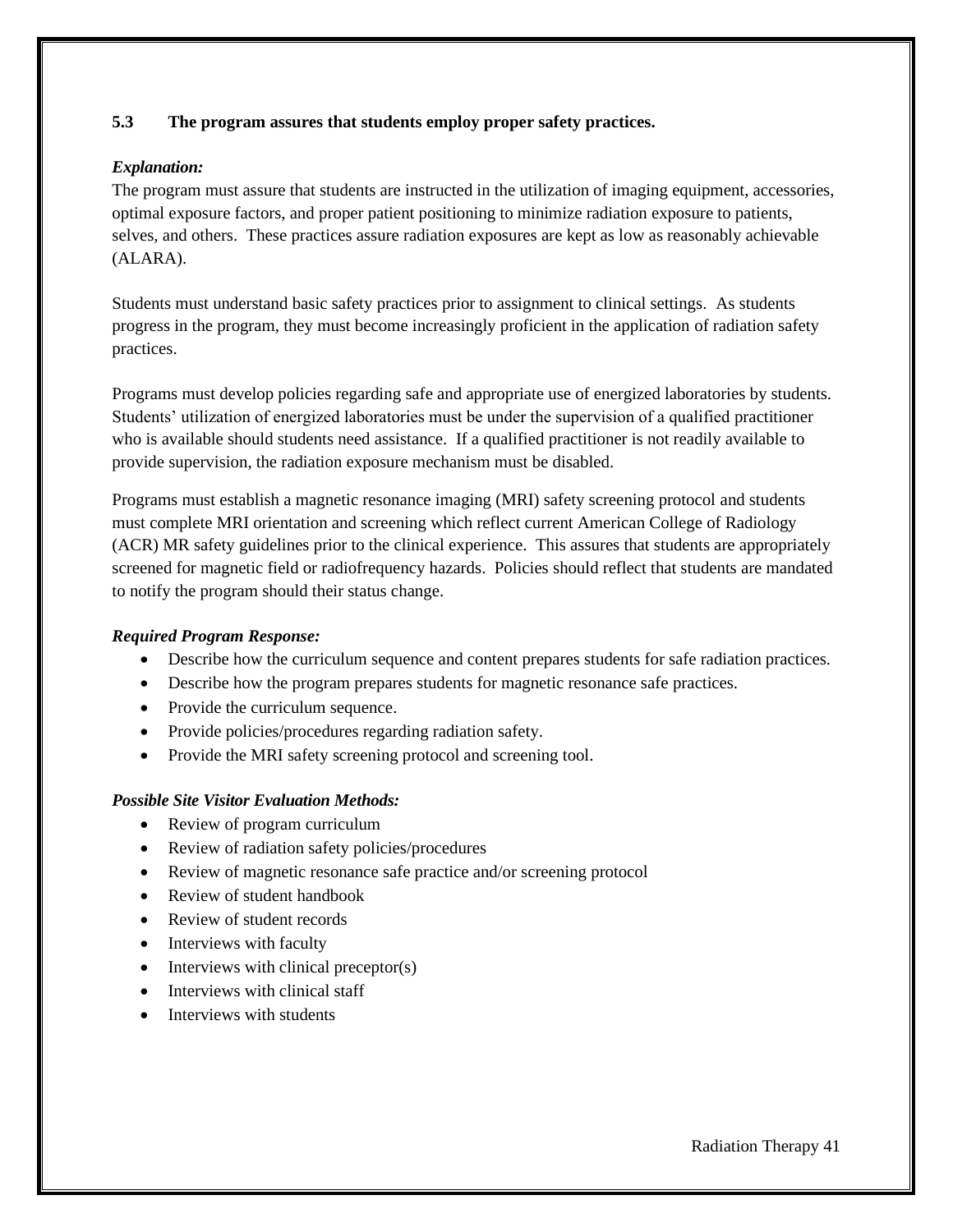# **5.4 The program assures that all radiation therapy procedures are performed under the direct supervision of a qualified practitioner.**

## *Explanation:*

Appropriate supervision assures patient safety and proper educational practices. The program must develop and publish supervision policies that clearly delineate its expectations of students, clinical preceptors, and clinical staff.

The JRCERT defines direct supervision as student supervision by a qualified practitioner who:

- is physically present during the conduct of the procedure,
- reviews the procedure in relation to the student's achievement,
- evaluates the condition of the patient in relation to the student's knowledge, and
- reviews and approves the procedure and/or image.

Supervision of students over closed-circuit monitor(s) is not acceptable.

#### *Required Program Response:*

- Describe how the supervision policies are made known to students, clinical preceptors, and clinical staff.
- Describe how supervision policies are enforced and monitored in the clinical setting.
- Provide policies/procedures related to supervision.
- Provide documentation that the program's supervision policies are made known to students, clinical preceptors, and clinical staff.

- Review of published program materials
- Review of student records
- Review of meeting minutes
- Interviews with faculty
- Interviews with clinical preceptor(s)
- Interviews with clinical staff
- Interviews with students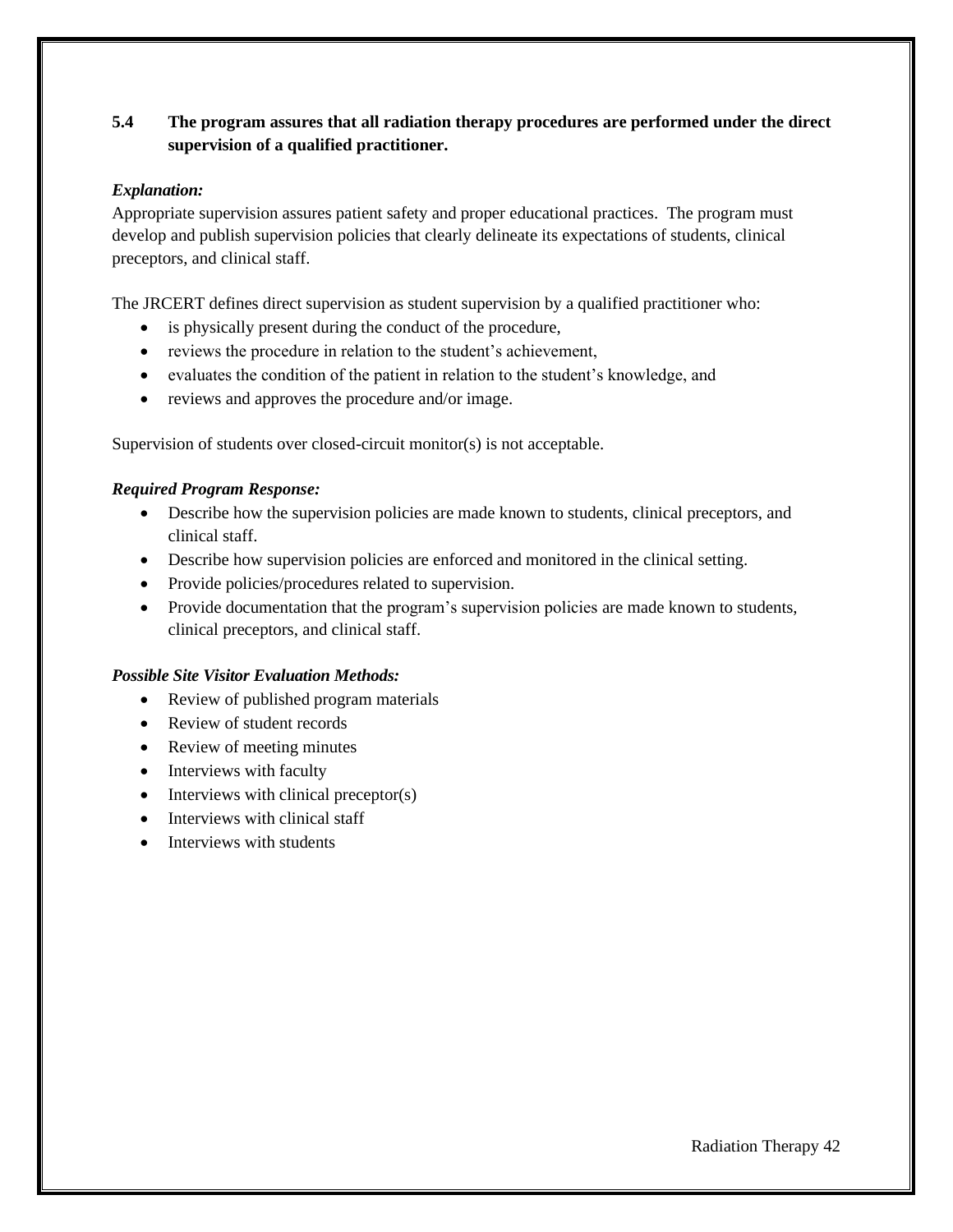# **5.5 The sponsoring institution and/or program have policies and procedures that safeguard the health and safety of students.**

## *Explanation:*

Appropriate health and safety policies and procedures assure that students are part of a safe, protected environment. These policies must, at a minimum, address campus safety, emergency preparedness, harassment, communicable diseases, and substance abuse. Enrolled students must be informed of policies and procedures.

# *Required Program Response:*

- Describe how institutional and/or program policies and procedures are made known to enrolled students.
- Provide institutional and/or program policies and procedures that safeguard the health and safety of students.

- Review of published program materials
- Review of student records
- Interviews with faculty
- Interviews with students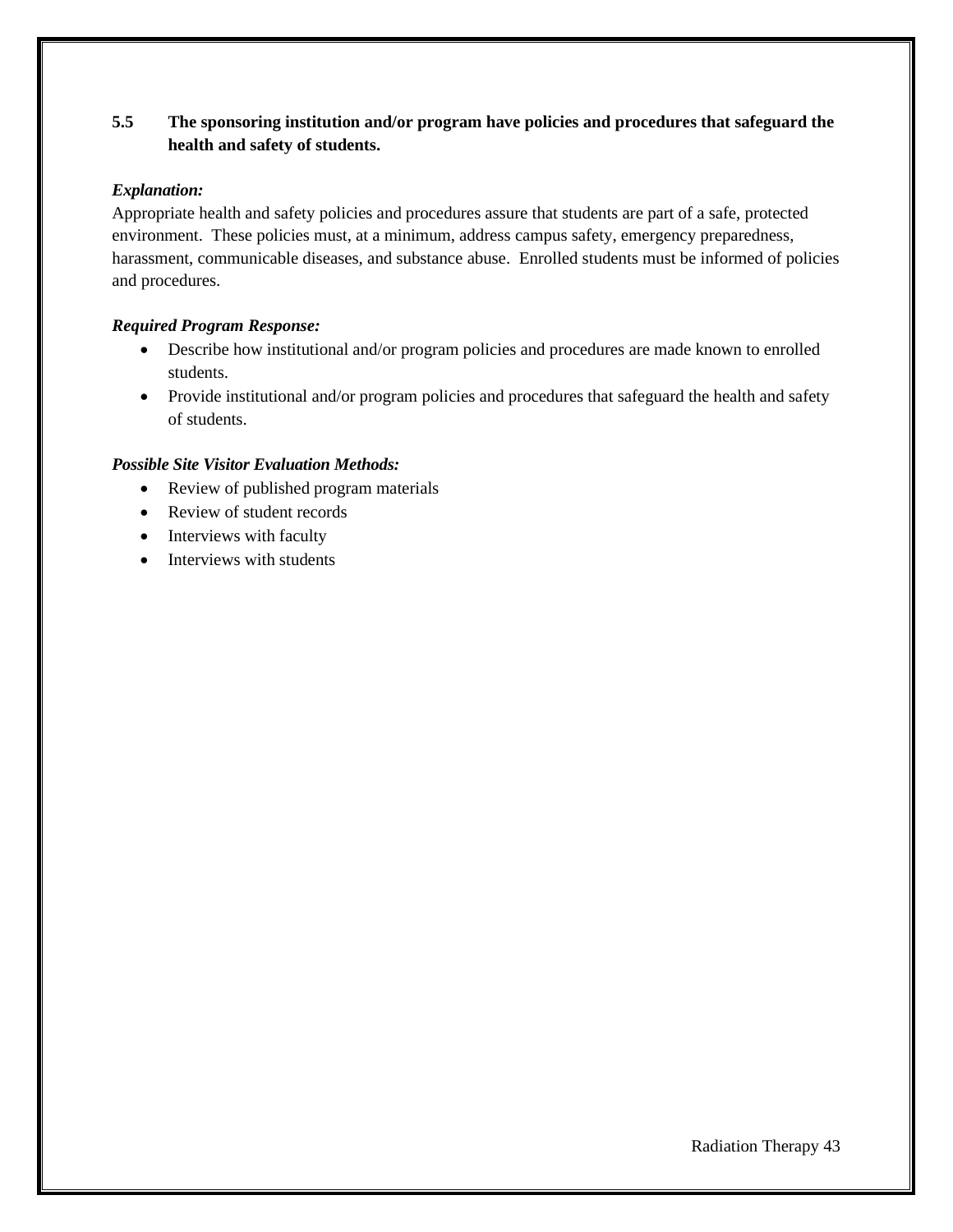# **Standard Six: Programmatic Effectiveness and Assessment: Using Data for Sustained Improvement**

**The extent of a program's effectiveness is linked to the ability to meet its mission, goals, and student learning outcomes. A systematic, ongoing assessment process provides credible evidence that enables analysis and critical discussions to foster ongoing program improvement.** 

#### **Objectives:**

- 6.1 The program maintains the following program effectiveness data:
	- five-year average credentialing examination pass rate of not less than 75 percent at first attempt within six months of graduation,
	- five-year average job placement rate of not less than 75 percent within twelve months of graduation, and
	- annual program completion rate.
- 6.2 The program analyzes and shares its program effectiveness data to facilitate ongoing program improvement.
- 6.3 The program has a systematic assessment plan that facilitates ongoing program improvement.
- 6.4 The program analyzes and shares student learning outcome data to facilitate ongoing program improvement.
- 6.5 The program periodically reevaluates its assessment process to assure continuous program improvement.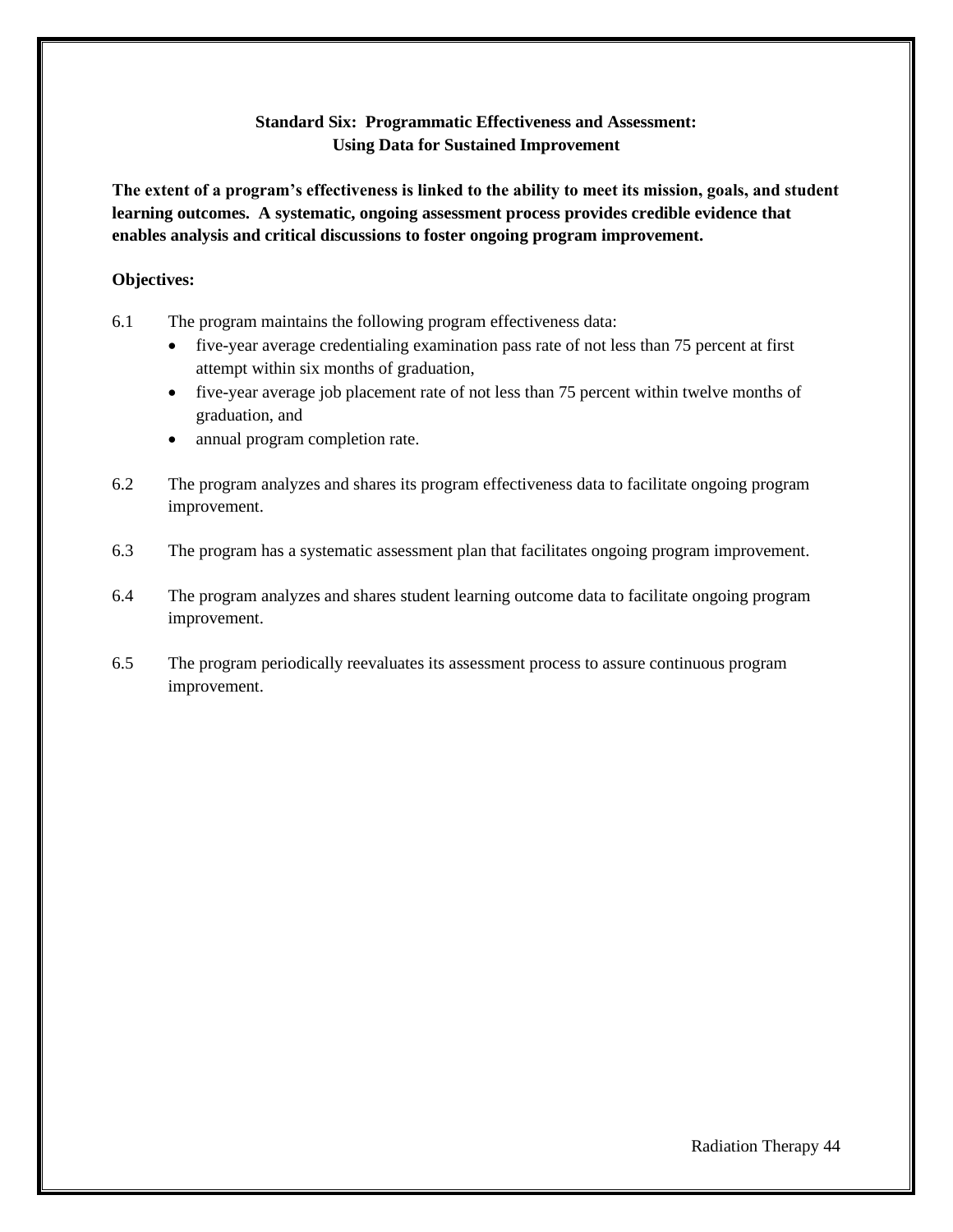**6.1 The program maintains the following program effectiveness data:** 

- **five-year average credentialing examination pass rate of not less than 75 percent at first attempt within six months of graduation,**
- **five-year average job placement rate of not less than 75 percent within twelve months of graduation, and**
- **annual program completion rate.**

#### *Explanation:*

Program effectiveness outcomes focus on issues pertaining to the overall curriculum such as admissions, retention, completion, credentialing examination performance, and job placement.

The JRCERT has developed the following definitions and criteria related to program effectiveness outcomes:

**Credentialing examination pass rate:** The number of graduates who pass, on first attempt, the American Registry of Radiologic Technologists (ARRT) certification examination, or an unrestricted state licensing examination, compared with the number of graduates who take the examination within six months of graduation.

**Job placement rate**: The number of graduates employed in the radiologic sciences compared to the number of graduates actively seeking employment in the radiologic sciences. The JRCERT has defined not actively seeking employment as: 1) graduate fails to communicate with program officials regarding employment status after multiple attempts, 2) graduate is unwilling to seek employment that requires relocation, 3) graduate is unwilling to accept employment, for example, due to salary or hours, 4) graduate is on active military duty, and/or 5) graduate is continuing education.

**Program completion rate:** The number of students who complete the program within the stated program length. The program specifies the entry point  $(e.g., required orientation date, final)$ drop/add date, final date to drop with 100% tuition refund, official class roster date, etc.) used in calculating the program's completion rate. When calculating the total number of students enrolled in the program (denominator), programs need not consider students who attrite due to nonacademic reasons such as: 1) financial, medical/mental health, or family reasons, 2) military deployment, 3) a change in major/course of study, and/or 4) other reasons an institution may classify as a nonacademic withdrawal.

Credentialing examination, job placement, and program completion data must be reported annually via the JRCERT Annual Report.

# *No Required Program Response.*

- Review of program effectiveness data
- Interviews with faculty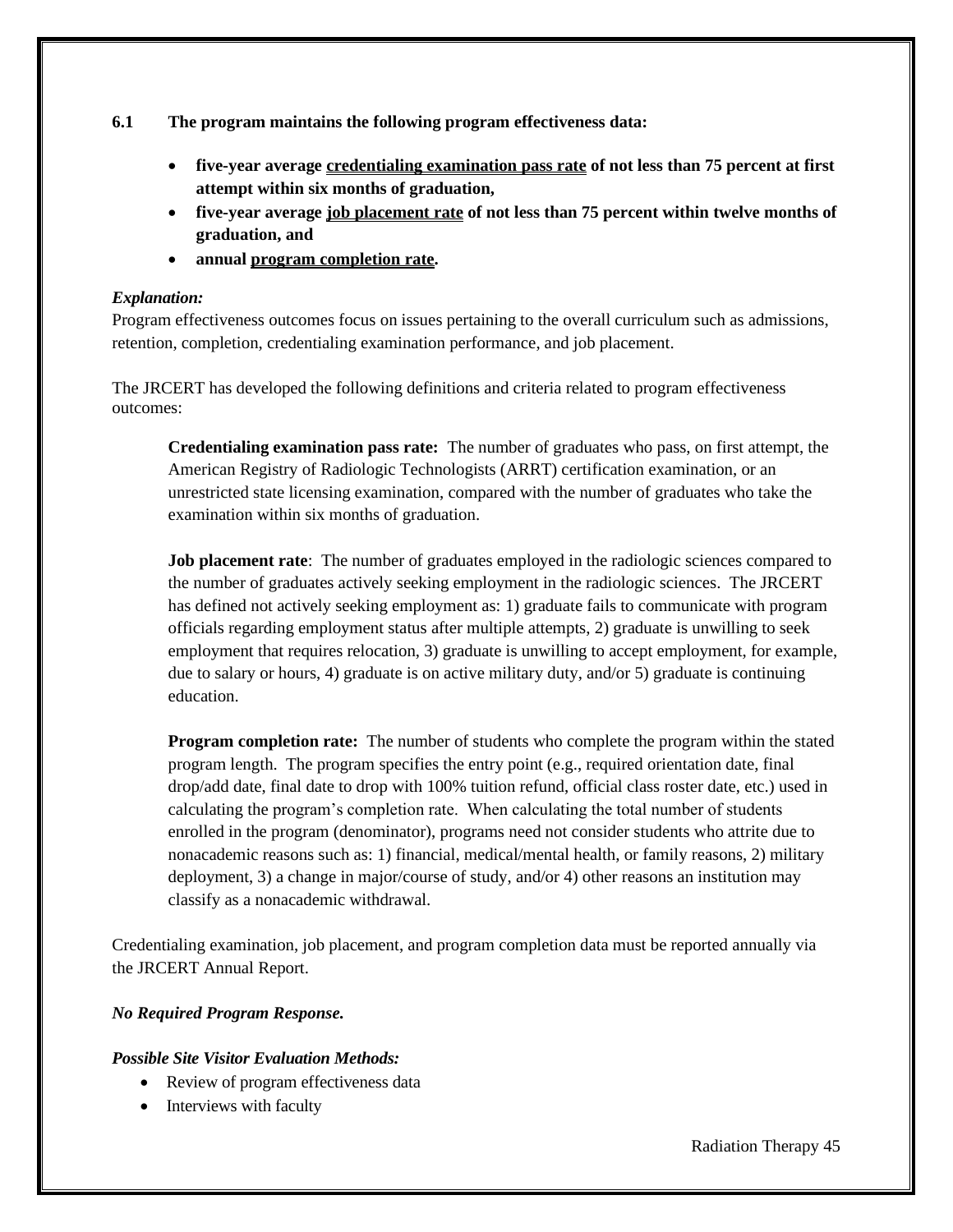# **6.2 The program analyzes and shares its program effectiveness data to facilitate ongoing program improvement.**

## *Explanation:*

Analysis of program effectiveness data allows the program to determine if it is meeting its mission. This analysis also provides a means of accountability to faculty, students, and other communities of interest. Faculty should assure all data have been analyzed and discussed prior to sharing results with an assessment committee or other communities of interest. Sharing the program effectiveness data results should take place in a timely manner.

Programs must use assessment results to promote student success and maintain and improve program effectiveness outcomes. Analysis of program effectiveness data must occur at least annually, and results of the evidence-based decisions must be documented.

In sum, the data analysis process must, at a minimum, include:

- program effectiveness data that is compared to expected achievement; and
- documentation of discussion(s) of data analysis including trending/comparing of results over time to maintain and improve student learning.
	- o If the program does not meet its benchmark for a specific program effectiveness outcome, the program must implement an action plan that identifies the issue/problem, allows for data trending, and identifies areas for improvement. The action plan must be reassessed annually until the performance concern(s) is/are appropriately addressed.

#### *Required Program Response:*

- Describe examples of evidence-based changes that have resulted from the analysis of program effectiveness data and discuss how these changes have maintained or improved program effectiveness outcomes.
- Provide actual program effectiveness data since the last accreditation award.
- Provide documentation of an action plan for any unmet benchmarks.
- Provide documentation that program effectiveness data is shared in a timely manner.

- Review of aggregated data
- Review of data analysis and actions taken
- Review of documentation that demonstrates the sharing of results with communities of interest
- Review of representative samples of measurement tools used for data collection
- Interviews with faculty
- Interview with institutional assessment coordinator, if applicable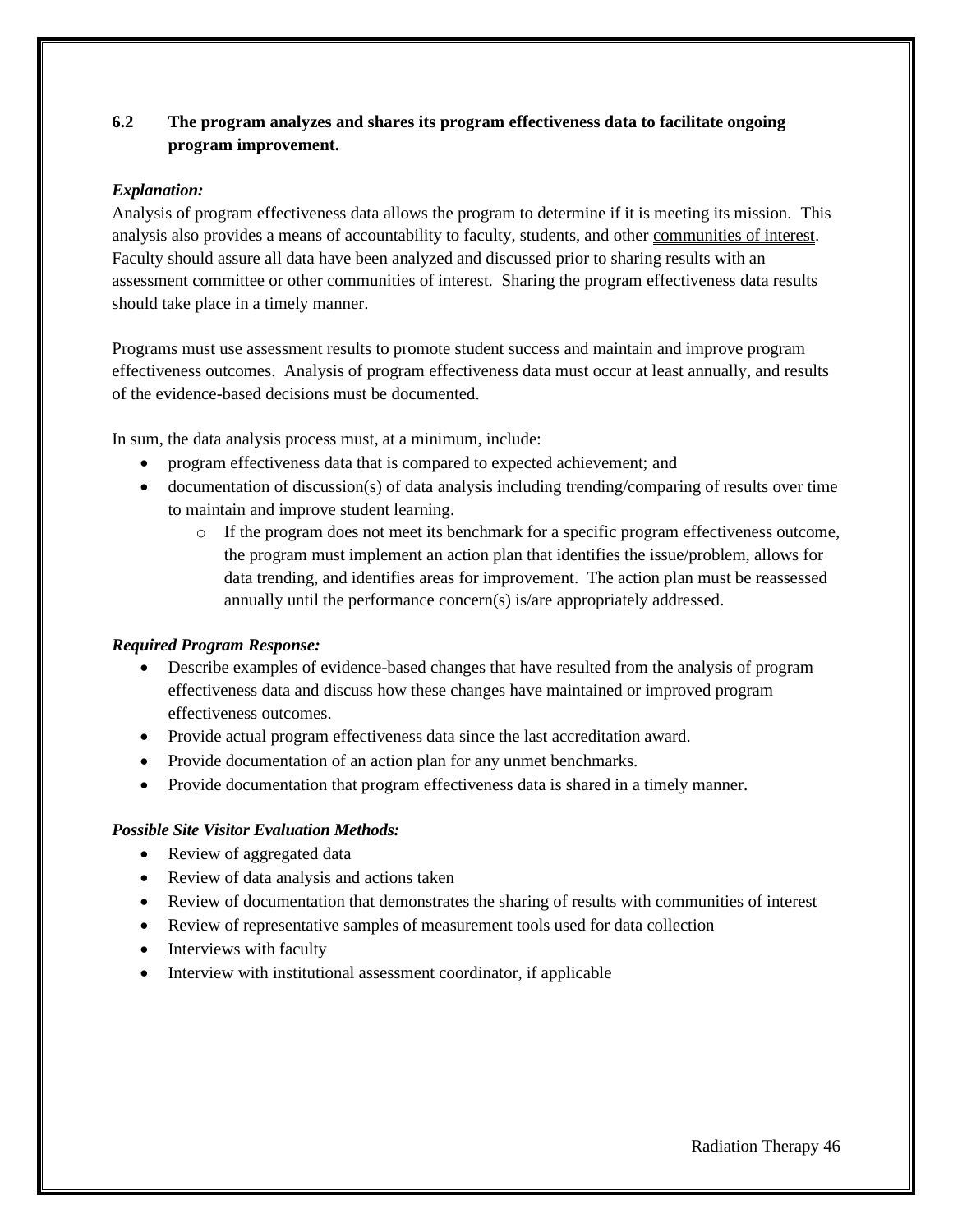## **6.3 The program has a systematic assessment plan that facilitates ongoing program improvement.**

## *Explanation:*

A formalized written assessment plan allows programs to gather useful data to measure the goals and student learning outcomes to facilitate program improvement. Student learning outcomes must align with the goals and be explicit, measurable, and state the learning expectations. The development of goals and student learning outcomes allows the program to measure the attainment of its mission. It is important for the program to engage faculty and other communities of interest in the development or revision of its goals and student learning outcomes.

The program must have a written systematic assessment plan that, at a minimum, contains:

- goals in relation to clinical competency, communication, and critical thinking;
- two student learning outcomes per goal;
- two assessment tools per student learning outcome;
- benchmarks for each assessment method to determine level of achievement; and
- timeframes for data collection.

Programs may consider including additional goals in relation to ethical principles, interpersonal skills, professionalism, etc.

Programs at the bachelor's and higher degree levels should consider the additional professional content when developing their goals and student learning outcomes.

The program must also assess graduate and employer satisfaction. Graduate and employer satisfaction may be measured through a variety of methods. The methods and timeframes for collection of the graduate and employer satisfaction data are the prerogatives of the program.

# *Required Program Response:*

- Describe how the program determined the goals and student learning outcomes to be included in the systematic assessment plan.
- Describe the program's cycle of assessment.
- Describe how the program uses feedback from communities of interest in the development of its assessment plan.
- Provide a copy of the program's current assessment plan.

- Review of assessment plan
- Review of assessment methods
- Interviews with faculty
- Interview with institutional assessment coordinator, if applicable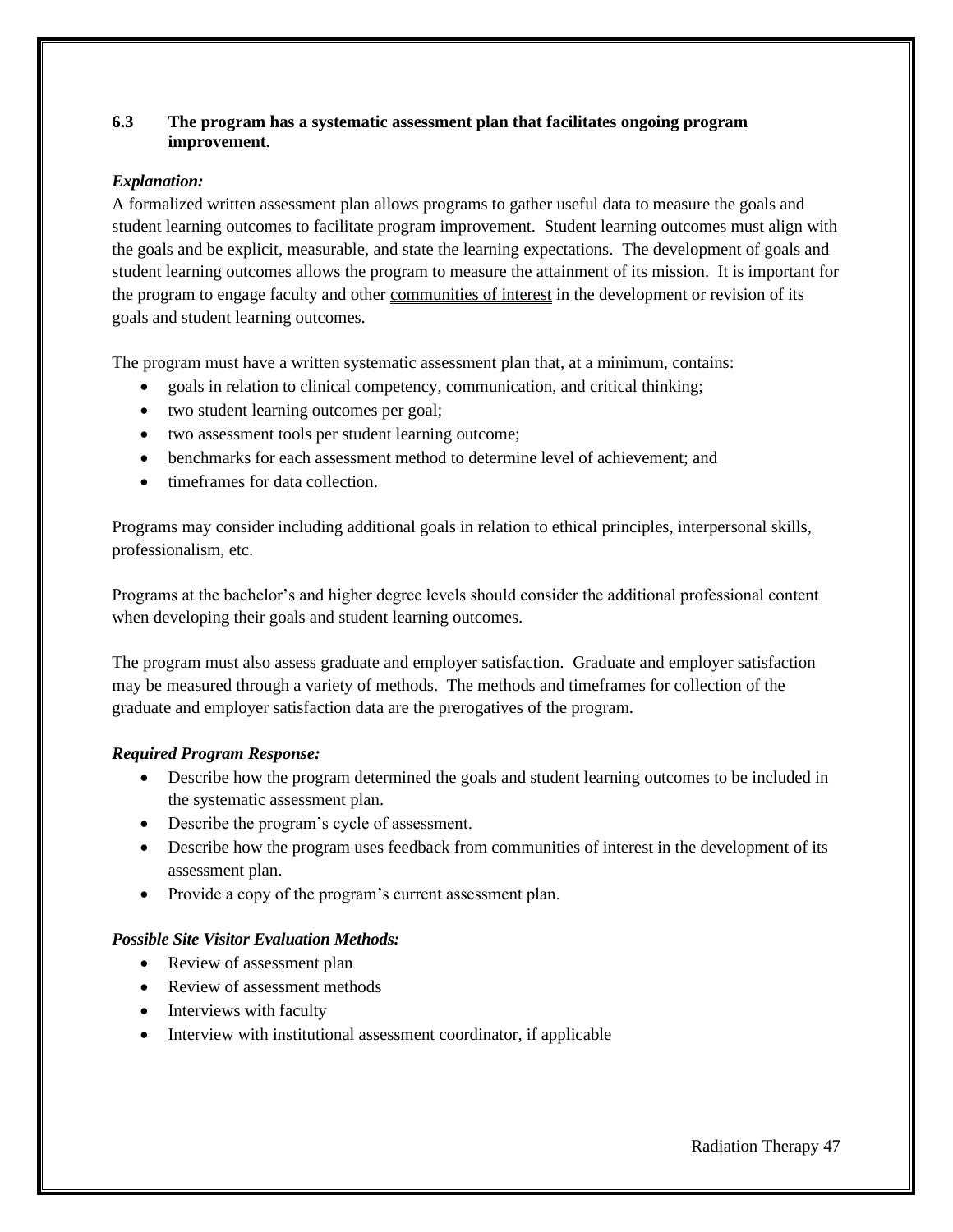# **6.4 The program analyzes and shares student learning outcome data to facilitate ongoing program improvement.**

## *Explanation:*

Analysis of student learning outcome data allows the program to determine if it is meeting its mission, goals, and student learning outcomes. This analysis also provides a means of accountability to faculty, students, and other communities of interest. Faculty should assure all data have been analyzed and discussed prior to sharing results with an assessment committee or other communities of interest. Sharing the student learning data results must take place in a timely manner.

Programs must use assessment results to promote student success and maintain and improve student learning outcomes. Analysis of student learning outcome data must occur at least annually, and results of the evidence-based decisions must be documented.

In sum, the data analysis process must, at a minimum, include:

- student learning outcome data that is compared to expected achievement; and
- documentation of discussion(s) of data analysis including trending/comparing of results over time to maintain and improve student learning.
	- $\circ$  If the program does meet its benchmark for a specific student learning outcome, the program should identify how student learning was maintained or improved and describe how students achieved program-level student learning outcomes.
	- o If the program does not meet its benchmark for a specific student learning outcome, the program must implement an action plan that identifies the issue/problem, allows for data trending, and identifies areas for improvement. The action plan must be reassessed annually until the performance concern(s) is/are appropriately addressed.

# *Required Program Response:*

- Describe examples of changes that have resulted from the analysis of student learning outcome data and discuss how these changes have maintained or improved student learning outcomes.
- Describe the process and timeframe for sharing student learning outcome data results with its communities of interest.
- Provide actual student learning outcome data and analysis since the last accreditation award.
- Provide documentation of an action plan for any unmet benchmarks.
- Provide documentation that student learning outcome data and analysis is shared in a timely manner.

- Review of aggregated/disaggregated data
- Review of data analysis and actions taken
- Review of documentation that demonstrates the sharing of results with communities of interest
- Review of representative samples of measurement tools used for data collection
- Interviews with faculty
- Interview with institutional assessment coordinator, if applicable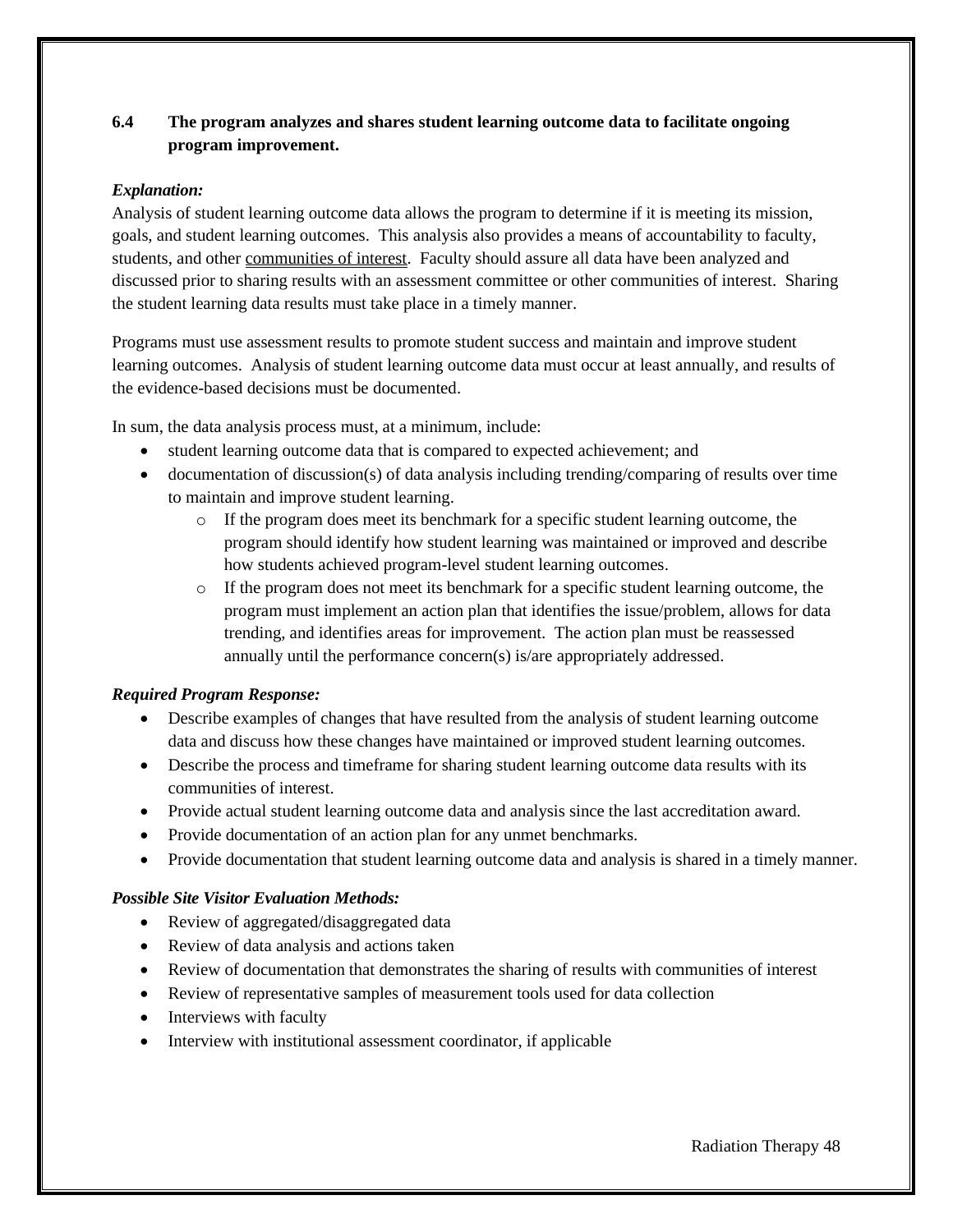# **6.5 The program periodically reevaluates its assessment process to assure continuous program improvement.**

#### *Explanation:*

Identifying and implementing needed improvements in the assessment process leads to program improvement and renewal. As part of the assessment process, the program must review its mission statement, goals, student learning outcomes, and assessment plan to assure that assessment methods are providing credible information to make evidence-based decisions.

The program must assure the assessment process is effective in measuring student learning outcomes. At a minimum, this evaluation must occur at least every three years and be documented. In order to assure that student learning outcomes have been achieved and that curricular content is well-integrated across the curriculum, programs may consider the development and evaluation of a curriculum map. Programs may wish to utilize assessment rubrics to assist in validating the assessment process.

## *Required Program Response:*

- Describe how assessment process reevaluation has occurred.
- Discuss changes to the assessment process that have occurred since the last accreditation award.
- Provide documentation that the assessment process is evaluated at least once every three years.

- Review of documentation related to the assessment process reevaluation
- Review of curriculum mapping documentation, if applicable
- Interviews with faculty
- Interview with institutional assessment coordinator, if applicable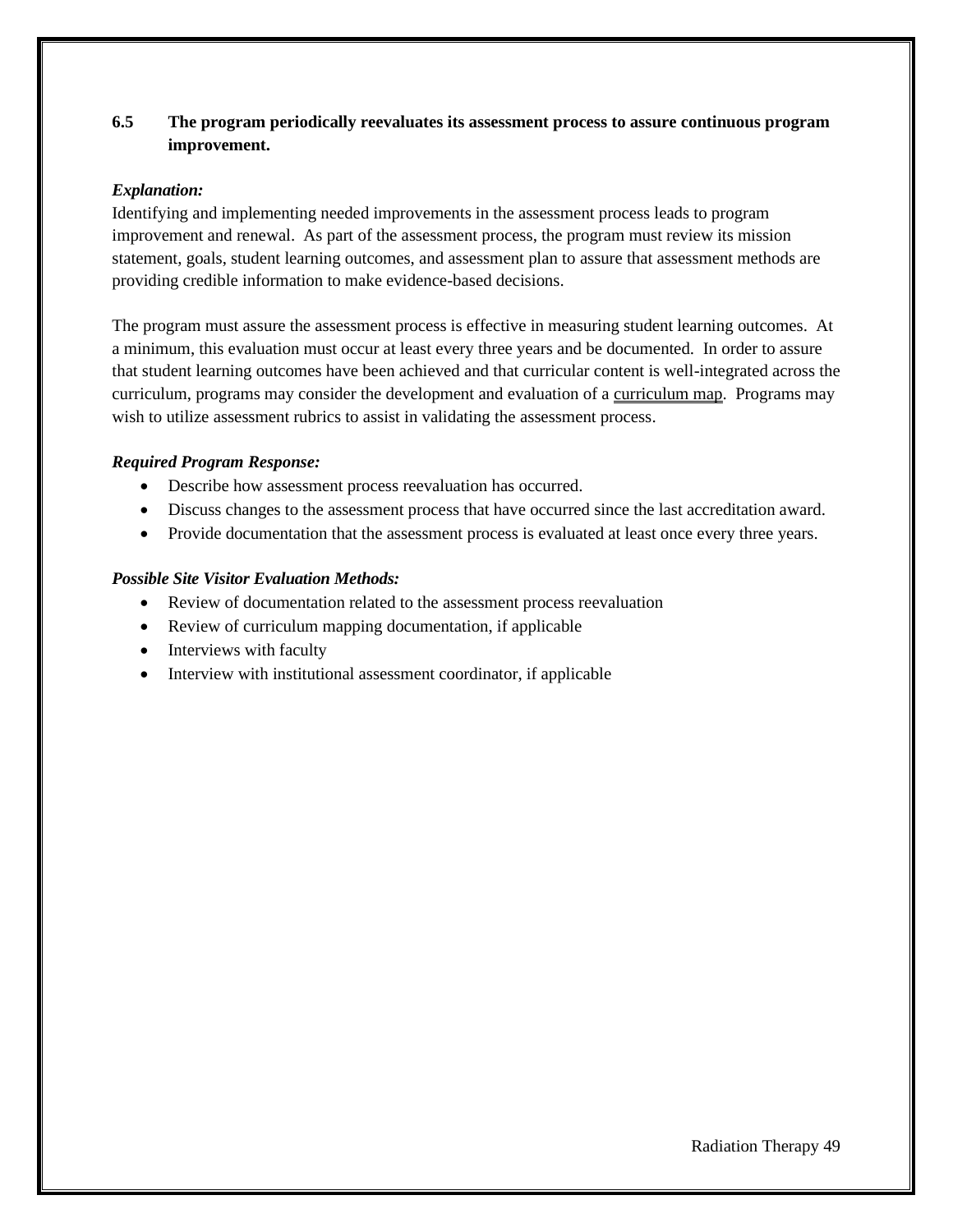#### **Glossary of Terms**

**Academic calendar:** the official institutional/program document that, at a minimum, identifies specific start and end dates for each term, holidays recognized by the sponsoring institution, and breaks.

**Accreditation status:** a statement of the program's current standing with the JRCERT. Per JRCERT Policies [10.000](https://www.jrcert.org/resources/governance/accreditation-policies/10-000/) and [10.700,](https://www.jrcert.org/resources/governance/accreditation-policies/10-700/) accreditation status is categorized as one of the following: Accredited, Probationary Accreditation, and Administrative Probationary Accreditation. The program must also identify its current length of accreditation award (i.e., 8-year, 5-year, 3-year, probation). The JRCERT publishes each program's current accreditation status at [www.jrcert.org.](http://www.jrcert.org/)

**Administrator:** individual(s) that oversee student activities, academic personnel, and programs.

**Articulation agreement:** a formal partnership between two (2) or more institutions of higher education. Typically, this type of agreement is formed between a hospital-based program and a community college or a community college and a four (4) year academic institution with the goal of creating a seamless transfer process for students.

**Campus:** the buildings and grounds of a school, college, university, or hospital. A campus does not include geographically dispersed locations.

**Clinical capacity:** the maximum number of students that can partake in clinical experiences at a clinical setting at any given time. Clinical capacity is determined by the availability of human and/or physical resources. Students assigned to medical dosimetry, patient care, and/or advanced radiation oncology modalities, such as proton therapy, CyberKnife®, Gamma-knife, MR-Linac, etc., are included in the calculation of the approved clinical capacity.

**Clinical obligations:** relevant requirements for completion of a clinical course including, but not limited to, background checks, drug screening, travel to geographically dispersed clinical settings, evening and/or weekend clinical assignments, and documentation of professional liability.

**Communities of interest:** the internal and external stakeholders, as defined by the program, who have a keen interest in the mission, goals, and outcomes of the program and the subsequent program effectiveness. The communities of interest may include current students, faculty, graduates, institutional administration, employers, clinical staff, or other institutions, organizations, regulatory groups, and/or individuals interested in educational activities in medical imaging and radiation oncology.

**Comparable health sciences programs:** health science programs established in the same sponsoring institution that are similar to the radiation therapy program in curricular structure as well as in the number of faculty, students, and clinical settings.

**Consortium:** two or more academic or clinical institutions that have formally agreed to sponsor the development and continuation of an education program. A consortium must be structured to recognize and perform the responsibilities and functions of a sponsoring institution.

**Curriculum map (-ping):** process**/**matrix used to indicate where student learning outcomes are covered in each course. Level of instructional emphasis or assessment of where the student learning outcome takes place may also be indicated.

**Distance education:** refer to the Higher Education Opportunity Act of 2008, [Pub. L. No. 110-315,](https://www.gpo.gov/fdsys/pkg/PLAW-110publ315/content-detail.html)  [§103\(a\)\(19\)](https://www.gpo.gov/fdsys/pkg/PLAW-110publ315/content-detail.html) and JRCERT [Policy 10.800](https://www.jrcert.org/resources/governance/accreditation-policies/10-800/) - Alternative Learning Options.

Radiation Therapy 50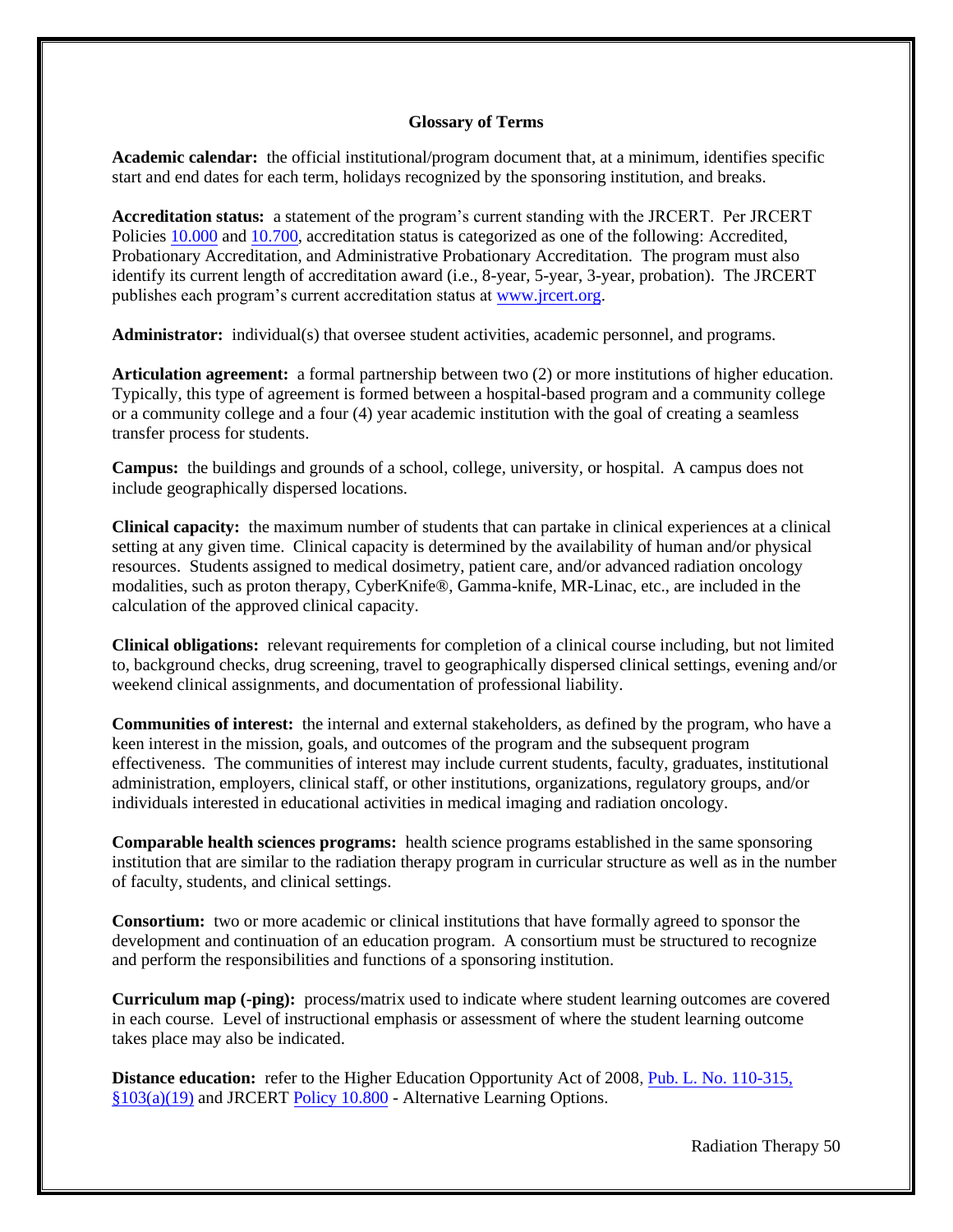**Asynchronous distance learning:** learning and instruction that do not occur in the same place or at the same time.

**Distance education:** an educational process characterized by the separation, in time and/or place, between instructor and student. Distance education supports regular and substantive interaction synchronously or asynchronously between the instructor and student through one or more interactive distance delivery technologies.

**Distance (Delivery) technology:** instructional/delivery methods that may include the use of TV, audio, or computer transmissions (broadcast, closed-circuit, cable, microwave, satellite transmissions); audio, computer, or Internet-based conferencing; and/or methodologies.

**Hybrid radiation therapy course:** a professional level radiation therapy course that uses a mix of face-to-face traditional classroom instruction along with synchronous or asynchronous distance education instruction. Regardless of institutional definition, the JRCERT defines a hybrid radiation therapy course as one that utilizes distance education for more than 50% of instruction and learning.

**Online radiation therapy course:** a professional level radiation therapy course that primarily uses asynchronous distance education instruction. Typically, the course instruction and learning is 100% delivered via the Internet. Often used interchangeably with Internet-based learning, web-based learning, or distance learning.

**Synchronous distance learning:** learning and instruction that occur at the same time and in the same place.

[Definitions based on Accrediting Commission of Education in Nursing (ACEN) Accreditation Manual glossary]

**Equivalent:** with regards to certification and registration, an unrestricted state license for the state in which the program and/or clinical setting is located.

Faculty: the teaching staff for didactic and clinical instruction. These individuals may also be known as academic personnel.

**Faculty workload**: contact/credit hours or percentages of time that reflect the manner in which the sponsoring institution characterizes, structures, and documents the nature of faculty members' teaching and non-teaching responsibilities. Workload duties include, but are not limited to, teaching, advisement, administration, committee activity, service, clinical practice, research, and other scholarly activities.

**Gatekeeper:** the agency responsible for oversight of the distribution, record keeping, and repayment of Title IV financial aid.

**Grievance policy and/or procedure:** a grievance is defined as a claim by a student that there has been a violation, misinterpretation, or inequitable application of any existing policy, procedure, or regulation. The program must have a policy/procedure to provide individuals an avenue to pursue grievances. If the institutional policy/procedure is to be followed, this must be clearly identified and provided to students. The policy/procedure must outline the steps for formal resolution of any grievance. The final step in the process must not include any individual(s) directly associated with the program (e.g., program director, clinical coordinator, faculty, administrator). The procedure must assure timely resolution. The program must maintain a record of all formal grievances and their resolution. Records must be retained in accordance with the institution's/program's retention policies/procedures. Additionally, the program must have a procedure to address any complaints apart from those that require invoking the grievance procedure (e.g., cleanliness of classroom). The program must determine if a pattern of any grievance or complaint exists that could negatively affect the quality of the educational program.

Radiation Therapy 51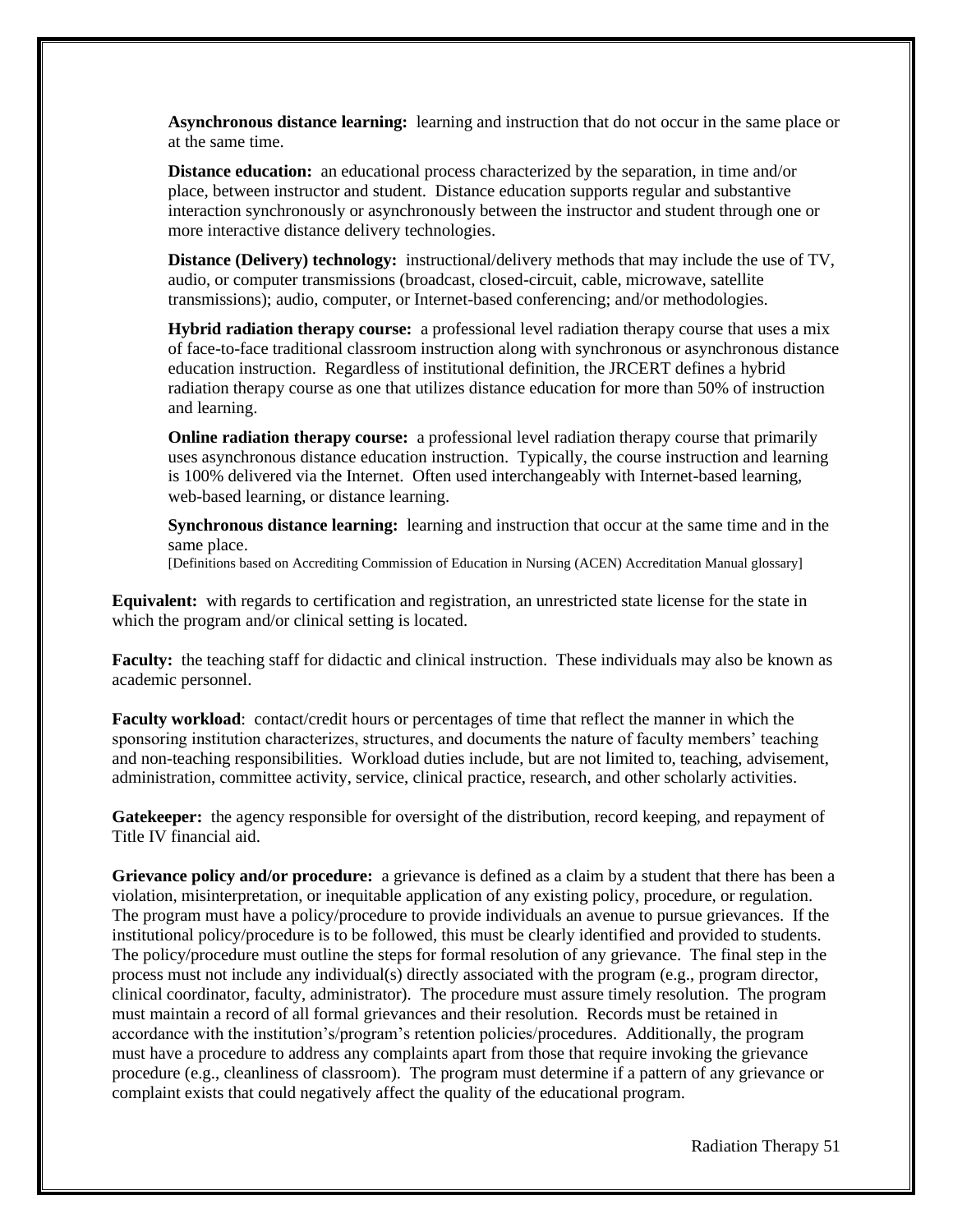**Master plan of education:** an overview of the program and documentation of all aspects of the program. In the event of new faculty and/or leadership to the program, a master plan of education provides the information needed to understand the program and its operations. At a minimum, a master plan of education must include course syllabi (didactic and clinical courses), program policies and procedures, and the curricular sequence calendar. If the program utilizes an electronic format, the components must be accessible by all program faculty.

**Meeting minutes:** a tangible record of a meeting of individuals, groups, and/or boards that serve as a source of attestation of a meeting's outcome(s) and a reference for members who were unable to attend. The minutes should include decisions made, next steps planned, and identification and tracking of action plans.

**Program effectiveness outcomes/data:** the specific program outcomes established by the JRCERT. The JRCERT has developed the following definitions and criteria related to program effectiveness outcomes:

**Credentialing examination pass rate:** the number of graduates who pass, on first attempt, the American Registry of Radiologic Technologists (ARRT) certification examination, or an unrestricted state licensing examination, compared with the number of graduates who take the examination within six months of graduation.

**Job placement rate**: the number of graduates employed in the radiologic sciences compared to the number of graduates actively seeking employment in the radiologic sciences. The JRCERT has defined not actively seeking employment as: 1) graduate fails to communicate with program officials regarding employment status after multiple attempts, 2) graduate is unwilling to seek employment that requires relocation, 3) graduate is unwilling to accept employment due to salary or hours, 4) graduate is on active military duty, and/or 5) graduate is continuing education.

**Program completion rate:** the number of students who complete the program within the stated program length. The program specifies the entry point  $(e.g., required orientation date, final)$ drop/add date, final date to drop with 100% tuition refund, official class roster date, etc.) used in calculating the program's completion rate. When calculating the total number of students enrolled in the program (denominator), programs need not consider graduates who attrite due to nonacademic reasons such as: 1) financial, medical/mental health, or family reasons, 2) military deployment, 3) a change in major/course of study, and/or 4) other reasons an institution may classify as a nonacademic withdrawal.

**Program total capacity:** the maximum number of students that can be enrolled in the educational program at any given time. Program total capacity is dependent on the availability of human and physical resources of the sponsoring institution. It is also dependent on the program's clinical rotation schedule and the clinical capacities of recognized clinical settings.

**Release time (reassigned workload):** a reduction in the teaching workload to allow for the administrative functions associated with the responsibilities of the program director or clinical coordinator or other responsibilities as assigned.

**Sponsoring institution**: the facility or organization that has primary responsibility for the educational program and grants the terminal award. A recognized institutional accreditor must accredit a sponsoring institution. Educational programs may be established in: community and junior colleges; senior colleges and universities; hospitals; medical schools; postsecondary vocational/technical schools and institutions; military/governmental facilities; proprietary schools; and consortia. Consortia must be structured to recognize and perform the responsibilities and functions of a sponsoring institution.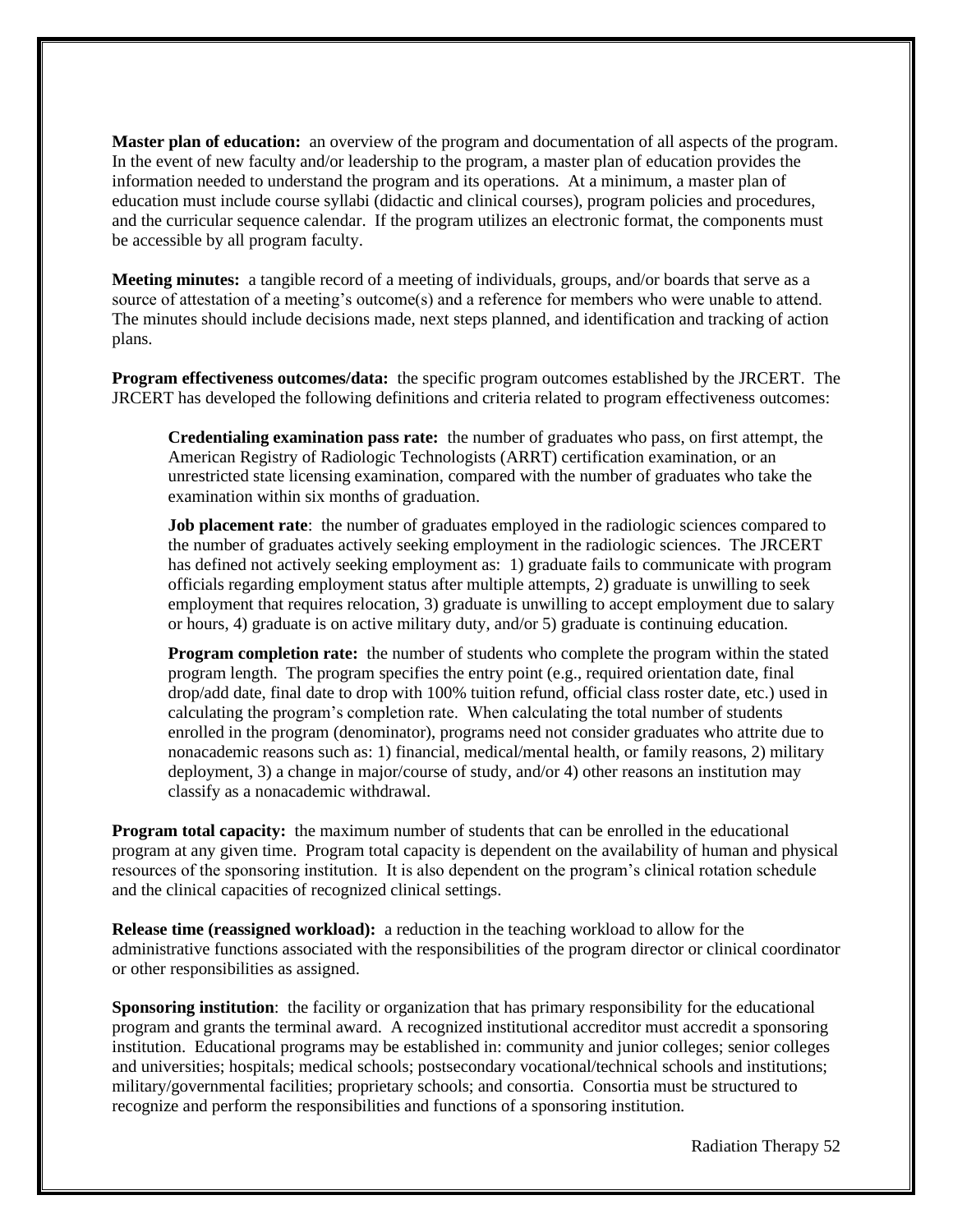# **Awarding, Maintaining, and Administering Accreditation**

#### **A. Program/Sponsoring Institution Responsibilities**

1. Applying for Accreditation

The accreditation review process conducted by the Joint Review Committee on Education in Radiologic Technology (JRCERT) is initiated by a program through the written request for accreditation sent to the JRCERT, on program/institutional letterhead. The request must include the name of the program, the type of program, and the address of the program. The request is to be submitted, with the applicable fee, to:

Joint Review Committee on Education in Radiologic Technology 20 North Wacker Drive, Suite 2850 Chicago, IL 60606-3182

Submission of such information will allow the program access to the JRCERT's Accreditation Management System (AMS). The initial application and self-study report will then be available for completion and submission through the AMS.

- 2. Administrative Requirements for Maintaining Accreditation
	- a. Submitting the self-study report or a required progress report within a reasonable period of time, as determined by the JRCERT.
	- b. Agreeing to a reasonable site visit date before the end of the period for which accreditation was awarded.
	- c. Informing the JRCERT, within a reasonable period of time, of changes in the institutional or program officials, program director, clinical coordinator, full-time didactic faculty, and clinical preceptor(s).
	- d. Paying JRCERT fees within a reasonable period of time. Returning, by the established deadline, a completed Annual Report.
	- e. Returning, by the established deadline, any other information requested by the JRCERT.

Programs are required to comply with these and other administrative requirements for maintaining accreditation. Additional information on policies and procedures is available at [www.jrcert.org.](http://www.jrcert.org/)

Program failure to meet administrative requirements for maintaining accreditation will lead to Administrative Probationary Accreditation and potentially result in Withdrawal of Accreditation.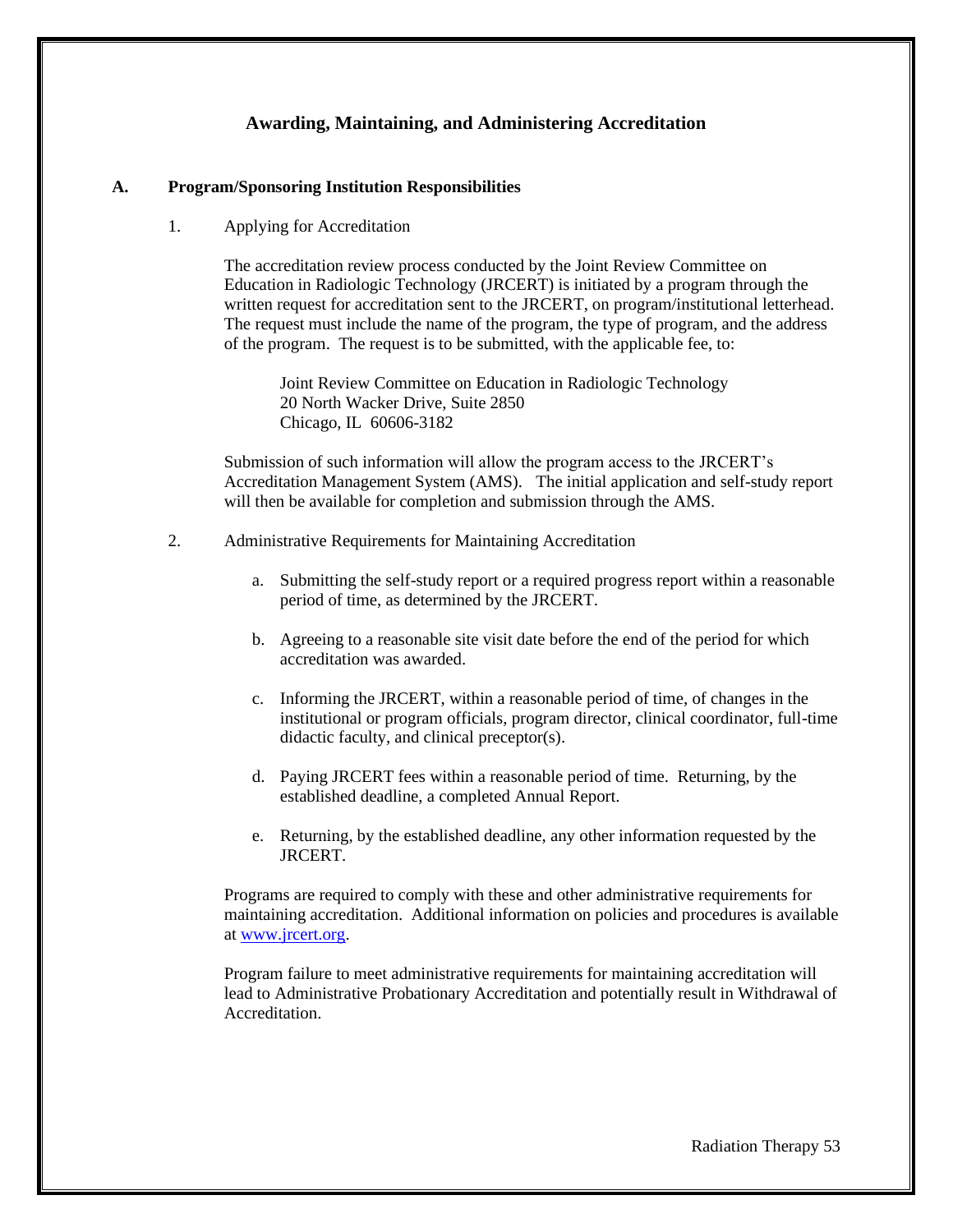# **B. JRCERT Responsibilities**

1. Administering the Accreditation Review Process

|                | The JRCERT reviews educational programs to assess compliance with the Standards for<br>an Accredited Educational Program in Radiation Therapy.                                      |
|----------------|-------------------------------------------------------------------------------------------------------------------------------------------------------------------------------------|
|                | The accreditation process includes a site visit.                                                                                                                                    |
|                | Before the JRCERT takes accreditation action, the program being reviewed must respond<br>to the report of findings.                                                                 |
|                | The JRCERT is responsible for recognition of clinical settings.                                                                                                                     |
| 2.             | <b>Accreditation Actions</b>                                                                                                                                                        |
|                | Consistent with JRCERT policy, the JRCERT defines the following as accreditation<br>actions:                                                                                        |
|                | Accreditation, Probationary Accreditation, Administrative Probationary<br>Accreditation, Withholding Accreditation, and Withdrawal of Accreditation<br>(Voluntary and Involuntary). |
|                | For more information regarding these actions, refer to JRCERT Policy 10.200.                                                                                                        |
|                | A program or sponsoring institution may, at any time prior to the final accreditation<br>action, withdraw its request for initial or continuing accreditation.                      |
|                | Educators may wish to contact the following organizations for additional information and materials:                                                                                 |
| Accreditation: | Joint Review Committee on Education in Radiologic Technology<br>20 North Wacker Drive, Suite 2850<br>Chicago, IL 60606-3182<br>$(312)$ 704-5300<br>www.jrcert.org                   |
| Curriculum:    | American Society of Radiologic Technologists<br>15000 Central Avenue, S.E.<br>Albuquerque, NM 87123-3909<br>$(505)$ 298-4500<br>www.asrt.org                                        |
| Certification: | American Registry of Radiologic Technologists<br>1255 Northland Drive<br>St. Paul, MN 55120-1155<br>$(651) 687 - 0048$                                                              |

[www.arrt.org](http://www.arrt.org/)